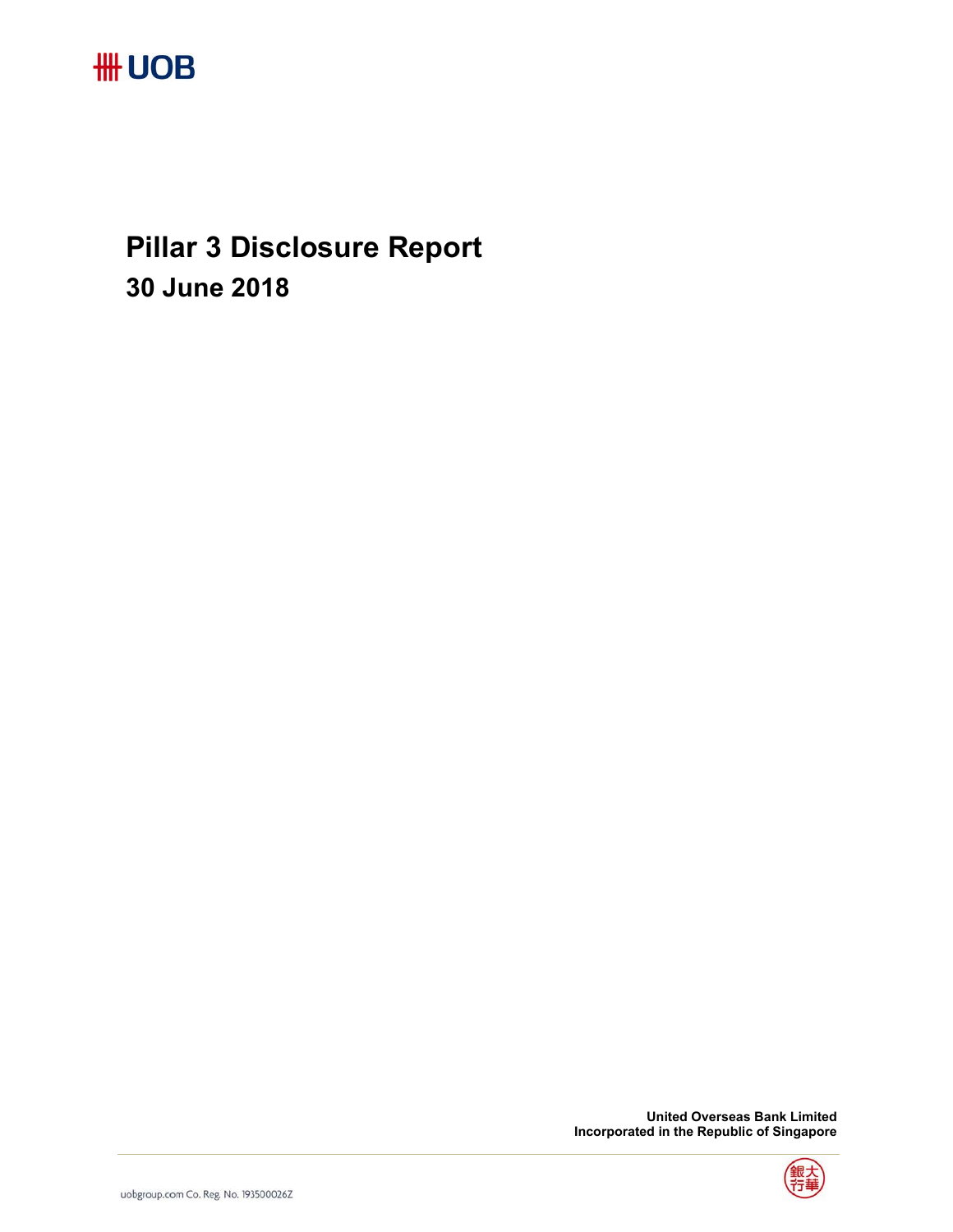### **Contents**

| 1            |                                                                                   |
|--------------|-----------------------------------------------------------------------------------|
| $\mathbf{2}$ |                                                                                   |
| 3            |                                                                                   |
| 4            |                                                                                   |
| 5            | GEOGRAPHICAL DISTRIBUTION OF CREDIT EXPOSURES USED IN THE COUNTERCYCLICAL CAPITAL |
| 6            |                                                                                   |
| 7            |                                                                                   |
| 8            |                                                                                   |
| 9            |                                                                                   |
| 10           |                                                                                   |
| 11           | SA(CR) AND SA(EQ) - EXPOSURES BY ASSET CLASSES AND RISK WEIGHTS  18               |
| 12           |                                                                                   |
| 13           |                                                                                   |
| 14           |                                                                                   |
|              |                                                                                   |
| 15           |                                                                                   |
| 16           |                                                                                   |
| 17           |                                                                                   |
| 18           | STANDARDISED APPROACH - CCR EXPOSURES BY PORTFOLIO AND RISK WEIGHTS 26            |
| 19           |                                                                                   |
| 20           |                                                                                   |
| 21           |                                                                                   |
| 22           |                                                                                   |
| 23           | SECURITISATION EXPOSURES IN THE BANKING BOOK AND ASSOCIATED REGULATORY CAPITAL    |
| 24           |                                                                                   |
| 25           |                                                                                   |
| 26           |                                                                                   |
| 27           |                                                                                   |

#### Notes:

1 The pillar 3 disclosure report is presented in Singapore dollars.

- 2 Certain figures in this report may not add up to the respective totals due to rounding.
- 3 Amounts less than \$500,000 in absolute term are shown as "0".

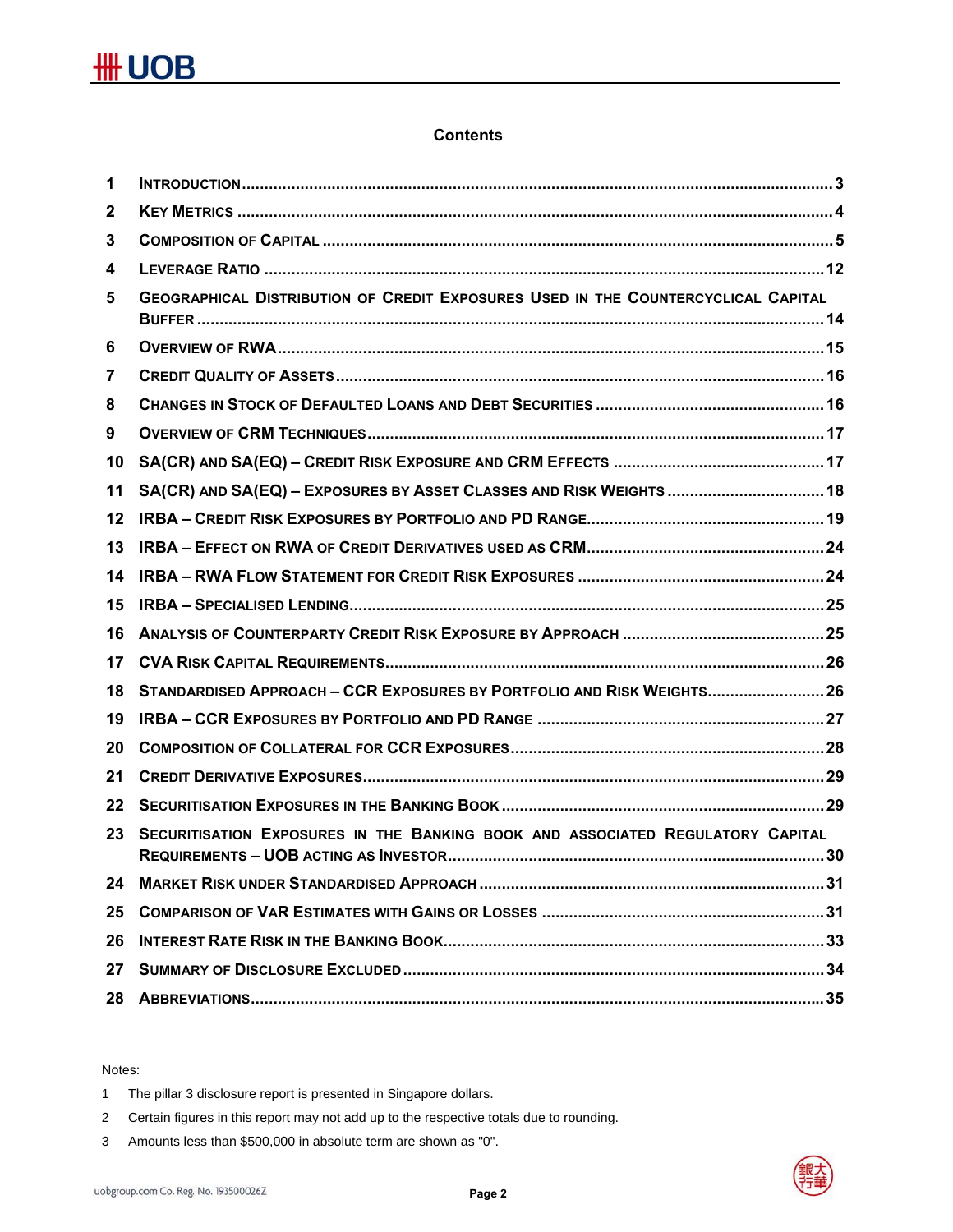### **1 INTRODUCTION**

UOB Group's Pillar 3 Disclosure Report ("The Report") is prepared in accordance with the Monetary Authority of Singapore ("MAS") Notice to Banks No. 637 "Risk Based Capital Adequacy Requirements for Banks Incorporated in Singapore".

The Report is governed by the Group Pillar 3 Disclosure Policy which specifies the Group's Pillar 3 disclosure requirements, frequency of disclosure, medium of disclosure, and the roles and responsibilities of various parties involved in the disclosure reporting. The Policy is reviewed at least annually and approved by the Board.

The Report facilitates an assessment of the Group's capital adequacy and provides an overview of the Group's risk profile. For capital adequacy ratios of the Group's major bank subsidiaries, please refer to the Group Financial Report, available on UOB website www.UOBGroup.com/investor/financial/overview.html.

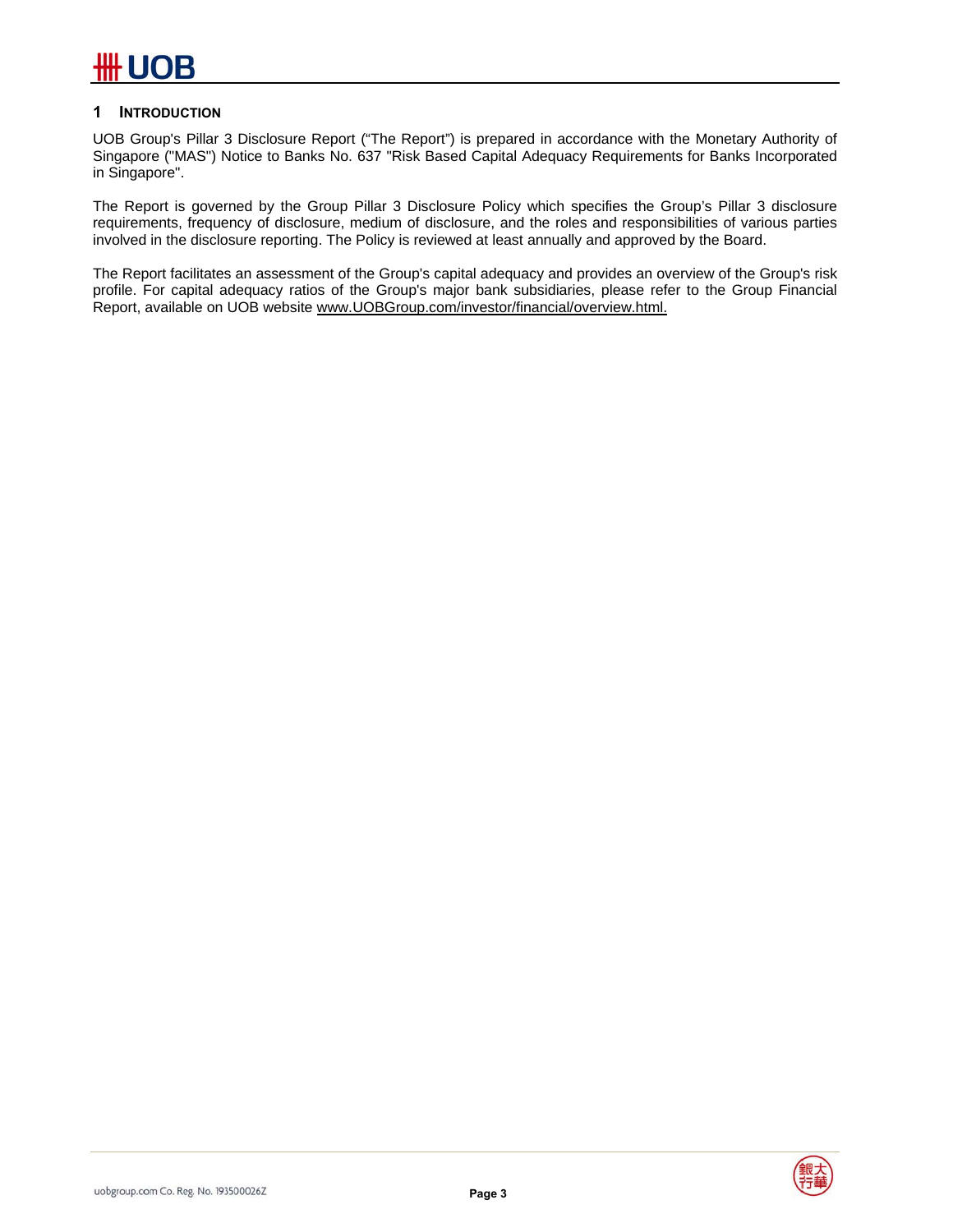## **2 KEY METRICS**

The table below provides an overview of the Group's key prudential metrics related to regulatory capital, leverage ratio and liquidity standards.

#### **Components as at 30 Jun 2018**

| \$m            |                                                                                        | 30 Jun 2018 |         | 31 Mar 2018 31 Dec 2017 | 30 Sep 2017 | 30 Jun 2017 |
|----------------|----------------------------------------------------------------------------------------|-------------|---------|-------------------------|-------------|-------------|
|                | Available capital (amounts) <sup>1</sup>                                               |             |         |                         |             |             |
| $\mathbf{1}$   | CET1 capital                                                                           | 29,921      | 30,206  | 30,134                  | 29,392      | 28,821      |
| $\overline{2}$ | Tier 1 capital                                                                         | 32,897      | 33,182  | 32,220                  | 30,616      | 30,026      |
| 3              | <b>Total capital</b>                                                                   | 37,803      | 37,986  | 37,348                  | 36,636      | 37,292      |
|                | Risk weighted assets (amounts) <sup>1</sup>                                            |             |         |                         |             |             |
| 4              | <b>Total RWA</b>                                                                       | 205,704     | 202,286 | 199,481                 | 206,169     | 209,276     |
|                | Risk-based capital ratios as a percentage of RWA                                       |             |         |                         |             |             |
| 5              | CET1 ratio (%)                                                                         | 14.5        | 14.9    | 15.1                    | 14.3        | 13.8        |
| 6              | Tier 1 ratio (%)                                                                       | 16.0        | 16.4    | 16.2                    | 14.9        | 14.3        |
| $\overline{7}$ | Total capital ratio (%)                                                                | 18.4        | 18.8    | 18.7                    | 17.8        | 17.8        |
|                | Additional CET1 buffer requirements as a percentage of RWA                             |             |         |                         |             |             |
| 8              | Capital conservation buffer requirement<br>(2.5% from 2019) (%)                        | 1.875       | 1.875   | 1.25                    | 1.25        | 1.25        |
| 9              | Countercyclical buffer requirement (%)                                                 | 0.2         | 0.2     | 0.1                     | 0.1         | 0.1         |
| 10             | Bank G-SIB and/or D-SIB additional<br>requirement (%)                                  |             |         |                         |             |             |
| 11             | Total of bank CET1 specific buffer<br>requirements $(\%)$ (row $8 +$ row $9 +$ row 10) | 2.1         | 2.0     | 1.4                     | 1.3         | 1.3         |
| 12             | CET1 available after meeting the Reporting<br>Bank's minimum capital requirements (%)  | 8.0         | 8.4     | 8.2                     | 6.8         | 6.3         |
|                | Leverage Ratio <sup>1</sup>                                                            |             |         |                         |             |             |
| 13             | Total Leverage Ratio exposure measure                                                  | 428,845     | 406,608 | 400,803                 | 396,451     | 385,816     |
| 14             | Leverage Ratio (%) (row 2/row 13)                                                      | 7.7         | 8.2     | 8.0                     | 7.7         | 7.8         |
|                | <b>Liquidity Coverage Ratio</b>                                                        |             |         |                         |             |             |
| 15             | <b>Total High Quality Liquid Assets</b>                                                | 44,722      | 42,773  | 39,255                  | 39,471      | 40,809      |
| 16             | Total net cash outflow                                                                 | 31,627      | 33,524  | 29,253                  | 27,909      | 26,199      |
| 17             | Liquidity Coverage Ratio <sup>1</sup> (%)                                              | 142         | 128     | 135                     | 142         | 157         |
|                | Net Stable Funding Ratio <sup>2</sup>                                                  |             |         |                         |             |             |
| 18             | Total available stable funding                                                         | 224,709     | 218,198 |                         |             |             |
| 19             | Total required stable funding                                                          | 205,090     | 197,079 |                         |             |             |
| 20             | Net Stable Funding Ratio <sup>1</sup> (%)                                              | 110         | 111     |                         |             |             |

<sup>1</sup> For Capital Adequacy, Leverage Ratios, Liquidity Coverage Ratio and Net Stable Funding commentaries, please refer to the Group Financial Report and Liquidity Coverage Ratio Disclosure available on UOB website at *www.UOBGroup.com/investor/financial/overview.html*

<sup>2</sup> Net Stable Funding Ratio requirement is effective January 2018

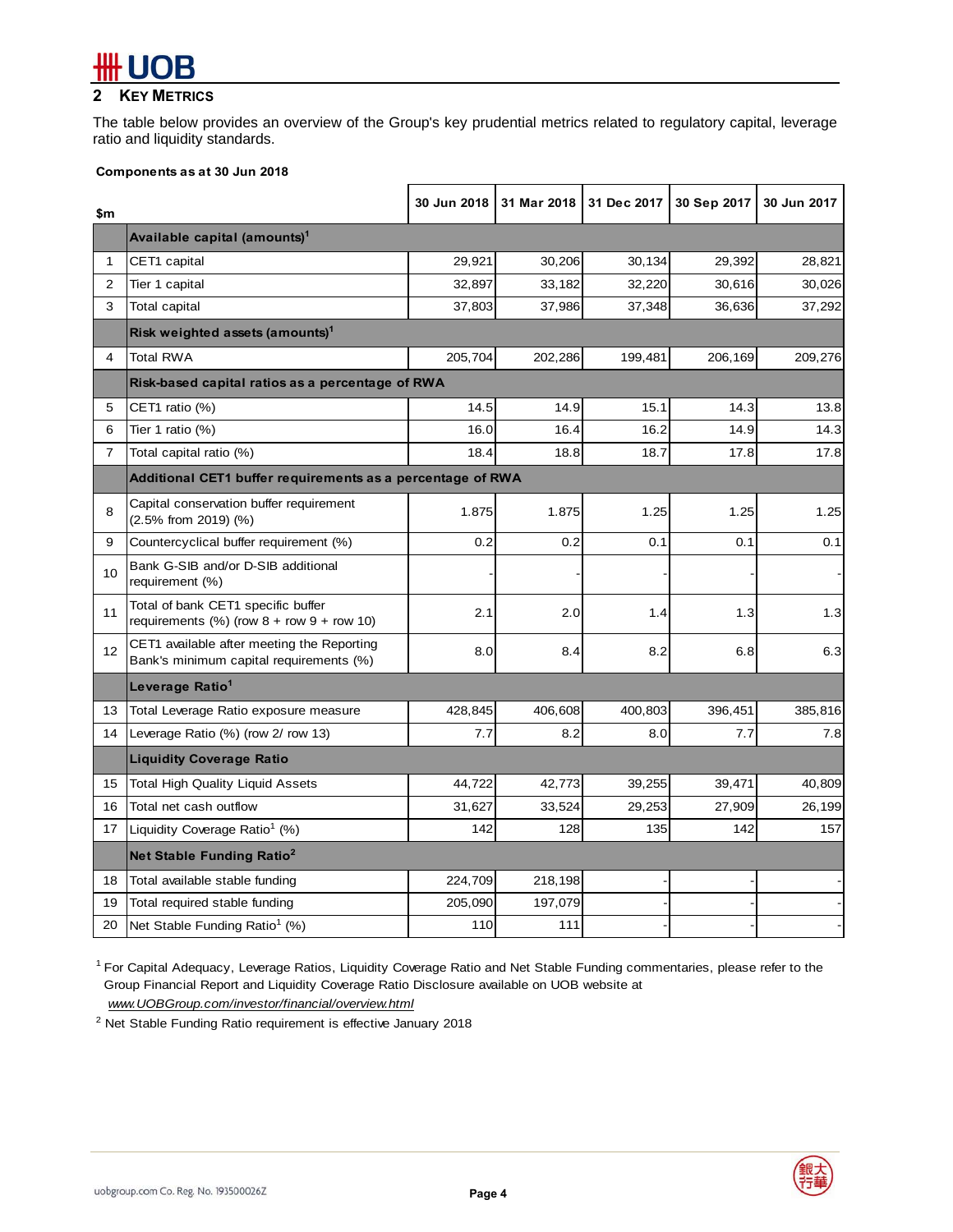### **3 COMPOSITION OF CAPITAL**

**Table 1** and **Table 2** are mandatory disclosures prescribed in MAS Notice 637 requirements.

**Table 1** shows the reconciliation between the Group's published consolidated balance sheet and the regulatory capital components. Details of the regulatory capital components are set out in Table 2, as referenced.

The scope of consolidation for accounting and regulatory purposes is similar, except that subsidiaries which carry out insurance business are not consolidated for regulatory purpose. The list of the Group's major insurance subsidiaries can be found in the Group's Annual Report. As at 30 June 2018, both the total assets and the total equities of each of these subsidiaries were less than \$1 billion.

Compared with 31 December 2017, key movements in the items under the column "Under regulatory scope of consolidation" were mainly from earnings in the first half of 2018, FY2017 final dividend payout and shares issued pursuant to the scrip dividend scheme.

**Table 1 - Reconciliation of Balance Sheet to Regulatory Capital as at 30 Jun 2018**

|                                                                                                                   | <b>Balance Sheet</b><br>per Published<br>Financial | <b>Under</b><br>regulatory<br>scope of | Reference in   |
|-------------------------------------------------------------------------------------------------------------------|----------------------------------------------------|----------------------------------------|----------------|
| \$m                                                                                                               | <b>Statements</b>                                  | consolidation                          | Table 2        |
| <b>Equity</b>                                                                                                     | 7,967                                              |                                        |                |
| Share capital and other capital                                                                                   |                                                    | 4,993                                  | A              |
| of which paid-up ordinary shares                                                                                  |                                                    | 2,974                                  | B              |
| of which AT1 capital instruments                                                                                  |                                                    | 20,555                                 | $\mathsf{C}$   |
| Retained earnings                                                                                                 | 20,681                                             | 20                                     | D <sub>1</sub> |
| of which unrealised fair value gains/losses on financial liabilities and derivative liabilities                   |                                                    |                                        |                |
| arising from changes in own credit risk                                                                           |                                                    | 8,963                                  | E              |
| Other reserves<br>of which unrealised fair value gains/losses on financial liabilities and derivative liabilities | 9,011                                              | 101                                    | D <sub>2</sub> |
| arising from changes in own credit risk                                                                           |                                                    |                                        |                |
|                                                                                                                   |                                                    |                                        |                |
| Equity attributable to equity holders of the Bank                                                                 | 37,660<br>190                                      |                                        |                |
| Non-controlling interests<br>of which NCI that meets criteria for inclusion in                                    |                                                    |                                        |                |
| - CET1 capital                                                                                                    |                                                    | 12                                     | F <sub>1</sub> |
| - AT1 capital                                                                                                     |                                                    | $\overline{2}$                         | F <sub>2</sub> |
| - T2 capital                                                                                                      |                                                    | 2                                      | F <sub>3</sub> |
|                                                                                                                   | 37,850                                             |                                        |                |
| <b>Total equity</b><br><b>Liabilities</b>                                                                         |                                                    |                                        |                |
| Deposits and balances of banks                                                                                    | 17,161                                             |                                        |                |
| Deposits and balances of customers                                                                                | 287,515                                            |                                        |                |
| Bills and drafts payable                                                                                          | 873                                                |                                        |                |
| Other liabilities                                                                                                 | 13,108                                             |                                        |                |
| Debts issued                                                                                                      | 27,756                                             |                                        |                |
| of which T2 capital instruments                                                                                   |                                                    | 4,150                                  | G              |
| <b>Total liabilities</b>                                                                                          | 346,413                                            |                                        |                |
| <b>Assets</b>                                                                                                     |                                                    |                                        |                |
| Cash, balances and placements with central banks                                                                  | 29,450                                             |                                        |                |
| Singapore Government treasury bills and securities                                                                | 5,864                                              |                                        |                |
| Other government treasury bills and securities                                                                    | 11,066                                             |                                        |                |
| <b>Trading securities</b>                                                                                         | 2,174                                              |                                        |                |
| Placements and balances with banks                                                                                | 57,929                                             |                                        |                |
| Loans to customers                                                                                                | 246,392                                            |                                        |                |
| of which provisions eligible for inclusion in T2 capital                                                          |                                                    | 753                                    | H              |
| Investment securities <sup>3</sup>                                                                                | 11,784                                             |                                        |                |
| of which investments in PE/VC held beyond the relevant holding period                                             |                                                    | 68                                     | L              |
| Other assets                                                                                                      | 11,053                                             |                                        |                |
| of which amount related to deferred tax assets (net of deferred tax liabilities, where permissible)               |                                                    | 262                                    | J              |
| Investment in associates and joint ventures                                                                       | 1,252                                              |                                        |                |
| of which amount related to goodwill                                                                               |                                                    | 13                                     | K <sub>1</sub> |
| Investment properties                                                                                             | 1,046                                              |                                        |                |
| <b>Fixed assets</b>                                                                                               | 2,114                                              |                                        |                |
| Intangible assets                                                                                                 | 4,138                                              |                                        |                |
| of which amount related to goodwill                                                                               |                                                    | 4,138                                  | K <sub>2</sub> |
| <b>Total Assets</b>                                                                                               | 384,263                                            |                                        |                |

**3** Note: This includes the Bank's major stake investments in financial institutions.

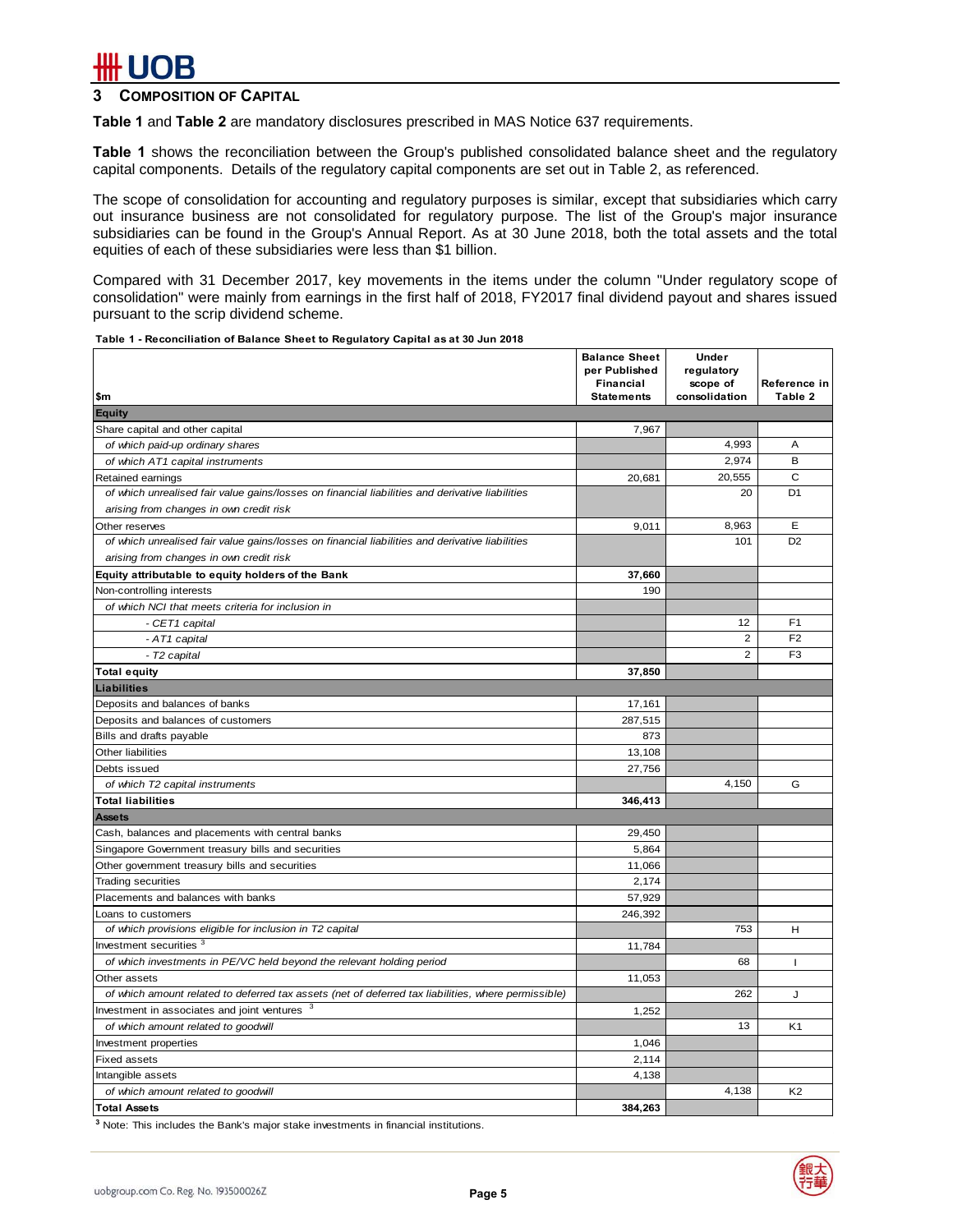**3 COMPOSITION OF CAPITAL** *(cont'd)* 

**Table 2** lists the regulatory capital components and the corresponding regulatory adjustments.

(a) **'Amount'** refers to components of capital calculated in accordance with MAS Notice 637.

(b) **'Reference in Table 1'** links the respective line item to Table 1.

Regulatory adjustments that are deducted against capital are reflected as positive numbers.

#### **Table 2 - Capital Components as at 30 Jun 2018**

| \$m            |                                                                                           | Amount | Reference in<br>Table 1 |
|----------------|-------------------------------------------------------------------------------------------|--------|-------------------------|
|                | <b>Common Equity Tier 1 capital: instruments and reserves</b>                             |        |                         |
| 1              | Paid-up ordinary shares and share premium (if applicable)                                 | 4,993  | Α                       |
| $\overline{2}$ | Retained earnings                                                                         | 20,555 | $\mathsf{C}$            |
| $3^{\#}$       | Accumulated other comprehensive income and other disclosed reserves                       | 8,963  | E                       |
| 4              | Directly issued capital subject to phase out from CET1                                    |        |                         |
|                | (only applicable to non-joint stock companies)                                            |        |                         |
| 5              | Minority interest that meets criteria for inclusion                                       | 12     | F1                      |
| 6              | Common Equity Tier 1 capital before regulatory adjustments                                | 34,523 |                         |
|                | <b>Common Equity Tier 1 capital: regulatory adjustments</b>                               |        |                         |
| 7              | Valuation adjustment pursuant to Part VIII of MAS Notice 637                              |        |                         |
| 8              | Goodwill, net of associated deferred tax liability                                        | 4,151  | $K1+K2$                 |
| $9^{\#}$       | Intangible assets, net of associated deferred tax liability                               |        |                         |
| $10^{#}$       | Deferred tax assets that rely on future profitability                                     | 262    | J                       |
| 11             | Cash flow hedge reserve                                                                   |        |                         |
| 12             | Shortfall of TEP relative to EL under IRBA                                                |        |                         |
| 13             | Increase in equity capital resulting from securitisation transactions                     |        |                         |
| 14             | Unrealised fair value gains/losses on financial liabilities and derivative liabilities    | 121    | $D1 + D2$               |
|                | arising from changes in own credit risk                                                   |        |                         |
| 15             | Defined benefit pension fund assets, net of associated deferred tax liability             |        |                         |
| 16             | Investments in own shares                                                                 |        |                         |
| 17             | Reciprocal cross-holdings in ordinary shares of financial institutions                    |        |                         |
| 18             | Investments in ordinary shares of unconsolidated financial institutions                   |        |                         |
|                | in which the Reporting Bank does not hold a major stake                                   |        |                         |
| 19             | Investments in ordinary shares of unconsolidated financial institutions in which          |        |                         |
|                | the Reporting Bank holds a major stake (including insurance subsidiaries)                 |        |                         |
|                | (amount above 10% threshold)                                                              |        |                         |
| $20^{#}$       | Mortgage servicing rights (amount above 10% threshold)                                    |        |                         |
| $21^{#}$       | Deferred tax assets arising from temporary differences                                    |        |                         |
|                | (amount above 10% threshold, net of associated deferred tax liability)                    |        |                         |
| 22             | Amount exceeding the 15% threshold                                                        |        |                         |
| 23             | of which investments in ordinary shares of unconsolidated financial institutions          |        |                         |
|                | in which the Reporting Bank holds a major stake (including insurance<br>subsidiaries)     |        |                         |
| $24^{\#}$      | of which mortgage servicing rights                                                        |        |                         |
| $25^{\rm \#}$  | of which deferred tax assets arising from temporary differences                           |        |                         |
| 26             | National specific regulatory adjustments                                                  | 68     |                         |
|                | PE/VC investments held beyond the relevant holding periods set out in MAS                 |        |                         |
| 26A            | Notice 630                                                                                | 68     | T                       |
| 26B            | Capital deficits in subsidiaries and associates that are regulated financial institutions |        |                         |
| 26C            | Any other items which the Authority may specify                                           |        |                         |
| 27             | Regulatory adjustments applied in calculation of CET1 Capital due to insufficient         |        |                         |
|                | AT1 Capital to satisfy required deductions                                                |        |                         |
| 28             | Total regulatory adjustments to CET1 Capital                                              | 4,602  |                         |
| 29             | <b>Common Equity Tier 1 capital (CET1)</b>                                                | 29,921 |                         |
|                | <b>Additional Tier 1 capital: instruments</b>                                             |        |                         |

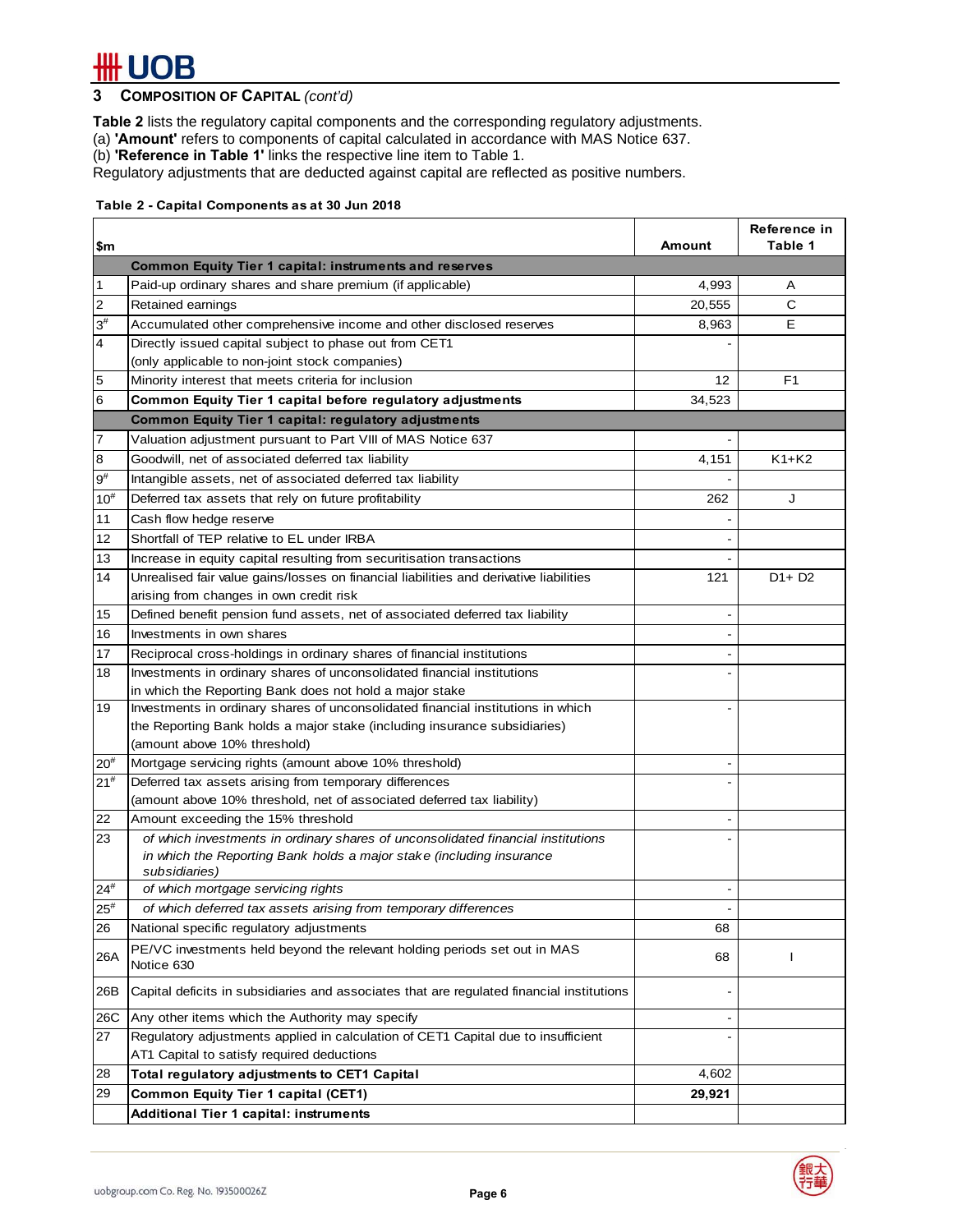## **3 COMPOSITION OF CAPITAL** *(cont'd)*

### **Table 2 - Capital Components as at 30 Jun 2018**

|     |                                                                                                       |                | Reference in   |
|-----|-------------------------------------------------------------------------------------------------------|----------------|----------------|
| \$m |                                                                                                       | Amount         | Table 1        |
| 30  | AT1 capital instruments and share premium (if applicable)                                             | 2,974          | в              |
| 31  | of which classified as equity under the Accounting Standards                                          | 2,974          |                |
| 32  | of which classified as liabilities under the Accounting Standards                                     |                |                |
| 33  | Transitional: Ineligible capital instruments (pursuant to paragraphs 6.5.3 and 6.5.4)                 |                |                |
| 34  | AT1 capital instruments issued by fully-consolidated subsidiaries that meet criteria<br>for inclusion | $\overline{2}$ | F <sub>2</sub> |
| 35  | of which instruments issued by subsidiaries subject to phase out                                      |                |                |
| 36  | Additional Tier 1 capital before regulatory adjustments                                               | 2,976          |                |
|     | Additional Tier 1 capital: regulatory adjustments                                                     |                |                |
| 37  | Investments in own AT1 capital instruments                                                            |                |                |
| 38  | Reciprocal cross-holdings in AT1 capital instruments of financial institutions                        |                |                |
| 39  | Investments in AT1 capital instruments of unconsolidated financial institutions                       |                |                |
|     | in which Reporting Bank does not hold a major stake                                                   |                |                |
| 40  | Investments in AT1 capital instruments of unconsolidated financial institutions                       |                |                |
|     | in which the Reporting Bank holds a major stake (including insurance subsidiaries)                    |                |                |
| 41  | National specific regulatory adjustments which the Authority may specify                              |                |                |
| 42  | Regulatory adjustments applied in calculation of AT1 Capital due to                                   |                |                |
|     | insufficient Tier 2 Capital to satisfy required deductions                                            |                |                |
| 43  | Total regulatory adjustments to Additional Tier 1 capital                                             |                |                |
| 44  | <b>Additional Tier 1 capital (AT1)</b>                                                                | 2,976          |                |
| 45  | Tier 1 capital (T1 = CET1 + AT1)                                                                      | 32,897         |                |
|     | Tier 2 capital: instruments and provisions                                                            |                |                |
| 46  | Tier 2 capital instruments and share premium (if applicable)                                          | 4,150          | G              |
| 47  | Transitional: Ineligible capital instruments (pursuant to paragraphs 6.5.3 and 6.5.4)                 |                |                |
| 48  | Tier 2 capital instruments issued by fully-consolidated subsidiaries that meet criteria               | $\overline{2}$ | F <sub>3</sub> |
|     | for inclusion                                                                                         |                |                |
| 49  | of which instruments issued by subsidiaries subject to phase out                                      |                |                |
| 50  | Provisions                                                                                            | 753            | н              |
| 51  | Tier 2 capital before regulatory adjustments                                                          | 4,905          |                |
|     | Tier 2 capital: regulatory adjustments                                                                |                |                |
| 52  | Investments in own Tier 2 instruments                                                                 |                |                |
| 53  | Reciprocal cross-holdings in Tier 2 capital instruments of financial institutions                     |                |                |
| 54  | Investments in Tier 2 capital instruments of unconsolidated financial institutions                    |                |                |
|     | in which the Reporting Bank does not hold a major stake                                               |                |                |
| 55  | Investments in Tier 2 capital instruments of unconsolidated financial institutions                    |                |                |
|     | in which the Reporting Bank holds a major stake (including insurance subsidiaries)                    |                |                |
| 56  | National specific regulatory adjustments which the Authority may specify                              |                |                |
| 57  | Total regulatory adjustments to Tier 2 capital                                                        |                |                |
| 58  | Tier 2 capital (T2)                                                                                   | 4,905          |                |
| 59  | Total capital $(TC = T1 + T2)$                                                                        | 37,803         |                |
| 60  | Floor-adjusted total risk weighted assets                                                             | 205.704        |                |
|     | Capital ratios (as a percentage of floor-adjusted risk weighted assets)                               |                |                |
| 61  | <b>Common Equity Tier 1 CAR</b>                                                                       | 14.5%          |                |
| 62  | <b>Tier 1 CAR</b>                                                                                     | 16.0%          |                |
| 63  | <b>Total CAR</b>                                                                                      | 18.4%          |                |

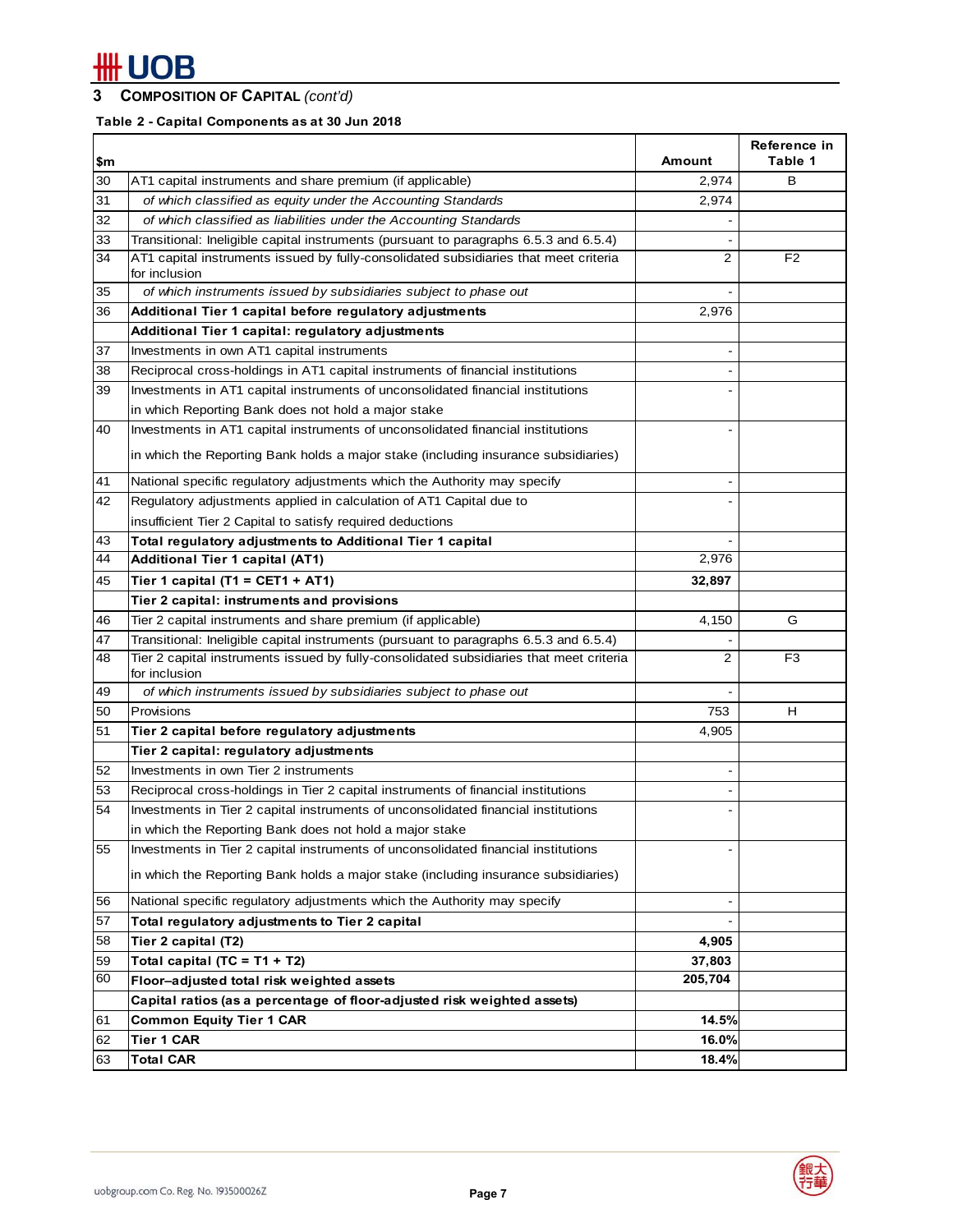### **3 COMPOSITION OF CAPITAL** *(cont'd)*

### **Table 2 - Capital Components as at 30 Jun 2018**

| l\$m |                                                                                                                                                                    | <b>Amount</b> | Reference in<br>Table 1 |
|------|--------------------------------------------------------------------------------------------------------------------------------------------------------------------|---------------|-------------------------|
| 64   | Bank-specific buffer requirement                                                                                                                                   | 8.6%          |                         |
| 65   | of which: capital conservation buffer requirement                                                                                                                  | 1.875%        |                         |
| 66   | of which: bank specific countercyclical buffer requirement                                                                                                         | 0.2%          |                         |
| 67   | of which: G-SIB and/or D-SIB buffer requirement (if applicable)                                                                                                    |               |                         |
| 68   | Common Equity Tier 1 available after meeting the Reporting Bank's minimum capital<br>requirements                                                                  | 8.0%          |                         |
|      | National minima                                                                                                                                                    |               |                         |
| 69   | Minimum CET1 CAR                                                                                                                                                   | 6.5%          |                         |
| 70   | Minimum Tier 1 CAR                                                                                                                                                 | 8.0%          |                         |
| 71   | Minimum Total CAR                                                                                                                                                  | 10.0%         |                         |
|      | Amounts below the thresholds for deduction (before risk weighting)                                                                                                 |               |                         |
| 72   | Investments in ordinary shares, AT1 capital and Tier 2 capital of unconsolidated<br>financial institutions in which the Reporting Bank does not hold a major stake | 316           |                         |
| 73   | Investments in ordinary shares of unconsolidated financial institutions                                                                                            | 2,305         |                         |
|      | in which the Reporting Bank holds a major stake (including insurance subsidiaries)                                                                                 |               |                         |
| 74   | Mortgage servicing rights (net of related tax liability)                                                                                                           |               |                         |
| 75   | Deferred tax assets arising from temporary differences (net of related tax liability)                                                                              |               |                         |
|      | Applicable caps on the inclusion of provisions in Tier 2                                                                                                           |               |                         |
| 76   | Provisions eligible for inclusion in Tier 2 in respect of exposures                                                                                                | 278           | row 50                  |
|      | subject to standardised approach (prior to application of cap)                                                                                                     |               |                         |
| 77   | Cap on inclusion of provisions in Tier 2 under standardised approach                                                                                               | 315           |                         |
| 78   | Provisions eligible for inclusion in Tier 2 in respect of exposures                                                                                                | 475           | row 50                  |
|      | subject to internal ratings-based approach (prior to application of cap)                                                                                           |               |                         |
| 79   | Cap for inclusion of provisions in Tier 2 under internal ratings-based approach                                                                                    | 846           |                         |
|      | Capital instruments subject to phase-out arrangements                                                                                                              |               |                         |
|      | (only applicable between 1 Jan 2013 and 1 Jan 2022)                                                                                                                |               |                         |
| 80   | Current cap on CET1 instruments subject to phase out arrangements                                                                                                  |               |                         |
| 81   | Amount excluded from CET1 due to cap (excess over cap after redemptions and<br>maturities)                                                                         |               |                         |
| 82   | Current cap on AT1 instruments subject to phase out arrangements                                                                                                   | 860           |                         |
| 83   | Amount excluded from AT1 due to cap (excess over cap after redemptions and<br>maturities)                                                                          |               |                         |
| 84   | Current cap on T2 instruments subject to phase out arrangements                                                                                                    | 2,085         |                         |
| 85   | Amount excluded from T2 due to cap (excess over cap after redemptions and<br>maturities)                                                                           |               |                         |

# These elements are subject to a more conservative definition relative to those set out under the Basel III capital standards.

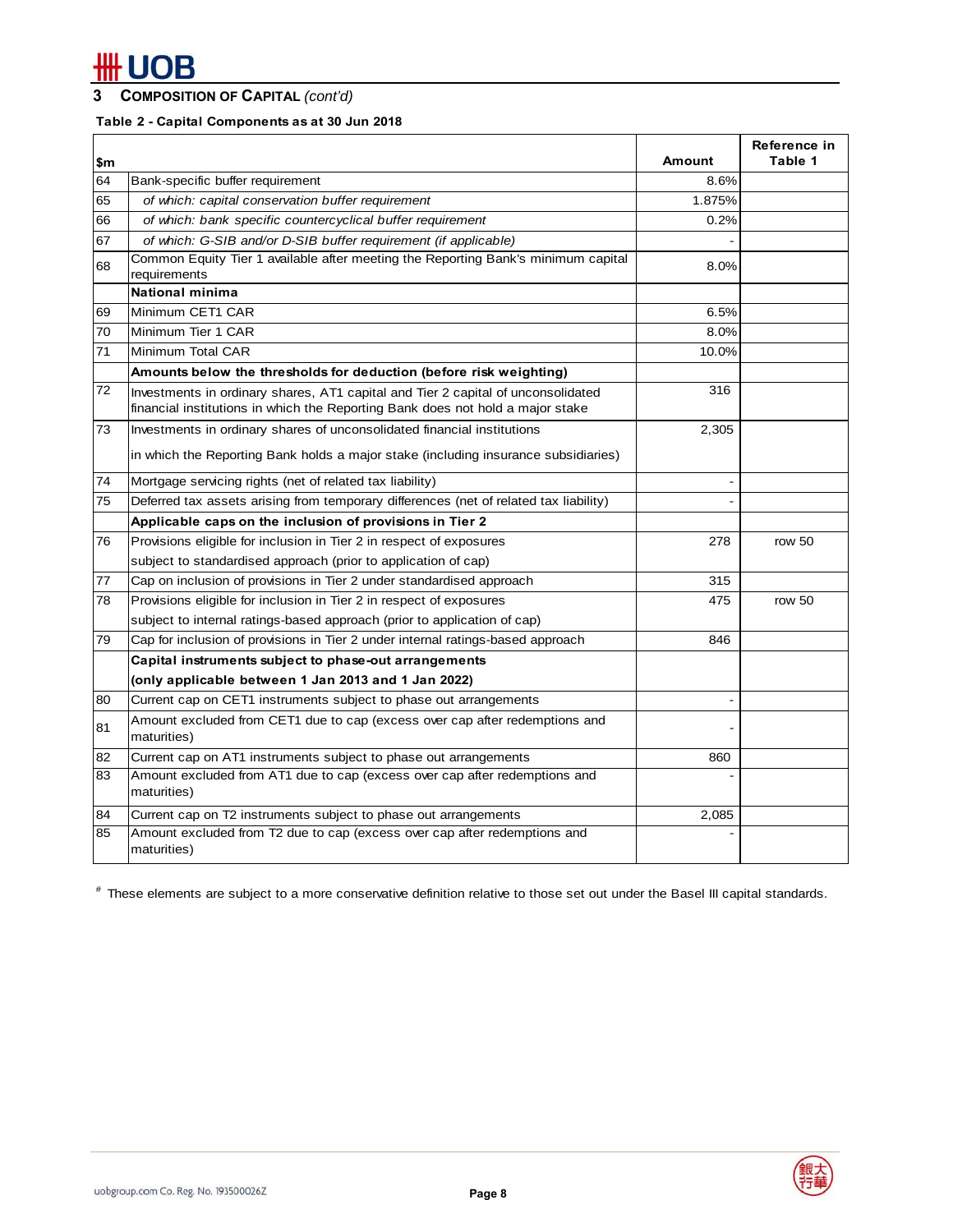The following disclosure is based on the prescribed template as set out in MAS Notice 637. This disclosure shall be updated on a semi-annual basis and to be read in conjunction with the notes at www.uobgroup.com/investor/stock/regulatory\_capital\_instruments.html.

#### **3 COMPOSITION OF CAPITAL** *(cont'd)*

#### **Key Features of Capital Instruments as at 30 Jun 2018**

| $\mathbf 1$    | <b>Issuer</b>                                                                                            | United Overseas Bank Limited         | United Overseas Bank Limited                                                                                    | United Overseas Bank Limited                                                                                                   | United Overseas Bank Limited      |
|----------------|----------------------------------------------------------------------------------------------------------|--------------------------------------|-----------------------------------------------------------------------------------------------------------------|--------------------------------------------------------------------------------------------------------------------------------|-----------------------------------|
| $\overline{2}$ | Unique Identifier (ISIN code)                                                                            | SG1M31001969                         | XS1699845068                                                                                                    | SG72C9000002                                                                                                                   | SG58I7998534                      |
| 3              | Governing law(s) of the instrument                                                                       | Singapore                            | Singapore                                                                                                       | Singapore                                                                                                                      | Singapore                         |
|                | <b>Regulatory treatment</b>                                                                              |                                      |                                                                                                                 |                                                                                                                                |                                   |
| 4              | <b>Transitional Basel III rules</b>                                                                      | Core Equity                          | <b>Additional Tier 1</b>                                                                                        | <b>Additional Tier 1</b>                                                                                                       | <b>Additional Tier 1</b>          |
| 5              | Post-transitional Basel III rules                                                                        | Core Equity                          | <b>Additional Tier 1</b>                                                                                        | <b>Additional Tier 1</b>                                                                                                       | <b>Additional Tier 1</b>          |
| 6              | Eligible at solo/group/group&solo                                                                        | Group & Solo                         | Group & Solo                                                                                                    | Group & Solo                                                                                                                   | Group & Solo                      |
| $\overline{7}$ | Instrument type                                                                                          | Ordinary Share                       | <b>Perpetual Capital Security</b>                                                                               | <b>Perpetual Capital Security</b>                                                                                              | <b>Perpetual Capital Security</b> |
| 8              | Amount recognised in regulatory capital (in millions)                                                    | S\$4,993 million                     | S\$879 million                                                                                                  | S\$748 million                                                                                                                 | S\$499 million                    |
| 9              | Principal amount (in millions)                                                                           | n.a.                                 | US\$650 million                                                                                                 | S\$750 million                                                                                                                 | S\$500 million                    |
| 10             | Accounting classification                                                                                | Equity                               | Equity                                                                                                          | Equity                                                                                                                         | Equity                            |
| 11             | Original date of issuance                                                                                | 20 July 1970                         | 19 October 2017                                                                                                 | 18 May 2016                                                                                                                    | 19 November 2013                  |
| 12             | Perpetual or dated                                                                                       | Perpetual                            | Perpetual                                                                                                       | Perpetual                                                                                                                      | Perpetual                         |
| 13             | Original maturity date                                                                                   | No maturity                          | No maturity                                                                                                     | No maturity                                                                                                                    | No maturity                       |
| 14             | Issuer call subject to prior supervisory approval                                                        | n.a.                                 | Yes                                                                                                             | Yes                                                                                                                            | Yes                               |
| 15             | Optional call date                                                                                       | n.a.                                 | 19 October 2023                                                                                                 | 18 May 2021                                                                                                                    | 19 November 2019                  |
|                | Tax/ regulatory event call                                                                               | n.a.                                 | Yes                                                                                                             | Yes                                                                                                                            | Yes                               |
|                | Redemption price                                                                                         | n.a.                                 | Par                                                                                                             | $\overline{Par}$                                                                                                               | $\overline{Par}$                  |
|                |                                                                                                          |                                      | Each distribution payment date                                                                                  | Each distribution payment date                                                                                                 | Each distribution payment date    |
| 16             | Subsequent call dates, if applicable                                                                     | n.a.                                 | thereafter                                                                                                      | thereafter                                                                                                                     | thereafter                        |
|                | Coupons / dividends                                                                                      |                                      |                                                                                                                 |                                                                                                                                |                                   |
| 17             | Fixed or floating (1)                                                                                    | Discretionary dividend amount        | Fixed                                                                                                           | Fixed                                                                                                                          | Fixed                             |
| 18             | Coupon rate and any related index                                                                        | n.a.                                 |                                                                                                                 | 3.875% paid semi-annually on 19 April 4.00% paid semi-annually on 18 May   4.75% paid semi-annually on 19 May                  |                                   |
|                |                                                                                                          |                                      | and 19 October                                                                                                  | and 18 November                                                                                                                | and 19 November                   |
| 19             | Existence of a dividend stopper                                                                          | n.a.                                 | Yes                                                                                                             | Yes                                                                                                                            | Yes                               |
| 20             | Fully discretionary, discretionally or mandatory                                                         | Fully discretionary                  | Fully discretionary                                                                                             | Fully discretionary                                                                                                            | Fully discretionary               |
| 21             | Existence of step up or incentive to redeem                                                              | n.a.                                 | <b>No</b>                                                                                                       | <b>No</b>                                                                                                                      | <b>No</b>                         |
| 22             | Non-cumulative or cumulative                                                                             | Non-cumulative                       | Non-cumulative                                                                                                  | Non-cumulative                                                                                                                 | Non-cumulative                    |
| 23             | Convertible or non-convertible                                                                           | n.a.                                 | Non-convertible                                                                                                 | Non-convertible                                                                                                                | Non-convertible                   |
| 24             | If convertible, conversion trigger                                                                       | n.a.                                 | n.a.                                                                                                            | n.a.                                                                                                                           | n.a.                              |
| 25             | If convertible, fully or partially                                                                       | n.a.                                 | n.a.                                                                                                            | n.a.                                                                                                                           | n.a.                              |
| 26             | If convertible, conversion rate                                                                          | n.a.                                 | n.a.                                                                                                            | n.a.                                                                                                                           | n.a.                              |
| 27             | If convertible, mandatory or optional conversion                                                         | n.a.                                 | n.a.                                                                                                            | n.a.                                                                                                                           | n.a.                              |
| 28             | If convertible, specify instrument type convertible into                                                 | n.a.                                 | n.a.                                                                                                            | n.a.                                                                                                                           | n.a.                              |
| 29             | If convertible, specify issuer of instrument it converts into                                            | n.a.                                 | n.a.                                                                                                            | n.a.                                                                                                                           | n.a.                              |
| 30             | Write-down feature                                                                                       | n.a.                                 | Yes                                                                                                             | Yes                                                                                                                            | Yes                               |
| 31             | If write-down, write-down triggers(s)                                                                    | n.a.                                 |                                                                                                                 | Point of non-viability at the discretion   Point of non-viability at the discretion   Point of non-viability at the discretion |                                   |
|                |                                                                                                          |                                      | of the Regulator                                                                                                | of the Regulator                                                                                                               | of the Regulator                  |
| 32             | If write-down, full or partial                                                                           | n.a.                                 | Partial                                                                                                         | Partial                                                                                                                        | Partial                           |
| 33             | If write-down, permanent or temporary                                                                    | n.a.                                 | Permanent                                                                                                       | Permanent                                                                                                                      | Permanent                         |
| 34             | If temporary write-down, description of write-up mechanism                                               | n.a.                                 | n.a.                                                                                                            | n.a.                                                                                                                           | n.a.                              |
| 35             | Position in subordination hierarchy in liquidation (instrument type<br>immediately senior to instrument) | <b>Additional Tier 1 instruments</b> | Tier 2 instruments                                                                                              | Tier 2 instruments                                                                                                             | Tier 2 instruments                |
| 36             | Non compliant transitioned features                                                                      | No                                   | No                                                                                                              | No                                                                                                                             | No                                |
| 37             | If yes, specify non compliant features                                                                   | n.a.                                 | n.a.                                                                                                            | n.a.                                                                                                                           | n.a.                              |
|                |                                                                                                          |                                      | (1) Details on re-fixing of the dividend/interest rate on the first call date are available in the UOB website. |                                                                                                                                |                                   |
|                |                                                                                                          |                                      |                                                                                                                 |                                                                                                                                |                                   |

uobgroup.com Co. Reg. No. 193500026Z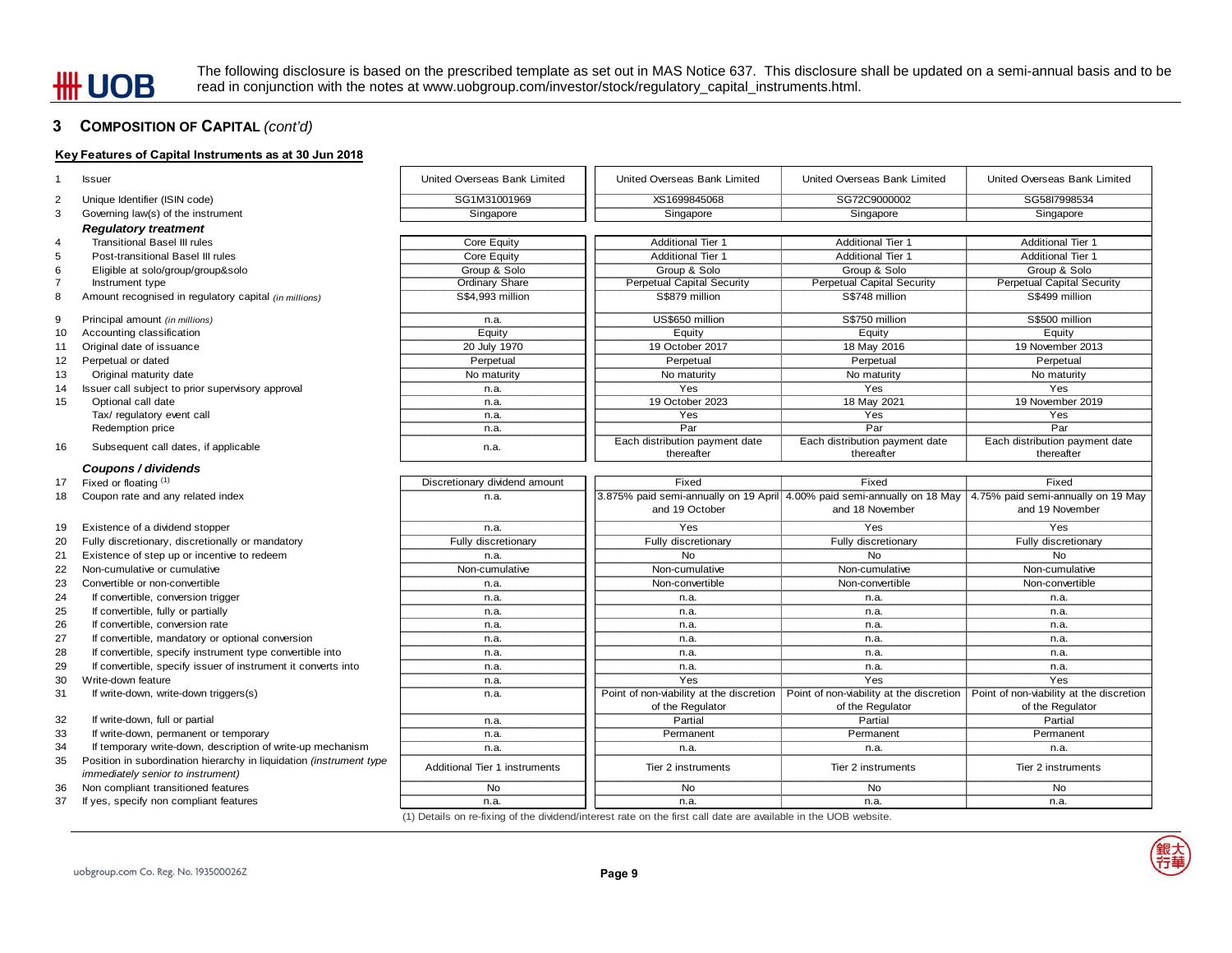**3 COMPOSITION OF CAPITAL** *(cont'd)* 

#### **Key Features of Capital Instruments as at 30 Jun 2018**

| 1              | <b>Issuer</b>                                                       | United Overseas Bank Limited                 | United Overseas Bank Limited        | United Overseas Bank Limited                                                                                                                                              | United Overseas Bank Limited        |
|----------------|---------------------------------------------------------------------|----------------------------------------------|-------------------------------------|---------------------------------------------------------------------------------------------------------------------------------------------------------------------------|-------------------------------------|
| 2              | Unique Identifier (ISIN code)                                       | SG57A1994579                                 | SG79A8000002                        | XS1485603408                                                                                                                                                              | XS1480822516                        |
| 3              | Governing law(s) of the instrument                                  | Singapore                                    | Singapore                           | Singapore                                                                                                                                                                 | Singapore                           |
|                | <b>Regulatory treatment</b>                                         |                                              |                                     |                                                                                                                                                                           |                                     |
| $\overline{4}$ | <b>Transitional Basel III rules</b>                                 | <b>Additional Tier 1</b>                     | Tier <sub>2</sub>                   | Tier <sub>2</sub>                                                                                                                                                         | Tier <sub>2</sub>                   |
| 5              | Post-transitional Basel III rules                                   | <b>Additional Tier 1</b>                     | Tier 2                              | Tier <sub>2</sub>                                                                                                                                                         | Tier <sub>2</sub>                   |
| 6              | Eligible at solo/group/group&solo                                   | Group & Solo                                 | Group & Solo                        | Group & Solo                                                                                                                                                              | Group & Solo                        |
| $\overline{7}$ | Instrument type                                                     | <b>Perpetual Capital Security</b>            | <b>Subordinated Debt</b>            | <b>Subordinated Debt</b>                                                                                                                                                  | <b>Subordinated Debt</b>            |
| 8              | Amount recognised in regulatory capital (in millions)               | S\$847 million                               | S\$744 million                      | S\$793 million                                                                                                                                                            | S\$113 million                      |
| 9              | Principal amount (in millions)                                      | S\$850 million                               | S\$750 million                      | US\$600 million                                                                                                                                                           | HK\$700 million                     |
| 10             | Accounting classification                                           | Equity                                       | Liability                           | Liability                                                                                                                                                                 | Liability                           |
| 11             | Original date of issuance                                           | 23 July 2013                                 | 27 February 2017                    | 8 September 2016                                                                                                                                                          | 26 August 2016                      |
| 12             | Perpetual or dated                                                  | Perpetual                                    | Dated                               | Dated                                                                                                                                                                     | Dated                               |
| 13             | Original maturity date                                              | No maturity                                  | 27 February 2029                    | 8 March 2027                                                                                                                                                              | 26 August 2028                      |
| 14             | Issuer call subject to prior supervisory approval                   | Yes                                          | Yes                                 | Yes                                                                                                                                                                       | Yes                                 |
| 15             | Optional call date                                                  | 23 July 2018                                 | 27 February 2024                    | 8 March 2022                                                                                                                                                              | 26 August 2023                      |
|                | Tax/ regulatory event call                                          | Yes                                          | $\overline{\text{Yes}}$             | <b>Yes</b>                                                                                                                                                                | <b>Yes</b>                          |
|                | Redemption price                                                    | Par                                          | Par                                 | Par                                                                                                                                                                       | Par                                 |
| 16             | Subsequent call dates, if applicable                                | Each distribution payment date<br>thereafter | Not applicable. One time call only. | Not applicable. One time call only.                                                                                                                                       | Not applicable. One time call only. |
|                | Coupons / dividends                                                 |                                              |                                     |                                                                                                                                                                           |                                     |
| 17             | Fixed or floating (1)                                               | Fixed                                        | Fixed                               | Fixed                                                                                                                                                                     | Fixed                               |
| 18             | Coupon rate and any related index                                   | 4.90% paid semi-annually on 23               | 3.50% paid semi-annually on 27      | 2.88% paid semi-annually on 8 March                                                                                                                                       | 3.19% paid quarterly on 26 August,  |
|                |                                                                     | January and 23 July                          | February and 27 August              | and 8 September                                                                                                                                                           | 26 November, 26 February and 26     |
| 19             | Existence of a dividend stopper                                     | Yes                                          | No                                  | <b>No</b>                                                                                                                                                                 | <b>No</b>                           |
| 20             | Fully discretionary, discretionally or mandatory                    | Fully discretionary                          | Mandatory                           | Mandatory                                                                                                                                                                 | Mandatory                           |
| 21             | Existence of step up or incentive to redeem                         | <b>No</b>                                    | <b>No</b>                           | <b>No</b>                                                                                                                                                                 | <b>No</b>                           |
| 22             | Non-cumulative or cumulative                                        | Non-cumulative                               | Cumulative                          | Cumulative                                                                                                                                                                | Cumulative                          |
| 23             | Convertible or non-convertible                                      | Non-convertible                              | Non-convertible                     | Non-convertible                                                                                                                                                           | Non-convertible                     |
| 24             | If convertible, conversion trigger                                  | n.a.                                         | n.a.                                | n.a.                                                                                                                                                                      | n.a.                                |
| 25             | If convertible, fully or partially                                  | n.a.                                         | n.a.                                | n.a.                                                                                                                                                                      | n.a.                                |
| 26             | If convertible, conversion rate                                     | n.a.                                         | n.a.                                | n.a.                                                                                                                                                                      | n.a.                                |
| 27             | If convertible, mandatory or optional conversion                    | n.a.                                         | n.a.                                | n.a.                                                                                                                                                                      | n.a.                                |
| 28             | If convertible, specify instrument type convertible into            | n.a.                                         | n.a.                                | n.a.                                                                                                                                                                      | n.a.                                |
| 29             | If convertible, specify issuer of instrument it converts into       | n.a.                                         | n.a.                                | n.a.                                                                                                                                                                      | n.a.                                |
| 30             | Write-down feature                                                  | Yes                                          | Yes                                 | Yes                                                                                                                                                                       | Yes                                 |
| 31             | If write-down, write-down triggers(s)                               |                                              |                                     | Point of non-viability at the discretion   Point of non-viability at the discretion   Point of non-viability at the discretion   Point of non-viability at the discretion |                                     |
|                |                                                                     | of the Regulator                             | of the Regulator                    | of the Regulator                                                                                                                                                          | of the Regulator                    |
| 32             | If write-down, full or partial                                      | Partial                                      | Partial                             | Partial                                                                                                                                                                   | Partial                             |
| 33             | If write-down, permanent or temporary                               | Permanent                                    | Permanent                           | Permanent                                                                                                                                                                 | Permanent                           |
| 34             | If temporary write-down, description of write-up mechanism          | n.a.                                         | n.a.                                | n.a.                                                                                                                                                                      | n.a.                                |
| 35             | Position in subordination hierarchy in liquidation (instrument type | Tier 2 instruments                           | Unsubordinated and unsecured        | Unsubordinated and unsecured                                                                                                                                              | Unsubordinated and unsecured        |
|                | immediately senior to instrument)                                   |                                              | obligations                         | obligations                                                                                                                                                               | obligations                         |
| 36             | Non compliant transitioned features                                 | No                                           | No                                  | <b>No</b>                                                                                                                                                                 | <b>No</b>                           |
| 37             | If yes, specify non compliant features                              | n.a.                                         | n.a.                                | n.a.                                                                                                                                                                      | n.a.                                |
|                |                                                                     |                                              |                                     |                                                                                                                                                                           |                                     |

一般<br>大韓<br>行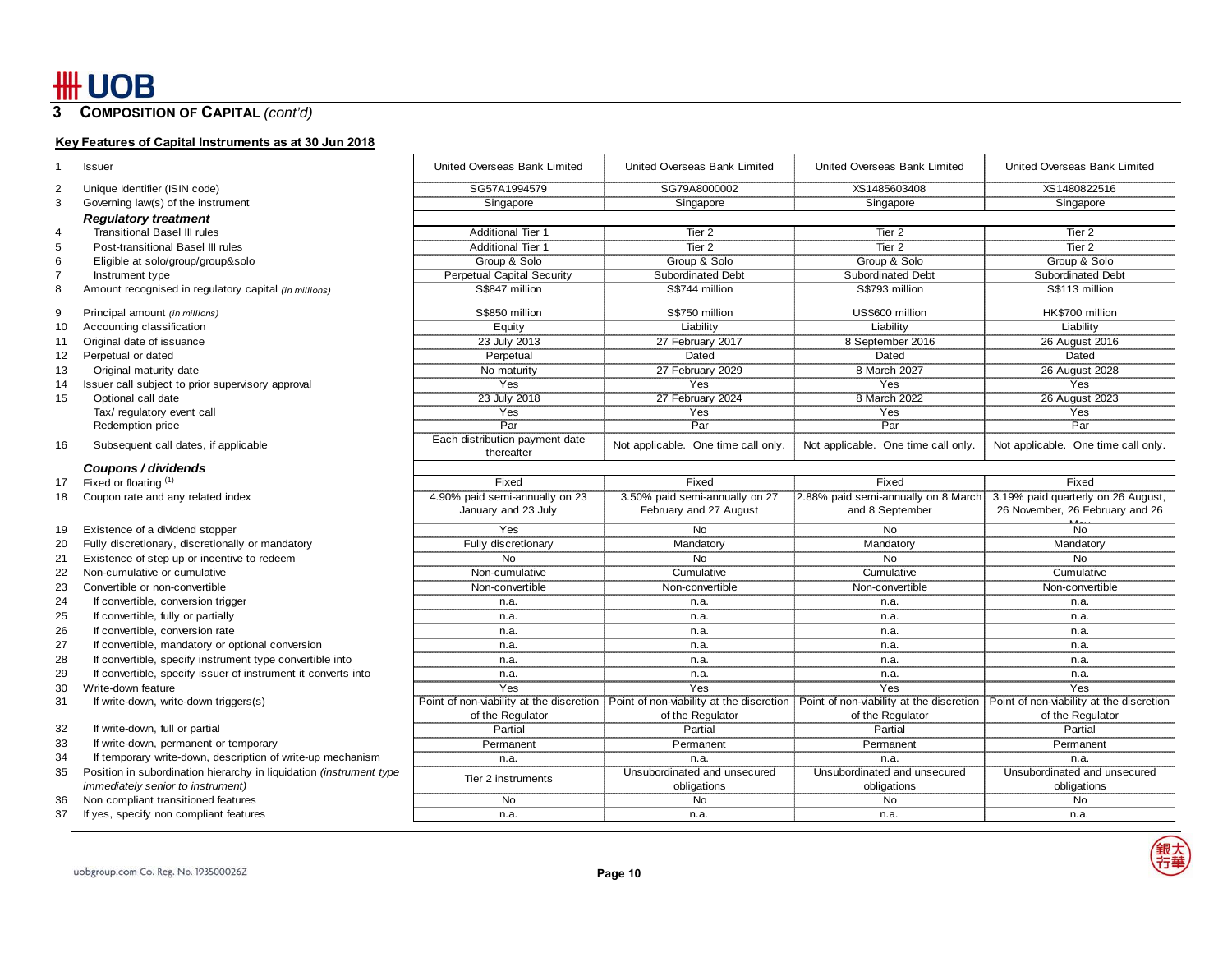**3COMPOSITION OF CAPITAL** *(cont'd)* 

#### **Key Features of Capital Instruments as at 30 Jun 2018**

| $\mathbf{1}$   | <b>Issuer</b>                                                       | United Overseas Bank Limited             | United Overseas Bank Limited             | United Overseas Bank Limited             |  |
|----------------|---------------------------------------------------------------------|------------------------------------------|------------------------------------------|------------------------------------------|--|
| 2              | Unique Identifier (ISIN code)                                       | XS1379133058                             | SG6QD3000002                             | XS1045409965                             |  |
| 3              | Governing law(s) of the instrument                                  | Singapore                                | Singapore                                | Singapore                                |  |
|                | <b>Regulatory treatment</b>                                         |                                          |                                          |                                          |  |
| $\overline{4}$ | <b>Transitional Basel III rules</b>                                 | Tier <sub>2</sub>                        | Tier <sub>2</sub>                        | Tier <sub>2</sub>                        |  |
| 5              | Post-transitional Basel III rules                                   | Tier <sub>2</sub>                        | Tier <sub>2</sub>                        | Tier <sub>2</sub>                        |  |
| 6              | Eligible at solo/group/group&solo                                   | Group & Solo                             | Group & Solo                             | Group & Solo                             |  |
| $\overline{7}$ | Instrument type                                                     | Subordinated Debt                        | Subordinated Debt                        | Subordinated Debt                        |  |
| 8              | Amount recognised in regulatory capital (in millions)               | S\$920 million                           | S\$498 million                           | S\$1.082 million                         |  |
| 9              | Principal amount (in millions)                                      | US\$700 million $(2)$                    | S\$500 million                           | US\$800 million                          |  |
| 10             | Accounting classification                                           | Liability                                | Liability                                | Liability                                |  |
| 11             | Original date of issuance                                           | 16 & 24 March 2016                       | 22 May 2014                              | 19 March 2014                            |  |
| 12             | Perpetual or dated                                                  | Dated                                    | Dated                                    | Dated                                    |  |
| 13             | Original maturity date                                              | 16 September 2026                        | 22 May 2026                              | 19 September 2024                        |  |
| 14             | Issuer call subject to prior supervisory approval                   | Yes                                      | Yes                                      | Yes                                      |  |
| 15             | Optional call date                                                  | 16 September 2021                        | 22 May 2020                              | 19 September 2019                        |  |
|                | Tax/ regulatory event call                                          | Yes                                      | Yes                                      | Yes                                      |  |
|                | Redemption price                                                    | Par                                      | Par                                      | Par                                      |  |
| 16             | Subsequent call dates, if applicable                                | Not applicable. One time call only.      | Not applicable. One time call only.      | Not applicable. One time call only.      |  |
|                | Coupons / dividends                                                 |                                          |                                          |                                          |  |
| 17             | Fixed or floating (1)                                               | Fixed                                    | Fixed                                    | Fixed                                    |  |
| 18             | Coupon rate and any related index                                   | 3.5% paid semi-annually on 16 March      | 3.5% paid semi-annually on 22 May        | 3.75% paid semi-annually on 19           |  |
|                |                                                                     | and 16 September                         | and 22 November                          | March and 19 September                   |  |
| 19             | Existence of a dividend stopper                                     | <b>No</b>                                | No                                       | No                                       |  |
| 20             | Fully discretionary, discretionally or mandatory                    | Mandatory                                | Mandatory                                | Mandatory                                |  |
| 21             | Existence of step up or incentive to redeem                         | <b>No</b>                                | <b>No</b>                                | <b>No</b>                                |  |
| 22             | Non-cumulative or cumulative                                        | Cumulative                               | Cumulative                               | Cumulative                               |  |
| 23             | Convertible or non-convertible                                      | Non-convertible                          | Non-convertible                          | Non-convertible                          |  |
| 24             | If convertible, conversion trigger                                  | n.a.                                     | n.a.                                     | n.a.                                     |  |
| 25             | If convertible, fully or partially                                  | n.a.                                     | n.a.                                     | n.a.                                     |  |
| 26             | If convertible, conversion rate                                     | n.a.                                     | n.a.                                     | n.a.                                     |  |
| 27             | If convertible, mandatory or optional conversion                    | n.a.                                     | n.a.                                     | n.a.                                     |  |
| 28             | If convertible, specify instrument type convertible into            | n.a.                                     | n.a.                                     | n.a.                                     |  |
| 29             | If convertible, specify issuer of instrument it converts into       | n.a.                                     | n.a.                                     | n.a.                                     |  |
| 30             | Write-down feature                                                  | Yes                                      | Yes                                      | Yes                                      |  |
| 31             | If write-down, write-down triggers(s)                               | Point of non-viability at the discretion | Point of non-viability at the discretion | Point of non-viability at the discretion |  |
|                |                                                                     | of the Regulator                         | of the Regulator                         | of the Regulator                         |  |
| 32             | If write-down, full or partial                                      | Partial                                  | Partial                                  | Partial                                  |  |
| 33             | If write-down, permanent or temporary                               | Permanent                                | Permanent                                | Permanent                                |  |
| 34             | If temporary write-down, description of write-up mechanism          | n.a.                                     | n.a.                                     | n.a.                                     |  |
| 35             | Position in subordination hierarchy in liquidation (instrument type | Unsubordinated and unsecured             | Unsubordinated and unsecured             | Unsubordinated and unsecured             |  |
|                | <i>immediately senior to instrument)</i>                            | obligations                              | obligations                              | obligations                              |  |
| 36             | Non compliant transitioned features                                 | No                                       | No                                       | No                                       |  |
| 37             | If yes, specify non compliant features                              | n.a.                                     | n.a.                                     | n.a.                                     |  |

(2) US\$500m 3.5% subordinated notes were first issued on 16 March 2016. This was followed by a re-tap for US\$200m on 24 March 2016, which was consolidated and formed a single series with the US\$500m tranche issued on 16 March 2016.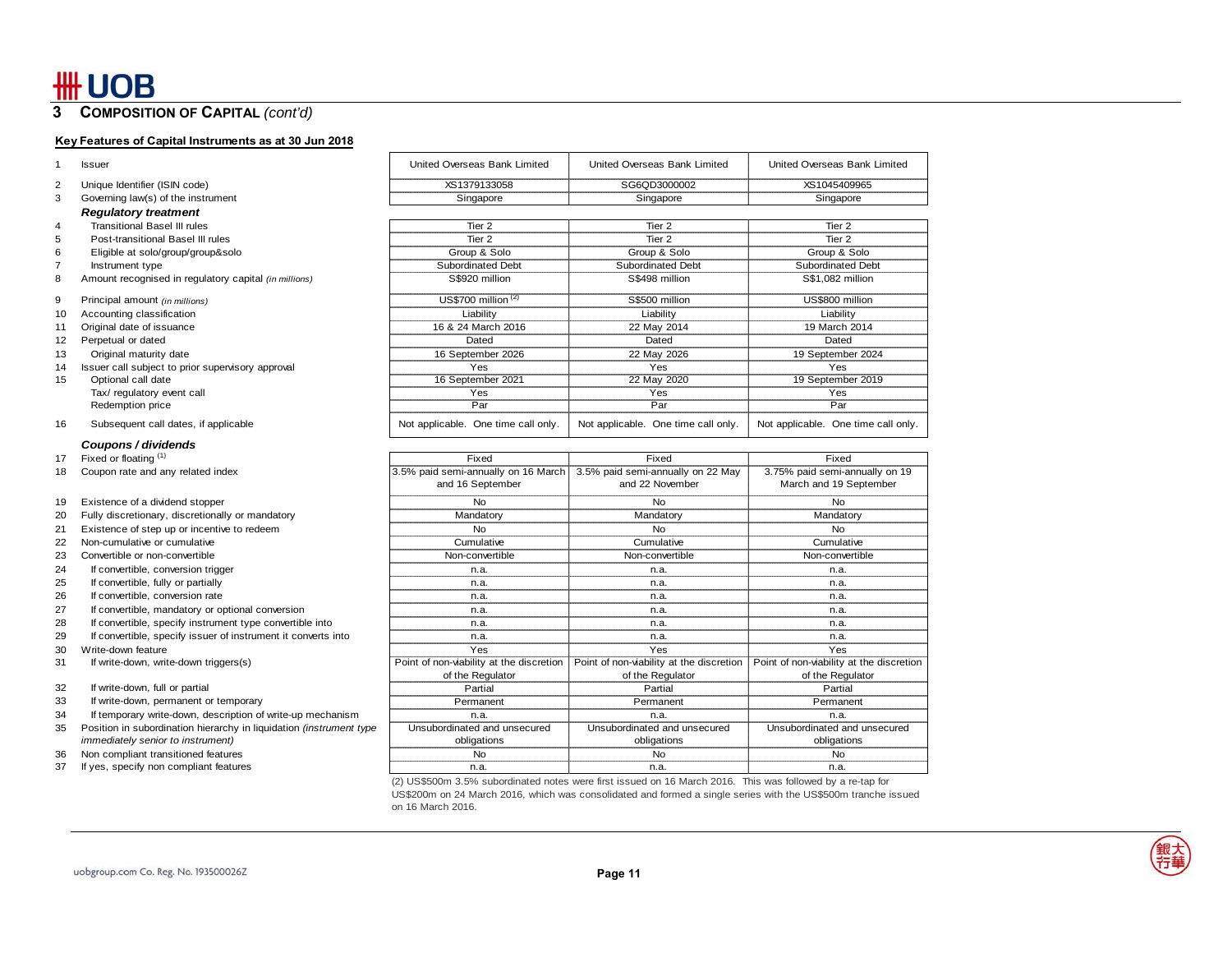## **4 LEVERAGE RATIO**

The Basel III framework introduced Leverage Ratio as a non-risk-based backstop limit to supplement the riskbased capital requirements. It aims to constrain the build-up of excess leverage in the banking sector, with additional safeguards against model risk and measurement errors. Leverage ratio is expressed as Tier 1 Capital against Exposure Measure, which comprises on- and off-balance sheet items. Other than the difference in scope for consolidation and aggregation under SFRS and MAS Notice 637, there are no material differences between total balance sheet assets (net of on-balance sheet derivative and SFT assets) as reported in the financial statements and Exposure Measure of on-balance sheet items.

As at 30 June 2018, the Group's leverage ratio was 7.7%, down 0.5% quarter-on-quarter, primarily from asset growth.

| \$m                     | 30 Jun 2018 | 31 Mar 2018 | 31 Dec 2017 | 30 Sep 2017 |
|-------------------------|-------------|-------------|-------------|-------------|
| Tier 1 capital          | 32.897      | 33,182      | 32,220      | 30,616      |
| <b>Exposure measure</b> | 428,845     | 406,608     | 400,803     | 396.451     |
| Leverage ratio          | 7.7%        | 8.2%        | 8.0%        | 7.7%        |

The following disclosure is presented in prescribed templates under MAS Notice 637 Annex 11F and 11G.

#### **Reconciliation of Balance Sheet Assets to Exposure Measure**

| \$m |                                                                                                                                                                          | 30 Jun 2018 |
|-----|--------------------------------------------------------------------------------------------------------------------------------------------------------------------------|-------------|
|     | Total consolidated assets as per published financial statements                                                                                                          | 384,263     |
| 2   | Adjustment for investments in entities that are consolidated for accounting purposes but<br>are outside the regulatory scope of consolidation                            | (599)       |
| 3   | Adjustment for fiduciary assets recognised on the balance sheet in accordance with the<br>Accounting Standards but excluded from the calculation of the exposure measure |             |
| 4   | Adjustment for derivative transactions                                                                                                                                   | 4,152       |
| 5   | Adjustment for SFTs                                                                                                                                                      | 324         |
| 6   | Adjustment for off-balance sheet items                                                                                                                                   | 45,307      |
| 7   | Other adjustments                                                                                                                                                        | (4,602)     |
| 8   | <b>Exposure measure</b>                                                                                                                                                  | 428,845     |

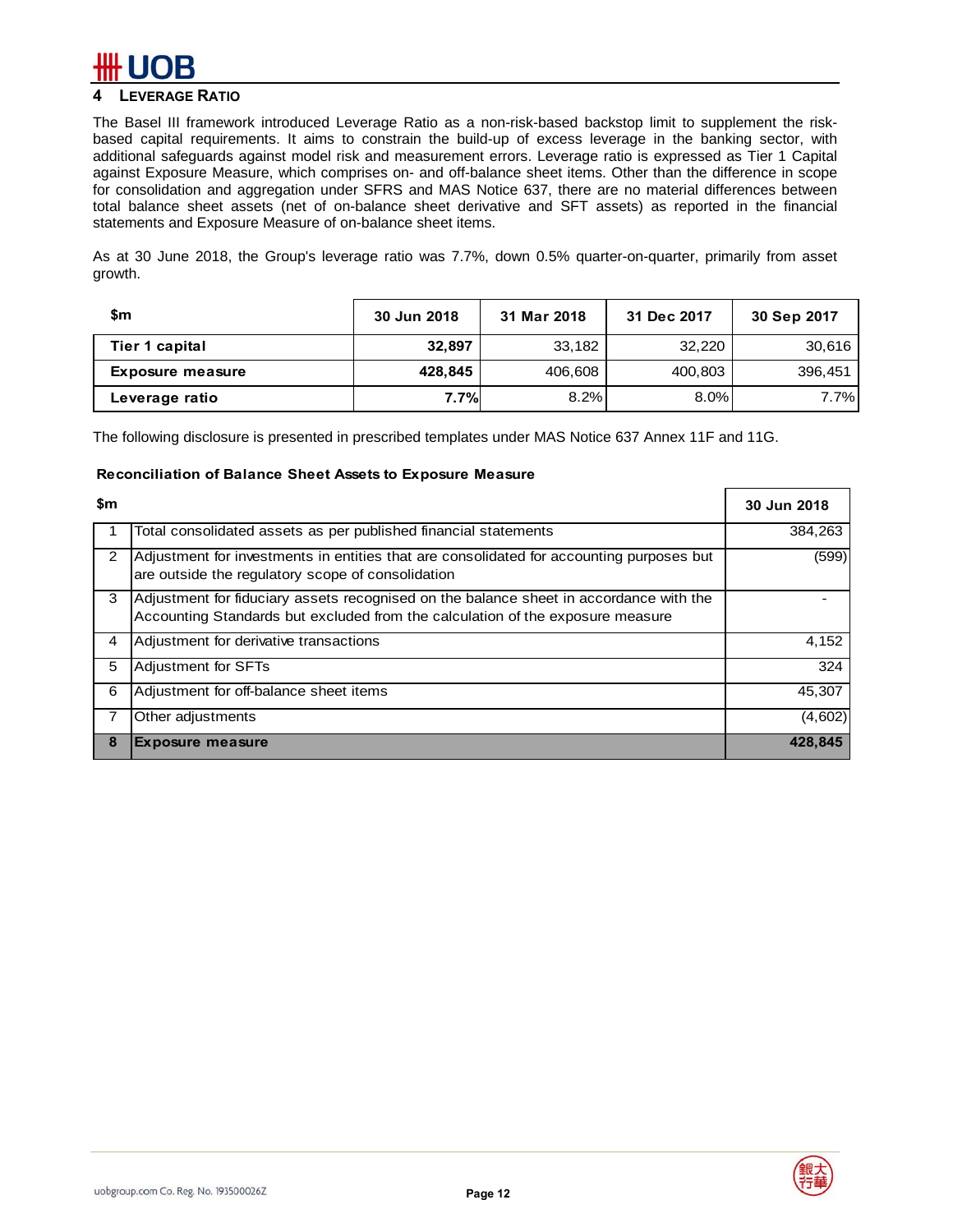# **#H UOB**

# **4 LEVERAGE RATIO** *(cont'd)*

## **Exposure Measure Components**

| \$m            |                                                                                                                                                       | 30 Jun 2018                  | 31 Mar 2018 |
|----------------|-------------------------------------------------------------------------------------------------------------------------------------------------------|------------------------------|-------------|
|                | <b>Exposure measures of on-balance sheet items</b>                                                                                                    |                              |             |
| 1              | On-balance sheet items (excluding derivative transactions and SFTs, but<br>including on-balance sheet collateral for derivative transactions or SFTs) | 359,395                      | 343,073     |
| $\overline{c}$ | Asset amounts deducted in determining Tier 1 capital                                                                                                  | (4,602)                      | (4, 532)    |
| 3              | Total exposure measures of on-balance sheet items<br>(excluding derivative transactions and SFTs)                                                     | 354,793                      | 338,541     |
|                | Derivative exposure measures                                                                                                                          |                              |             |
| 4              | Replacement cost associated with all derivative transactions<br>(net of the eligible cash portion of variation margins)                               | 5,303                        | 5,634       |
| 5              | Potential future exposure associated with all derivative transactions                                                                                 | 5,773                        | 6,013       |
| 6              | Gross-up for derivative collaterals provided where deducted from the<br>balance sheet assets in accordance with the Accounting Standards              |                              |             |
| 7              | Deductions of receivables for the cash portion of variation margins<br>provided in derivative transactions                                            | $\qquad \qquad \blacksquare$ |             |
| 8              | CCP leg of trade exposures excluded                                                                                                                   | $\overline{\phantom{a}}$     |             |
| 9              | Adjusted effective notional amount of written credit derivatives                                                                                      | 235                          | 225         |
| 10             | Further adjustments in effective notional amounts and deductions from<br>potential future exposures of written credit derivatives                     |                              |             |
| 11             | Total derivative exposure measures                                                                                                                    | 11,310                       | 11,872      |
|                | <b>SFT exposure measures</b>                                                                                                                          |                              |             |
| 12             | Gross SFT assets (with no recognition of accounting netting), after<br>adjusting for sales accounting                                                 | 17,111                       | 13,963      |
| 13             | Eligible netting of cash payables and cash receivables                                                                                                | $\overline{a}$               |             |
| 14             | SFT counterparty exposures                                                                                                                            | 324                          | 396         |
| 15             | SFT exposure measures where a Reporting Bank acts as an agent in<br>the SFTs                                                                          |                              |             |
| 16             | <b>Total SFT exposure measures</b>                                                                                                                    | 17,435                       | 14,359      |
|                | <b>Exposure measures of off-balance sheet items</b>                                                                                                   |                              |             |
| 17             | Off-balance sheet items at notional amount                                                                                                            | 197,368                      | 185,003     |
| 18             | Adjustments for calculation of exposure measures of off-balance sheet<br>items                                                                        | (152,062)                    | (143, 167)  |
| 19             | Total exposure measures of off-balance sheet items                                                                                                    | 45,307                       | 41,836      |
|                | <b>Capital and Total exposures</b>                                                                                                                    |                              |             |
| 20             | Tier 1 capital                                                                                                                                        | 32,897                       | 33,182      |
| 21             | <b>Total exposures</b>                                                                                                                                | 428,845                      | 406,608     |
|                | Leverage ratio                                                                                                                                        |                              |             |
| 22             | Leverage ratio                                                                                                                                        | 7.7%                         | 8.2%        |

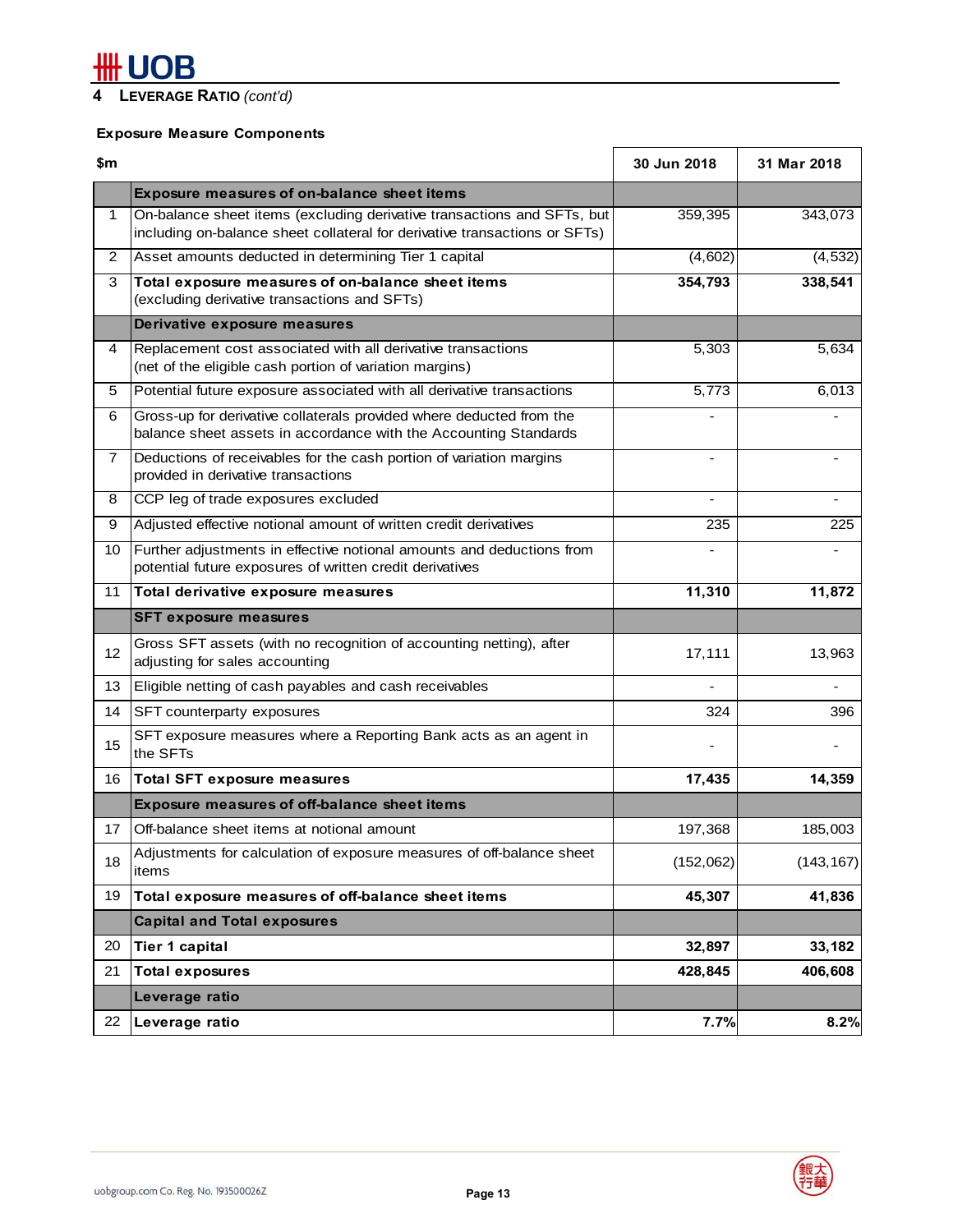### **5 GEOGRAPHICAL DISTRIBUTION OF CREDIT EXPOSURES USED IN THE COUNTERCYCLICAL CAPITAL BUFFER**

To achieve the broader macroprudential goal of protecting the banking sector from periods of excess aggregate credit growth, the Basel III standards introduced the Countercyclical Capital Buffer (CCyB) framework. The CCyB is applied on a discretionary basis by banking supervisors in the respective jurisdictions. Parallel with the Capital Conservation Buffer, a CCyB of up to 2.5%, is to be maintained in the form of CET1 capital and phased in from 1 January 2016, capped at 0.625% per year, till 1 January 2019.

The Group's countercyclical buffer is computed as the weighted average of effective CCyB in jurisdictions where the Group has private sector credit exposures and the geographical distribution of the private sector credit exposures is based on where the ultimate risk of the exposure resides. Following mandatory disclosure under MAS Notice 637 provides an overview of the Group's private sector credit exposures by geographical breakdown.

| \$m                       | (a)                                                              | (b)                                                                                                                 | (c)                                                           | (d)                              |
|---------------------------|------------------------------------------------------------------|---------------------------------------------------------------------------------------------------------------------|---------------------------------------------------------------|----------------------------------|
| Geographical<br>breakdown | <b>Country-specific</b><br>countercyclical<br>buffer requirement | <b>RWA for private</b><br>sector credit<br>exposures used in<br>the computation of<br>the countercyclical<br>buffer | <b>Bank-specific</b><br>countercyclical<br>buffer requirement | Countercyclical<br>buffer amount |
| Hong Kong                 | 1.875%                                                           | 16.497                                                                                                              |                                                               |                                  |
| Sweden                    | 1.875%                                                           | 2                                                                                                                   |                                                               |                                  |
| United Kingdom            | 0.500%                                                           | 2,258                                                                                                               |                                                               |                                  |
| Sum                       |                                                                  | 18.757                                                                                                              |                                                               |                                  |
| <b>Total</b>              |                                                                  | 163,703                                                                                                             | 0.2%                                                          | 403                              |

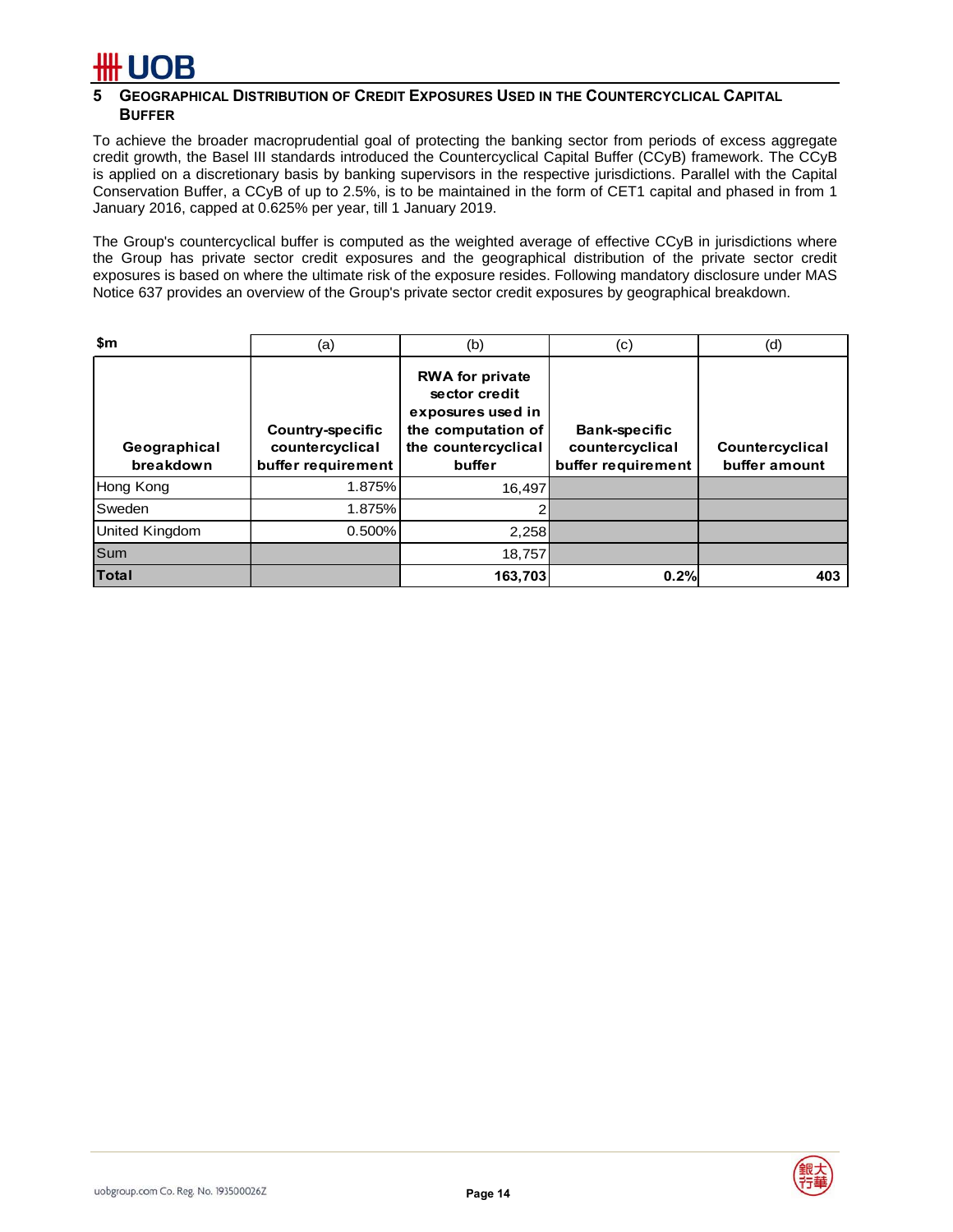# IR

## **6 OVERVIEW OF RWA**

The table below lists the Group's RWA by risk type and approach, as prescribed under MAS Notice 637. The minimum capital requirement is stated at 10.0% of RWA.

The Group's RWA comprises credit RWA (88.4%), operational RWA (7.0%) and market RWA (4.6%). Total RWA at 30 June 2018 was \$205.7 billion, or \$3.4 billion higher quarter-on-quarter mainly due to asset growth.

|                |                                                                                 | (a)            | (b)                      | (c)                      |
|----------------|---------------------------------------------------------------------------------|----------------|--------------------------|--------------------------|
|                |                                                                                 |                |                          | <b>Minimum</b>           |
|                |                                                                                 |                | <b>RWA</b>               | capital                  |
|                |                                                                                 |                |                          | requirements             |
|                |                                                                                 | As at          | As at                    | As at                    |
| \$m            |                                                                                 | 30 June 2018   | 31 Mar 2018              | 30 June 2018             |
| 1              | Credit risk (excluding CCR)                                                     | 169,012        | 160,089                  | 16,901                   |
| $\overline{2}$ | of which SA(CR) and SA(EQ)                                                      | 22,005         | 18,689                   | 2,201                    |
| 3              | of which IRBA and IRBA(EQ) for equity<br>exposures under the PD/LGD method      | 147,007        | 141,399                  | 14,701                   |
| 4              | <b>CCR</b>                                                                      | 4,373          | 5,033                    | 437                      |
| 5              | of which Current Exposure Method                                                | 2,209          | 2,470                    | 221                      |
| 6              | of which CCR Internal Models Method                                             |                |                          |                          |
| $\overline{7}$ | IRBA(EQ) for equity exposures under the<br>simple risk weight method or the IMM |                | 4,604                    |                          |
| 8              | Equity investments in funds - look through<br>approach                          | 169            | 94                       | 17                       |
| 9              | Equity investments in funds - mandate-<br>based approach                        | 2,331          | 2,755                    | 233                      |
| 10             | Equity investments in funds - fall back<br>approach                             | 0              | 0                        | 0                        |
| 10a            | Equity investment in funds - partial use of<br>an approach                      |                | ۰                        | $\overline{\phantom{a}}$ |
| 11             | <b>Unsettled transactions</b>                                                   | $\blacksquare$ | $\blacksquare$           |                          |
| 12             | Securitisation exposures in the banking<br>book                                 | 163            | 206                      | 16                       |
| 13             | of which SEC-IRBA                                                               |                | $\overline{\phantom{a}}$ | $\sim$                   |
| 14             | of which SEC-ERBA Including IAA                                                 | 69             | 70                       | $\overline{7}$           |
| 15             | of which SEC-SA                                                                 |                |                          |                          |
| 16             | <b>Market risk</b>                                                              | 9,550          | 9,171                    | 955                      |
| 17             | of which SA(MR)                                                                 | 9,550          | 9,171                    | 955                      |
| 18             | of which IMA                                                                    |                |                          |                          |
| 19             | <b>Operational risk</b>                                                         | 14,344         | 14,087                   | 1,434                    |
| 20             | of which BIA                                                                    |                |                          |                          |
| 21             | of which SA(OR)                                                                 | 14,344         | 14,087                   | 1,434                    |
| 22             | of which AMA                                                                    |                |                          |                          |
| 23             | Amounts below the thresholds for<br>deduction (subject to 250% risk weight)     | 5,761          | 6,247                    | 576                      |
| 24             | <b>Floor adjustment</b>                                                         |                | $\blacksquare$           |                          |
| 25             | <b>Total</b>                                                                    | 205,704        | 202,286                  | 20,570                   |

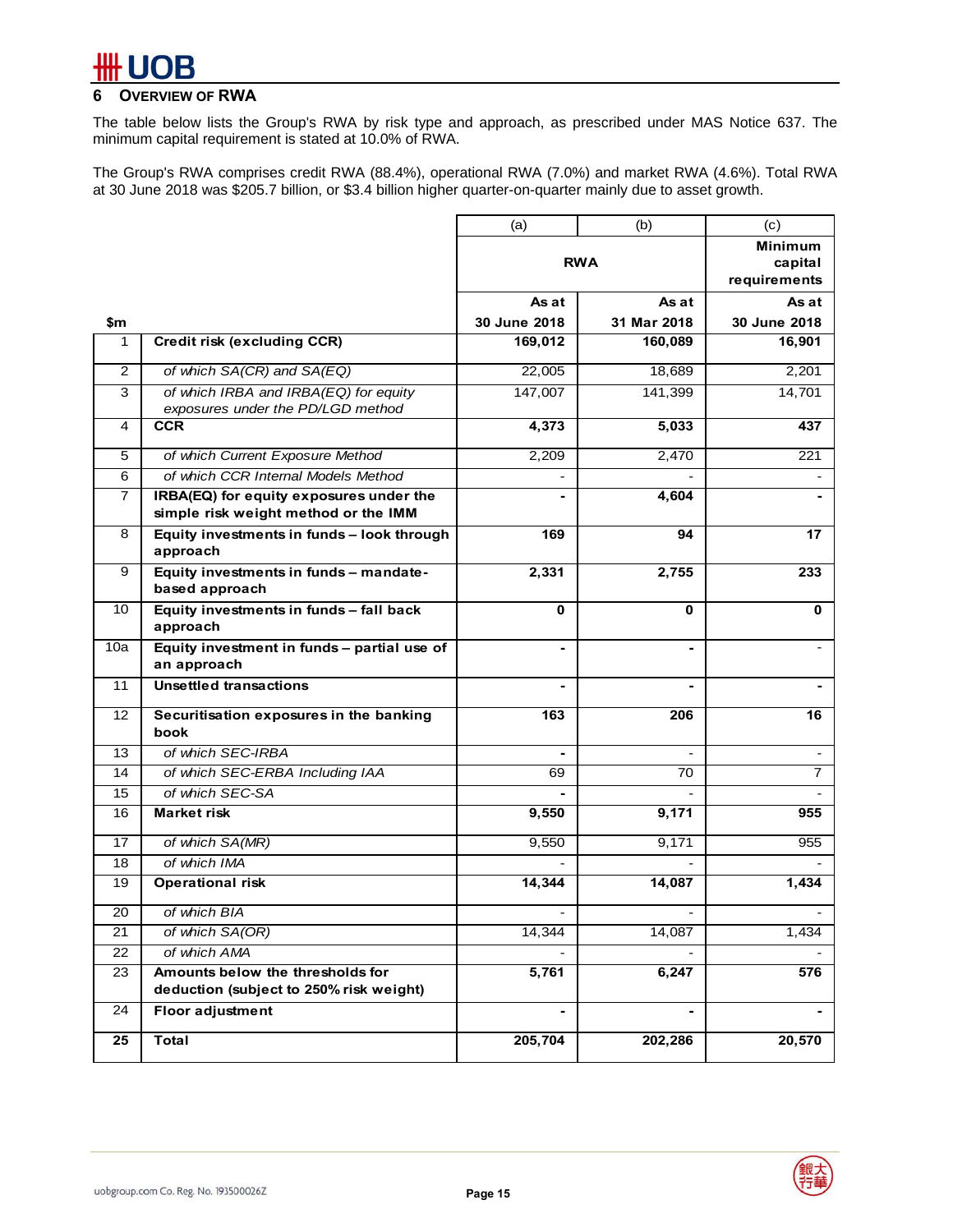## **7 CREDIT QUALITY OF ASSETS**

The table below provides an overview of the credit quality of the Group's on- and off-balance sheet assets.

A default on the obligor is considered to have occurred when either or both of the followings have taken place:

- The obligor is unlikely to pay its credit obligations to the Group in full, without recourse by the bank to actions such as realising security (if held).
- The obligor is past due more than 90 days on any credit obligation to the Group. Overdrafts will be considered as being past due once the outstanding has breached an advised limit.

|     |                             | (a)       | (b)                      | (c)        | (d)               |
|-----|-----------------------------|-----------|--------------------------|------------|-------------------|
|     |                             |           | Gross carrying amount of |            |                   |
|     |                             |           |                          | Total      |                   |
|     |                             |           | Defaulted Non-defaulted  | impairment | <b>Net values</b> |
| \$m |                             | exposures | exposures                | allowances | $(a+b-c)$         |
|     | Loans                       | 4,208     | 245,531                  | 3,347      | 246,392           |
| 2   | Debt securities             | 44        | 24,131                   | 108        | 24,067            |
| 3   | Off-balance sheet exposures | 124       | 66,051                   | 107        | 66,068            |
| 4   | Total                       | 4,376     | 335,713                  | 3,562      | 336,527           |

### **8 CHANGES IN STOCK OF DEFAULTED LOANS AND DEBT SECURITIES**

The table below provides the change in defaulted exposures, the flows between non-defaulted and defaulted exposure categories and reductions in the defaulted exposures due to write-offs.

| \$m |                                                                                                  | (a)   |
|-----|--------------------------------------------------------------------------------------------------|-------|
|     | Defaulted loans and debt securities at end of the previous semi-annual<br>reporting period       | 4,266 |
|     | Loans and debt securities that have defaulted since the previous semi-annual                     |       |
| 2   | reporting period                                                                                 | 744   |
| 3   | Returned to non-defaulted status                                                                 | (107) |
| 4   | Amounts written-off                                                                              | (247) |
| 5   | Other changes                                                                                    | (404) |
| 6   | Defaulted loans and debt securities at end of the semi-annual reporting period<br>$(1+2+3+4+/5)$ | 4,252 |

The decrease in defaulted loans and debt securities in the first half of 2018 was due to the higher outflow of defaulted loans from recoveries, write-off and returned to non-defaulted status relative to the inflow of new defaulted loans.

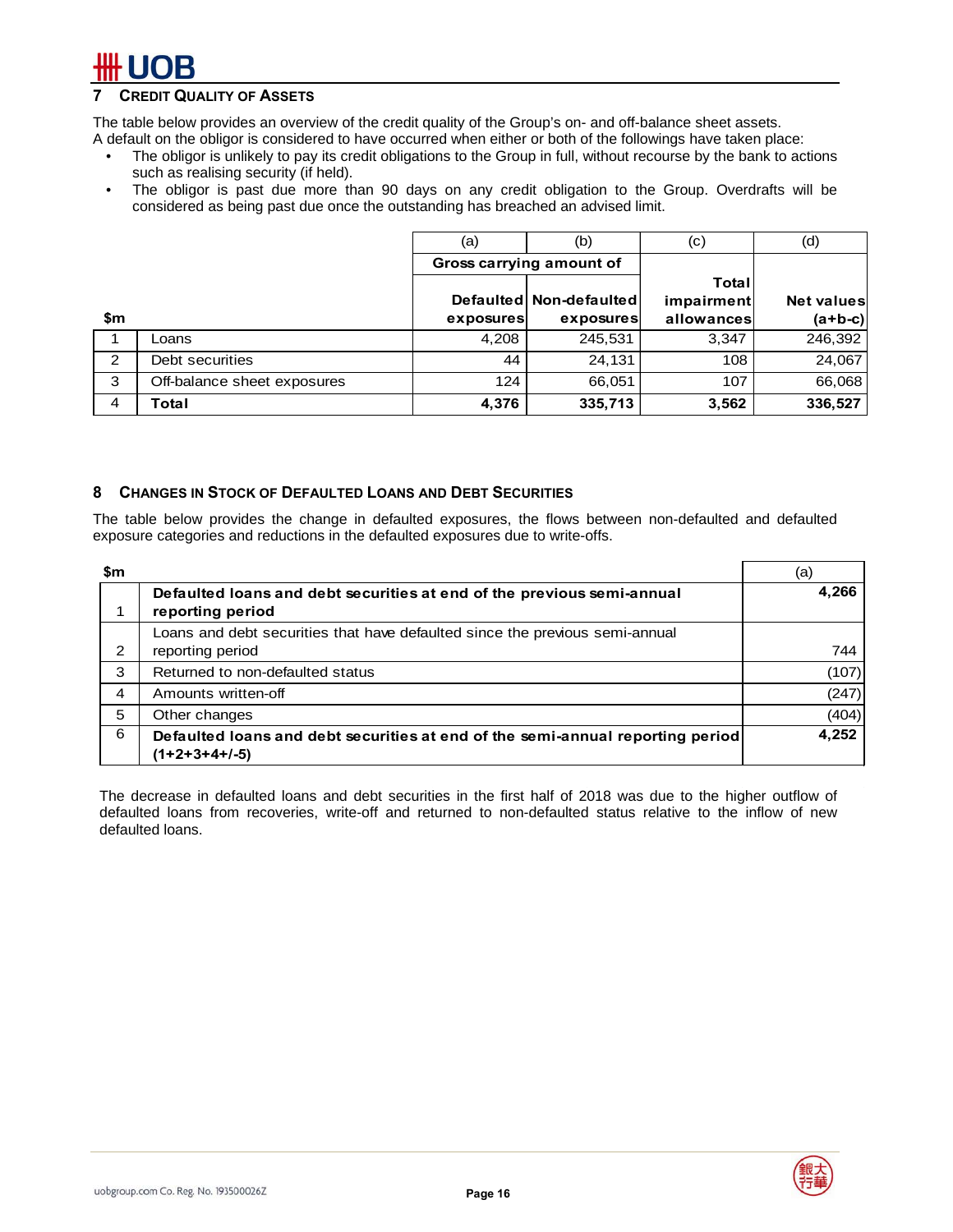## **9 OVERVIEW OF CRM TECHNIQUES**

The following table provides information on the extent of usage of CRM techniques.

|     |                        | (a)                                  | (b)                                | (c)                                          | (d)                                                       | (e)                                                     |
|-----|------------------------|--------------------------------------|------------------------------------|----------------------------------------------|-----------------------------------------------------------|---------------------------------------------------------|
| \$m |                        | <b>Exposures</b><br><b>Unsecured</b> | <b>Exposures</b><br><b>Secured</b> | <b>Exposures</b><br>secured by<br>collateral | <b>Exposures</b><br>secured by<br>financial<br>quarantees | <b>Exposures</b><br>secured by<br>credit<br>derivatives |
|     | Loans                  | 117,002                              | 129,390                            | 111,736                                      | 13.187                                                    |                                                         |
| 2   | <b>Debt Securities</b> | 23,968                               | 99                                 |                                              | 98                                                        |                                                         |
| 3   | Total                  | 140,970                              | 129,489                            | 111,736                                      | 13,285                                                    |                                                         |
| 4   | Of which defaulted     | 1.641                                | 1,653                              | 1.479                                        | 0                                                         |                                                         |

#### **10 SA(CR) AND SA(EQ) – CREDIT RISK EXPOSURE AND CRM EFFECTS**

The following table illustrates the effects of CRM on the calculation of Group's capital requirements for credit exposures under SA(CR) and SA(EQ).

Compared with 31 December 2017, RWA was higher mainly due to inclusion of SA(EQ) for Equity portfolio following approval from MAS.

|                 |                                   | (a)                                  | (b)                                           | (c)                                  | (d)                                       | (e)                                  | (f)                        |  |
|-----------------|-----------------------------------|--------------------------------------|-----------------------------------------------|--------------------------------------|-------------------------------------------|--------------------------------------|----------------------------|--|
|                 |                                   |                                      | <b>Exposures before</b><br><b>CCF and CRM</b> |                                      | <b>Exposures post-CCF</b><br>and post-CRM | <b>RWA and</b><br><b>RWA density</b> |                            |  |
|                 | Asset classes and others          | On-balance<br>sheet<br>amount<br>\$m | Off-balance<br>sheet<br>amount<br>\$m         | On-balance<br>sheet<br>amount<br>\$m | Off-balance<br>sheet<br>amount<br>\$m     | <b>RWA</b><br>\$m                    | <b>RWA</b><br>density<br>% |  |
|                 | Cash items                        | 1,490                                |                                               | 1,490                                |                                           | 19                                   | 1                          |  |
| $\overline{2}$  | Central government and<br>central | 1,473                                | $\qquad \qquad \blacksquare$                  | 1,473                                | $\sim$                                    | 123                                  | 8                          |  |
| 3               | <b>PSE</b>                        | 1,063                                | 832                                           | 1,063                                | $\sim$                                    | 93                                   | 9                          |  |
| 4               | <b>MDB</b>                        | 115                                  | $\Omega$                                      | 322                                  |                                           | 57                                   | 18                         |  |
| 5               | <b>Bank</b>                       | 795                                  | 393                                           | 886                                  | 9                                         | 445                                  | 50                         |  |
| 6               | Corporate                         | 7,971                                | 12,458                                        | 6,574                                | 2,059                                     | 8,143                                | 94                         |  |
| 7               | Regulatory retail                 | 1,790                                | 1,531                                         | 1,471                                | 23                                        | 1,120                                | 75                         |  |
| 8               | Residential mortgage              | 1,953                                | 9                                             | 1,953                                |                                           | 809                                  | 41                         |  |
| 9               | <b>CRE</b>                        | 1,930                                | 1,310                                         | 1,855                                | 100                                       | 1,955                                | 100                        |  |
| 10              | Equity - SA(EQ)                   | 1,232                                | 53                                            | 1,232                                | 53                                        | 2,174                                | 169                        |  |
| 11              | Past due exposures                | 304                                  | 29                                            | 304                                  | 0                                         | 422                                  | 139                        |  |
| 12 <sup>2</sup> | Higher-risk categories            | ۰                                    |                                               |                                      |                                           |                                      |                            |  |
| 13              | Other exposures                   | 8,593                                | 1,419                                         | 6,305                                | 340                                       | 6,645                                | 100                        |  |
| 14              | <b>Total</b>                      | 28,709                               | 18,036                                        | 24,929                               | 2,584                                     | 22,005                               | 80                         |  |

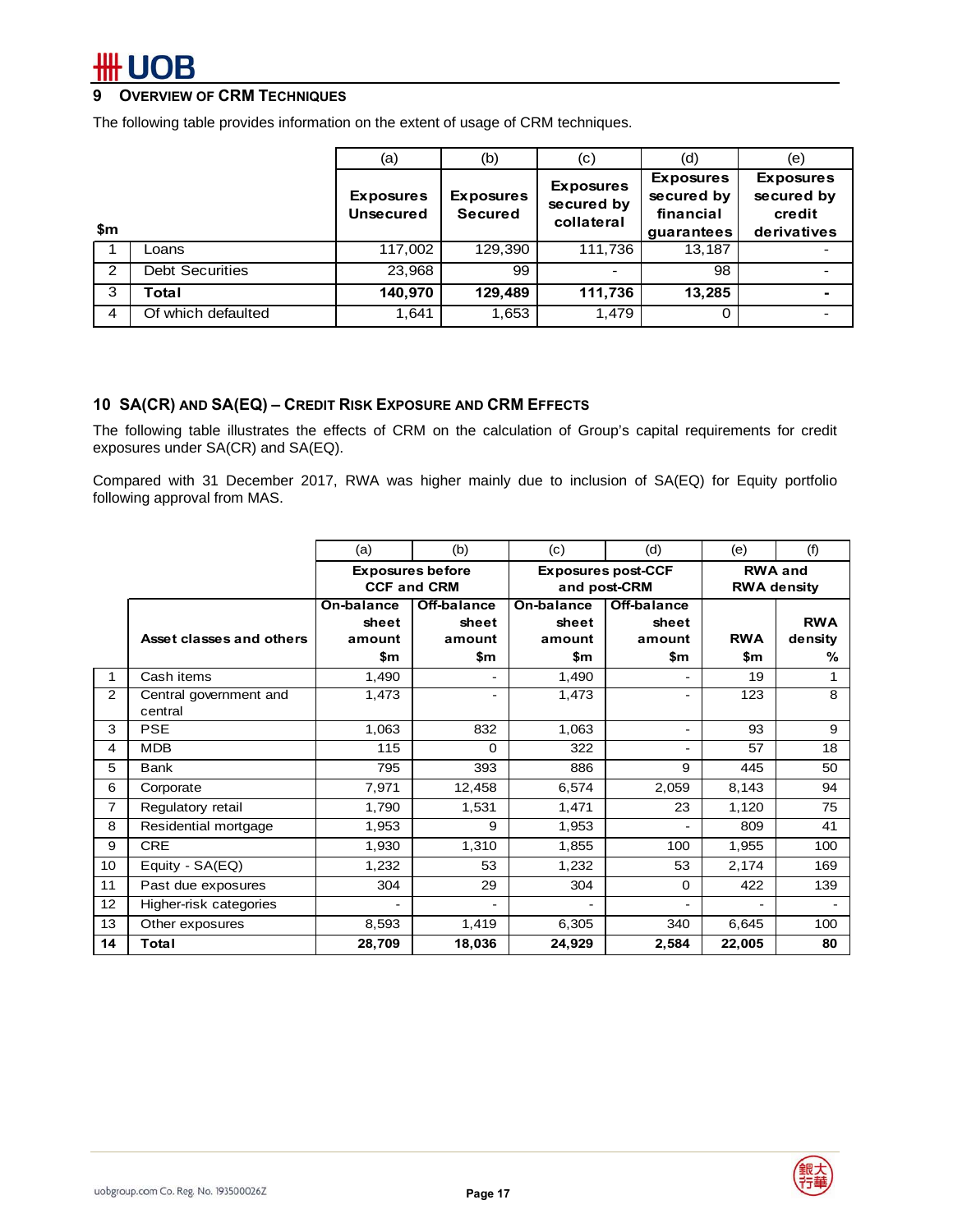# **11 SA(CR) AND SA(EQ) – EXPOSURES BY ASSET CLASSES AND RISK WEIGHTS**

The following table provides a breakdown of Group's credit risk exposures under SA(CR) and SA(EQ) by asset class and risk weight.

| \$m            |                        | (a)                      | (b)                      | (c)                      | (d)                      | (e)                      | (f)                      | (g)                      | (h)    | (i)                      | (j)                         |
|----------------|------------------------|--------------------------|--------------------------|--------------------------|--------------------------|--------------------------|--------------------------|--------------------------|--------|--------------------------|-----------------------------|
|                | <b>Risk</b><br>weight  |                          |                          |                          |                          |                          |                          |                          |        |                          | Total<br>credit<br>exposure |
|                | <b>Asset</b>           |                          |                          |                          |                          |                          |                          |                          |        |                          | amount                      |
|                | classes                |                          |                          |                          |                          |                          |                          |                          |        |                          | (post-CCF                   |
|                | and others             |                          |                          |                          |                          |                          |                          |                          |        |                          | and                         |
|                |                        | 0%                       | 10%                      | 20%                      | 35%                      | 50%                      | 75%                      | 100%                     | 150%   | <b>Others</b>            | post-CRM)                   |
|                | Cash items             | 1,394                    | $\blacksquare$           | 96                       | $\overline{\phantom{a}}$ | $\overline{\phantom{0}}$ | $\blacksquare$           |                          | ٠      | $\blacksquare$           | 1,490                       |
| 2              | Central government     | 1,227                    |                          | ۰                        | ٠                        | 246                      |                          |                          | ٠      | $\blacksquare$           | 1,473                       |
|                | and central bank       |                          |                          |                          |                          |                          |                          |                          |        |                          |                             |
| 3              | <b>PSE</b>             | 912                      | $\overline{\phantom{a}}$ | $\overline{\phantom{a}}$ | $\overline{\phantom{a}}$ | 116                      | $\overline{\phantom{a}}$ | 36                       | ۰.     | $\overline{\phantom{a}}$ | 1,063                       |
| 4              | <b>MDB</b>             | 208                      | $\overline{\phantom{0}}$ | $\sim$                   | $\overline{\phantom{a}}$ | 115                      | ۰                        |                          | $\sim$ | $\overline{\phantom{a}}$ | 322                         |
| 5              | Bank                   |                          |                          | 226                      | ٠                        | 539                      | ۰                        | 130                      | ۰.     | $\overline{\phantom{a}}$ | 895                         |
| 6              | Corporate              | $\overline{\phantom{a}}$ | $\blacksquare$           | 595                      | $\blacksquare$           | 29                       | $\blacksquare$           | 8,009                    | $\sim$ | $\blacksquare$           | 8,633                       |
| $\overline{7}$ | Regulatory retail      | ٠                        | $\sim$                   | $\overline{\phantom{a}}$ | $\overline{\phantom{a}}$ | $\overline{\phantom{a}}$ | 1,494                    | $\overline{\phantom{a}}$ | ۰.     |                          | 1,494                       |
| 8              | Residential mortgage   | $\overline{\phantom{a}}$ | $\overline{\phantom{a}}$ | $\sim$                   | 1,753                    | $\overline{\phantom{a}}$ | 19                       | 181                      | $\sim$ | $\overline{\phantom{a}}$ | 1,953                       |
| 9              | <b>CRE</b>             | ٠                        | $\overline{\phantom{a}}$ | $\overline{\phantom{a}}$ | $\overline{\phantom{a}}$ | $\overline{\phantom{a}}$ | $\overline{\phantom{a}}$ | 1,955                    | $\sim$ | $\overline{\phantom{a}}$ | 1,955                       |
| 10             | Equity - SA(EQ)        | $\overline{\phantom{a}}$ | $\overline{\phantom{a}}$ | $\overline{\phantom{a}}$ | $\overline{\phantom{a}}$ | $\overline{\phantom{a}}$ | $\blacksquare$           |                          | ٠      | 1,286                    | 1,286                       |
| 11             | Past due exposures     |                          | ٠                        | ۰.                       | $\overline{\phantom{a}}$ | $\overline{\phantom{0}}$ | $\blacksquare$           | 68                       | 236    | $\blacksquare$           | 304                         |
| 12             | Higher-risk categories | -                        | $\blacksquare$           | $\overline{\phantom{a}}$ | $\blacksquare$           | $\blacksquare$           | $\blacksquare$           | $\overline{\phantom{0}}$ | $\sim$ | ٠                        |                             |
| 13             | Other exposures        | $\overline{\phantom{a}}$ | $\overline{\phantom{a}}$ | ۰                        | $\overline{\phantom{a}}$ | $\blacksquare$           | $\overline{\phantom{a}}$ | 6,645                    | $\sim$ |                          | 6,645                       |
| 14             | <b>Total</b>           | 3,741                    | -                        | 917                      | 1,753                    | 1,044                    | 1,513                    | 17,024                   | 236    | 1,286                    | 27,513                      |

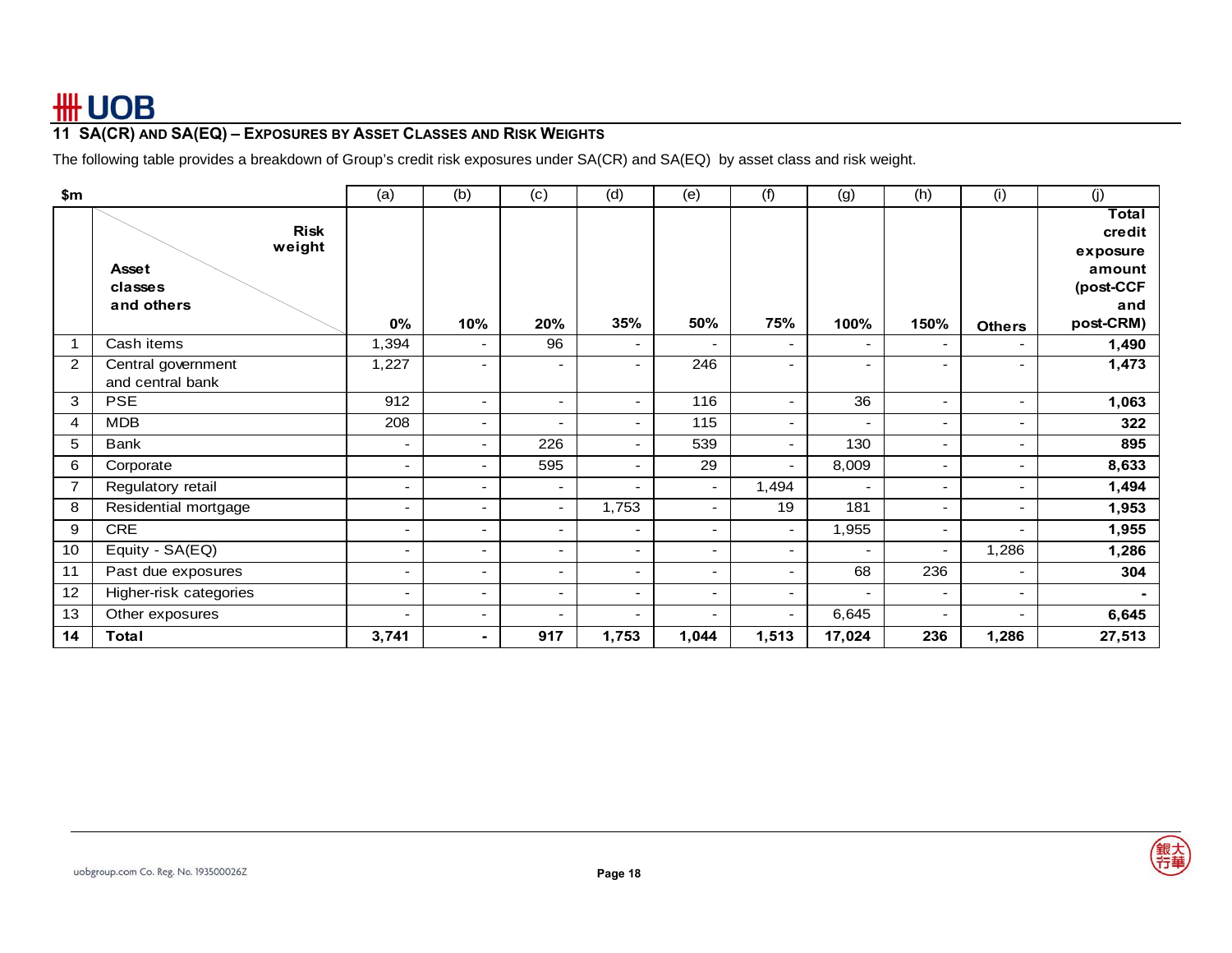## **12 IRBA – CREDIT RISK EXPOSURES BY PORTFOLIO AND PD RANGE**

The following table provides the main parameters used for the calculation of capital requirements for credit exposures under IRBA.

Compared with 31 December 2017, RWA increased mainly due to higher exposures to Corporate and Specialised lending - IPRE asset class. This is in line with asset growth.

|                             | (a)                                                              | (b)                                                             | (c)                      | (d)                                              | (e)                      | (f)                                    | (g)                        | (h)                                 | (i)               | (j)                        | (k)                      | (1)               |
|-----------------------------|------------------------------------------------------------------|-----------------------------------------------------------------|--------------------------|--------------------------------------------------|--------------------------|----------------------------------------|----------------------------|-------------------------------------|-------------------|----------------------------|--------------------------|-------------------|
| <b>PD</b> range<br><b>%</b> | Original<br>on-<br>balance<br>sheet<br>gross<br>exposures<br>\$m | Off-<br>balance<br>sheet<br>exposures Average<br>pre-CCF<br>\$m | <b>CCF</b><br>%          | <b>EAD</b><br>post-CRM<br>and<br>post-CCF<br>\$m | Average<br>PD<br>%       | <b>Number</b><br>of<br><b>Obligors</b> | Average<br><b>LGD</b><br>% | Average<br><b>Maturity</b><br>Years | <b>RWA</b><br>\$m | <b>RWA</b><br>density<br>% | EL.<br>\$m               | <b>TEP</b><br>\$m |
| Sovereign asset sub-class   |                                                                  |                                                                 |                          |                                                  |                          |                                        |                            |                                     |                   |                            |                          |                   |
| $0.00$ to $< 0.15$          | 36,978                                                           | 1,820                                                           | 16                       | 37,482                                           | 0.0                      | 23                                     | 45                         | 1.2                                 | 1,533             | 4                          | 2                        |                   |
| $0.15$ to $< 0.25$          | 220                                                              | $\overline{\phantom{0}}$                                        | $\overline{\phantom{a}}$ | 220                                              | 0.2                      | 2                                      | 45                         | 2.8                                 | 113               | 52                         | $\mathbf 0$              |                   |
| $0.25$ to $< 0.50$          | 65                                                               | Ξ.                                                              | $\overline{\phantom{a}}$ | 65                                               | 0.3                      | $\overline{2}$                         | 45                         | 0.9                                 | 29                | 44                         | 0                        |                   |
| $0.50$ to $< 0.75$          | $\overline{\phantom{0}}$                                         | ٠                                                               | $\sim$                   |                                                  |                          | ÷,                                     | ۰                          | $\overline{\phantom{0}}$            |                   | $\blacksquare$             | $\overline{\phantom{0}}$ |                   |
| $0.75$ to $< 2.50$          | 226                                                              | ٠                                                               | $\blacksquare$           | 226                                              | 1.5                      | $\overline{c}$                         | 45                         | 0.0                                 | 178               | 79                         | $\overline{2}$           |                   |
| $2.50 \text{ to} < 10.00$   | $\sim$                                                           | ٠                                                               | $\blacksquare$           |                                                  |                          |                                        |                            | $\overline{\phantom{0}}$            |                   |                            | $\overline{\phantom{0}}$ |                   |
| 10.00 to <100.00            | 63                                                               | ٠                                                               | $\blacksquare$           | 63                                               | 18.5                     | $\mathbf{1}$                           | 45                         | 0.0                                 | 140               | 221                        | 5                        |                   |
| 100.00 (Default)            | ٠                                                                |                                                                 | $\blacksquare$           |                                                  | $\overline{\phantom{a}}$ |                                        | -                          |                                     | ä,                | $\overline{\phantom{0}}$   | $\overline{\phantom{0}}$ |                   |
| Sub-total                   | 37,553                                                           | 1,820                                                           | 16                       | 38,057                                           | 0.1                      | 30                                     | 45                         | $1.2$                               | 1,994             | 5                          | 10                       | 22                |
| Bank asset sub-class        |                                                                  |                                                                 |                          |                                                  |                          |                                        |                            |                                     |                   |                            |                          |                   |
| $0.00$ to $< 0.15$          | 34,424                                                           | 5,245                                                           | 53                       | 37,431                                           | 0.1                      | 161                                    | 45                         | 0.4                                 | 4,185             | 11                         | 10                       |                   |
| $0.15$ to $< 0.25$          | 3,670                                                            | 215                                                             | 85                       | 3,853                                            | 0.2                      | 23                                     | 45                         | 0.7                                 | 1,413             | 37                         | 4                        |                   |
| $0.25$ to $< 0.50$          | 3,554                                                            | 407                                                             | 75                       | 3,860                                            | 0.3                      | 14                                     | 45                         | 0.7                                 | 2,044             | 53                         | 6                        |                   |
| $0.50$ to $< 0.75$          | 540                                                              | 78                                                              | 35                       | 568                                              | 0.6                      | 16                                     | 45                         | 0.3                                 | 321               | 56                         | 1                        |                   |
| $0.75$ to $< 2.50$          | 525                                                              | 246                                                             | 31                       | 601                                              | 1.3                      | 13                                     | 45                         | 0.2                                 | 456               | 76                         | 4                        |                   |
| 2.50 to $< 10.00$           | 355                                                              | $\overline{c}$                                                  | 20                       | 200                                              | 4.3                      | 15                                     | 44                         | 0.2                                 | 240               | 120                        | 4                        |                   |
| 10.00 to <100.00            | 107                                                              | 12                                                              | 12                       | 57                                               | 18.9                     | 18                                     | 44                         | 0.3                                 | 125               | 220                        | 5                        |                   |
| 100.00 (Default)            | $\blacksquare$                                                   |                                                                 | $\blacksquare$           |                                                  | $\blacksquare$           |                                        | ۰                          | $\overline{\phantom{0}}$            | $\blacksquare$    | ٠                          | $\overline{\phantom{0}}$ |                   |
| Sub-total                   | 43,175                                                           | 6,205                                                           | 55                       | 46,570                                           | 0.2                      | 260                                    | 45                         | 0.4                                 | 8,784             | 19                         | 33                       | 97                |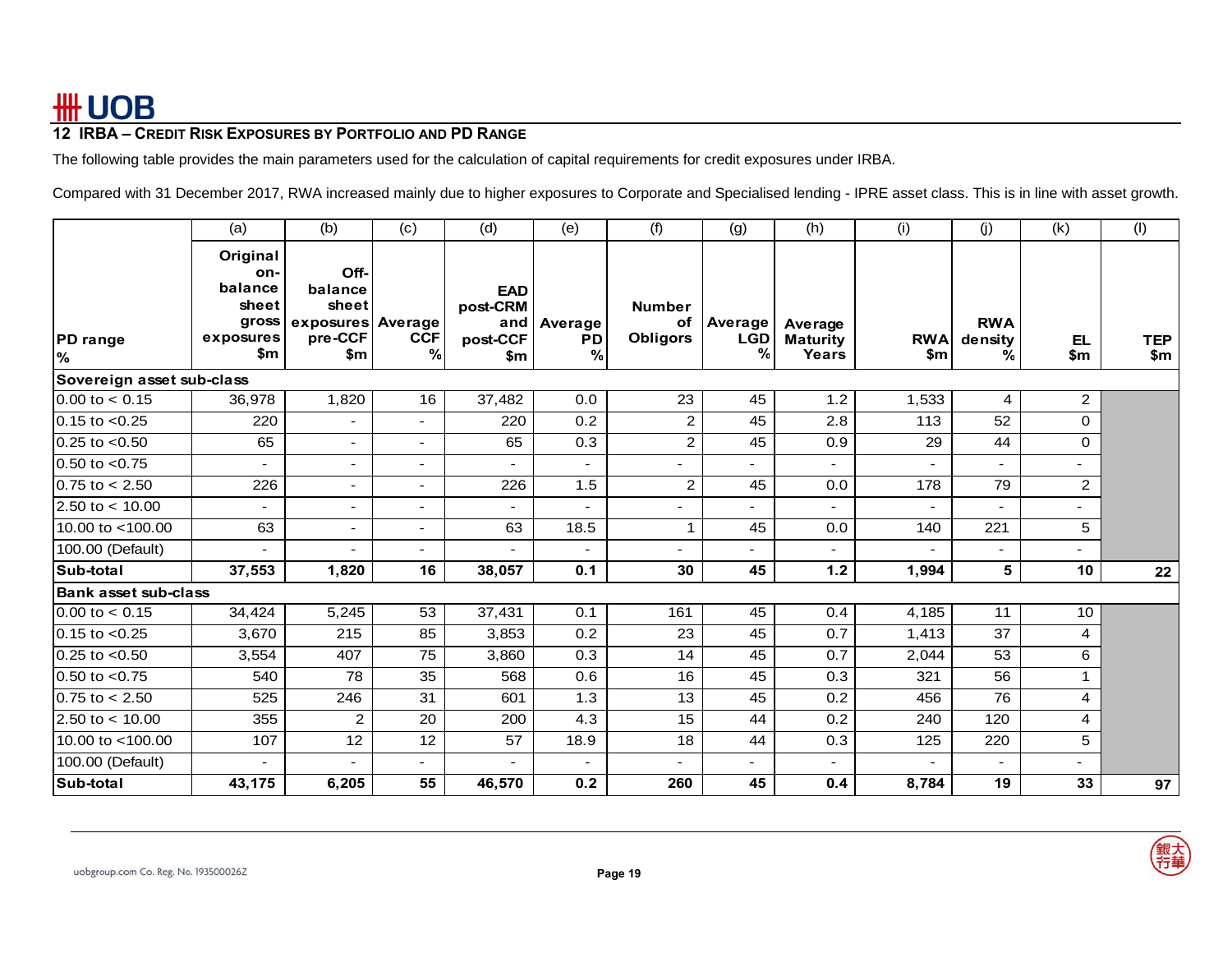|                                          | (a)                                                              | (b)                                                             | (c)             | (d)                                              | (e)                | (f)                                    | (g)                        | (h)                                 | (i)               | (j)                        | (k)            | (1)               |
|------------------------------------------|------------------------------------------------------------------|-----------------------------------------------------------------|-----------------|--------------------------------------------------|--------------------|----------------------------------------|----------------------------|-------------------------------------|-------------------|----------------------------|----------------|-------------------|
| <b>PD</b> range<br>%                     | Original<br>on-<br>balance<br>sheet<br>gross<br>exposures<br>\$m | Off-<br>balance<br>sheet<br>exposures Average<br>pre-CCF<br>\$m | <b>CCF</b><br>% | <b>EAD</b><br>post-CRM<br>and<br>post-CCF<br>\$m | Average<br>PD<br>% | <b>Number</b><br>of<br><b>Obligors</b> | Average<br><b>LGD</b><br>℀ | Average<br><b>Maturity</b><br>Years | <b>RWA</b><br>\$m | <b>RWA</b><br>density<br>% | EL.<br>\$m     | <b>TEP</b><br>\$m |
| Corporate asset sub-class                |                                                                  |                                                                 |                 |                                                  |                    |                                        |                            |                                     |                   |                            |                |                   |
| $0.00$ to $< 0.15$                       | 3,099                                                            | 2,899                                                           | 25              | 4,722                                            | 0.1                | 51                                     | 45                         | 2.0                                 | 952               | 20                         | 1              |                   |
| $0.15$ to $< 0.25$                       | 8,172                                                            | 13,205                                                          | 17              | 10,726                                           | 0.2                | 116                                    | 43                         | 1.5                                 | 3,912             | 36                         | 9              |                   |
| $0.25$ to $< 0.50$                       | 11,885                                                           | 22,521                                                          | 22              | 19,375                                           | 0.4                | 500                                    | 44                         | 2.0                                 | 11,573            | 60                         | 33             |                   |
| 0.50 to $< 0.75$                         | 7,108                                                            | 14,577                                                          | 15              | 10,626                                           | 0.5                | 490                                    | 40                         | 1.8                                 | 6,365             | 60                         | 22             |                   |
| $0.75$ to $< 2.50$                       | 23,489                                                           | 32,036                                                          | 12              | 29,045                                           | 1.1                | 1,762                                  | 43                         | 1.3                                 | 23,515            | 81                         | 141            |                   |
| 2.50 to $< 10.00$                        | 9,037                                                            | 8,064                                                           | 28              | 5,696                                            | 5.1                | 633                                    | 39                         | 1.2                                 | 6,970             | 122                        | 114            |                   |
| 10.00 to <100.00                         | 2,787                                                            | 2,971                                                           | 22              | 1.672                                            | 18.4               | 369                                    | 31                         | 1.8                                 | 2,762             | 165                        | 99             |                   |
| 100.00 (Default)                         | 1,137                                                            | 198                                                             | 33              | 1,202                                            | 100.0              | 131                                    | 43                         | 1.5                                 |                   |                            | 518            |                   |
| <b>Sub-total</b>                         | 66,713                                                           | 96,472                                                          | 17              | 83,065                                           | 2.8                | 4,051                                  | 43                         | 1.6                                 | 56,048            | 67                         | 937            | 1,430             |
| Corporate small business asset sub-class |                                                                  |                                                                 |                 |                                                  |                    |                                        |                            |                                     |                   |                            |                |                   |
| $0.00$ to $< 0.15$                       |                                                                  | 12                                                              | $\overline{2}$  | 0                                                | 0.1                | $\overline{c}$                         | 45                         | 1.0                                 | $\Omega$          | 12                         | 0              |                   |
| $0.15$ to $< 0.25$                       | 112                                                              | 1,044                                                           | 12              | 251                                              | 0.2                | 182                                    | 38                         | 1.9                                 | 78                | 31                         | 0              |                   |
| $0.25$ to $< 0.50$                       | 774                                                              | 2,918                                                           | 9               | 1,191                                            | 0.4                | 546                                    | 36                         | 1.9                                 | 486               | 41                         | $\overline{2}$ |                   |
| $0.50$ to $< 0.75$                       | 714                                                              | 1,691                                                           | 12              | 1,148                                            | 0.5                | 542                                    | 38                         | 2.0                                 | 579               | 50                         | $\overline{2}$ |                   |
| $0.75$ to $< 2.50$                       | 6,597                                                            | 7,246                                                           | 12              | 7,760                                            | 1.4                | 2,855                                  | 38                         | 2.0                                 | 5,799             | 75                         | 41             |                   |
| 2.50 to $< 10.00$                        | 5,385                                                            | 4,156                                                           | 13              | 5,444                                            | 5.1                | 2,158                                  | 37                         | 1.8                                 | 5,722             | 105                        | 102            |                   |
| 10.00 to <100.00                         | 956                                                              | 514                                                             | 14              | 856                                              | 17.4               | 507                                    | 37                         | 1.6                                 | 1,396             | 163                        | 54             |                   |
| 100.00 (Default)                         | 699                                                              | 130                                                             | 6               | 706                                              | 100.0              | 181                                    | 41                         | 1.7                                 |                   |                            | 290            |                   |
| Sub-total                                | 15,237                                                           | 17,711                                                          | 11              | 17,357                                           | 7.2                | 6,973                                  | 38                         | 1.9                                 | 14,059            | 81                         | 491            | 386               |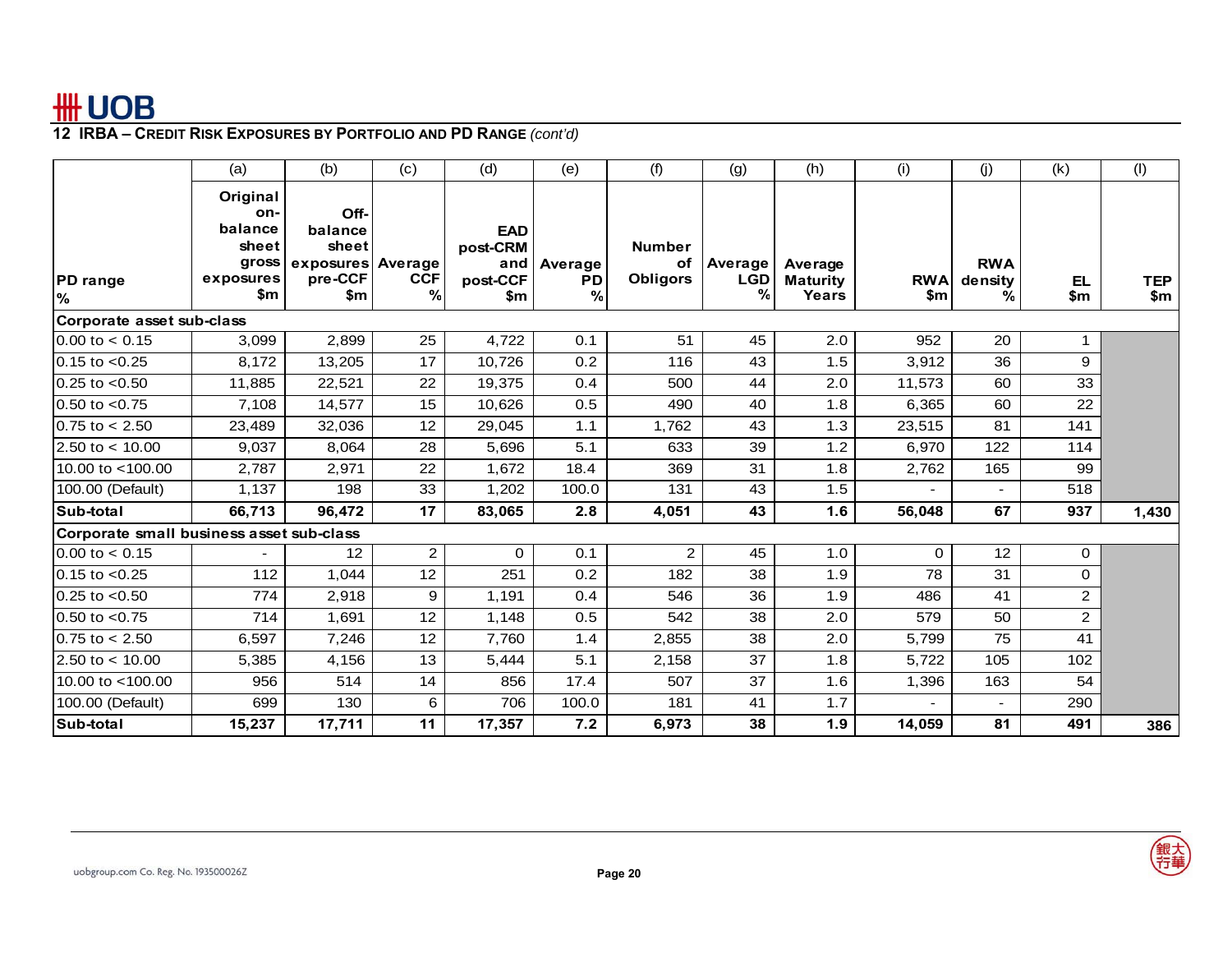|                                            | (a)                                                              | (b)                                                             | (c)             | (d)                                              | (e)                       | (f)                                    | (g)                               | (h)                                 | (i)               | (i)                        | (k)              | (1)               |
|--------------------------------------------|------------------------------------------------------------------|-----------------------------------------------------------------|-----------------|--------------------------------------------------|---------------------------|----------------------------------------|-----------------------------------|-------------------------------------|-------------------|----------------------------|------------------|-------------------|
| <b>PD</b> range<br>%                       | Original<br>on-<br>balance<br>sheet<br>gross<br>exposures<br>\$m | Off-<br>balance<br>sheet<br>exposures Average<br>pre-CCF<br>\$m | <b>CCF</b><br>% | <b>EAD</b><br>post-CRM<br>and<br>post-CCF<br>\$m | Average<br><b>PD</b><br>% | <b>Number</b><br>оf<br><b>Obligors</b> | <b>Average</b><br><b>LGD</b><br>℀ | Average<br><b>Maturity</b><br>Years | <b>RWA</b><br>\$m | <b>RWA</b><br>density<br>% | <b>EL</b><br>\$m | <b>TEP</b><br>\$m |
| Specialised lending asset sub-class - IPRE |                                                                  |                                                                 |                 |                                                  |                           |                                        |                                   |                                     |                   |                            |                  |                   |
| $0.00$ to $< 0.15$                         |                                                                  | 45                                                              | 50              | 22                                               | 0.1                       |                                        | 45                                | 1.0                                 | 3                 | 14                         | 0                |                   |
| $0.15$ to $< 0.25$                         | 8,949                                                            | 3,614                                                           | 68              | 11,402                                           | 0.2                       | 158                                    | 45                                | 1.8                                 | 4,372             | 38                         | 10               |                   |
| $0.25$ to $< 0.50$                         | 18,232                                                           | 3,509                                                           | 58              | 20,258                                           | 0.4                       | 353                                    | 45                                | 2.2                                 | 12,395            | 61                         | 35               |                   |
| $0.50$ to $< 0.75$                         | 4,911                                                            | 958                                                             | 55              | 5.442                                            | 0.5                       | 133                                    | 45                                | 2.2                                 | 3,877             | 71                         | 13               |                   |
| $0.75$ to $< 2.50$                         | 17,027                                                           | 3,116                                                           | 46              | 18,456                                           | 1.2                       | 967                                    | 45                                | 2.2                                 | 18,245            | 99                         | 100              |                   |
| 2.50 to $< 10.00$                          | 3,321                                                            | 607                                                             | 31              | 3,507                                            | 3.9                       | 512                                    | 45                                | 2.7                                 | 5,162             | 147                        | 61               |                   |
| 10.00 to <100.00                           | 173                                                              | 6                                                               | 72              | 177                                              | 20.6                      | 13                                     | 45                                | 1.5                                 | 419               | 236                        | 16               |                   |
| 100.00 (Default)                           | 367                                                              | $\overline{15}$                                                 | 65              | 376                                              | 100.0                     | 40                                     | 45                                | 2.3                                 |                   |                            | 169              |                   |
| Sub-total                                  | 52,979                                                           | 11,871                                                          | 56              | 59,642                                           | 1.5                       | 2,177                                  | 45                                | 2.2                                 | 44,473            | 75                         | 404              | 495               |
| <b>Total (FIRB</b><br>portfolios)          | 215,657                                                          | 134,079                                                         | 22              | 244,690                                          | 1.9                       | 13,491                                 | 44                                | 1.5                                 | 125,358           | 51                         | 1,874            | 2,430             |
| Residential mortgage asset sub-class       |                                                                  |                                                                 |                 |                                                  |                           |                                        |                                   |                                     |                   |                            |                  |                   |
| $0.00$ to $< 0.15$                         | 571                                                              | 275                                                             | 104             | 857                                              | 0.1                       | 15,724                                 | 20                                | $\blacksquare$                      | 33                | 4                          | 0                |                   |
| $0.15$ to $< 0.25$                         | 17,075                                                           | 562                                                             | 100             | 17,638                                           | 0.2                       | 43,651                                 | 14                                | $\blacksquare$                      | 934               | 5                          | 4                |                   |
| $0.25$ to $< 0.50$                         | 27,165                                                           | 2,757                                                           | 66              | 28.972                                           | 0.3                       | 85,041                                 | 11                                | $\blacksquare$                      | 1.724             | 6                          | 9                |                   |
| $0.50$ to $< 0.75$                         | 16,316                                                           | 849                                                             | 98              | 17,152                                           | 0.7                       | 41,174                                 | 13                                | $\overline{a}$                      | 2,209             | 13                         | 14               |                   |
| $0.75$ to $< 2.50$                         | 7,417                                                            | 464                                                             | 37              | 7,591                                            | 1.3                       | 43,018                                 | 12                                | $\overline{a}$                      | 1,486             | 20                         | 12               |                   |
| 2.50 to $<$ 10.00                          | 1,576                                                            | 112                                                             | 39              | 1,620                                            | 3.9                       | 16,816                                 | 23                                | $\overline{a}$                      | 1,127             | 70                         | 14               |                   |
| 10.00 to <100.00                           | 1,634                                                            | 48                                                              | 47              | 1,656                                            | 28.6                      | 7,417                                  | 16                                | ۰                                   | 1,437             | 87                         | 72               |                   |
| 100.00 (Default)                           | 768                                                              | 2                                                               |                 | 768                                              | 100.0                     | 3,633                                  | 23                                |                                     | 782               | 102                        | 134              |                   |
| Sub-total                                  | 72,523                                                           | 5,068                                                           | 74              | 76,253                                           | 2.1                       | 235,668                                | 13                                | ۰                                   | 9,732             | 13                         | 261              | 242               |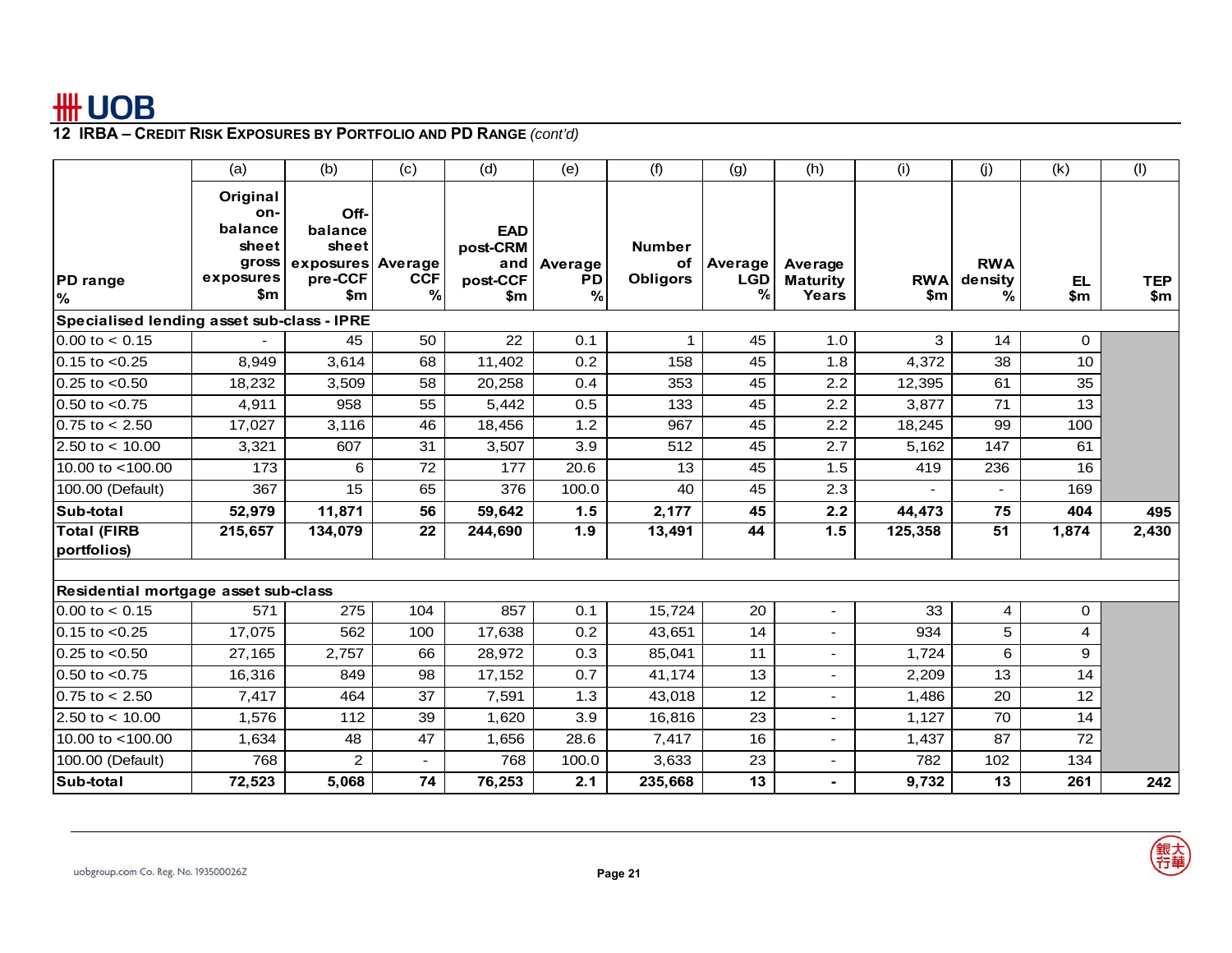|                                                                                | (a)                                                              | (b)                                                             | (c)             | (d)                                              | (e)                       | (f)                                    | (g)                        | (h)                                 | (i)               | (j)                        | (k)        | (1)               |
|--------------------------------------------------------------------------------|------------------------------------------------------------------|-----------------------------------------------------------------|-----------------|--------------------------------------------------|---------------------------|----------------------------------------|----------------------------|-------------------------------------|-------------------|----------------------------|------------|-------------------|
| <b>PD</b> range<br>%                                                           | Original<br>on-<br>balance<br>sheet<br>gross<br>exposures<br>\$m | Off-<br>balance<br>sheet<br>exposures Average<br>pre-CCF<br>\$m | <b>CCF</b><br>% | <b>EAD</b><br>post-CRM<br>and<br>post-CCF<br>\$m | Average<br><b>PD</b><br>% | <b>Number</b><br>of<br><b>Obligors</b> | Average<br><b>LGD</b><br>℀ | Average<br><b>Maturity</b><br>Years | <b>RWA</b><br>\$m | <b>RWA</b><br>density<br>% | EL.<br>\$m | <b>TEP</b><br>\$m |
| <b>QRRE</b> asset sub-class                                                    |                                                                  |                                                                 |                 |                                                  |                           |                                        |                            |                                     |                   |                            |            |                   |
| $0.00$ to $< 0.15$                                                             | 722                                                              | 4,569                                                           | 30              | 2,094                                            | 0.1                       | 465,696                                | 51                         | ٠                                   | 73                | 3                          | 1          |                   |
| $0.15$ to $< 0.25$                                                             | 291                                                              | 1,565                                                           | 34              | 827                                              | 0.2                       | 153,264                                | 46                         |                                     | 45                | 5                          | 1          |                   |
| $0.25$ to $< 0.50$                                                             | 285                                                              | 4,638                                                           | 69              | 3,469                                            | 0.3                       | 743,251                                | 51                         | ۰.                                  | 266               | 8                          | 5          |                   |
| 0.50 to $< 0.75$                                                               | 694                                                              | 1,484                                                           | 57              | 1,537                                            | 0.6                       | 316,728                                | 54                         | ۰                                   | 238               | 15                         | 5          |                   |
| $0.75$ to $< 2.50$                                                             | 823                                                              | 2,158                                                           | 78              | 2,507                                            | 1.3                       | 343,726                                | 39                         | ٠                                   | 528               | 21                         | 15         |                   |
| $2.50 \text{ to} < 10.00$                                                      | 575                                                              | 458                                                             | 66              | 875                                              | 5.6                       | 211,145                                | 58                         | ٠                                   | 688               | 79                         | 28         |                   |
| 10.00 to $<$ 100.00                                                            | 432                                                              | 96                                                              | 72              | 501                                              | 23.7                      | 121,837                                | 68                         | ٠                                   | 843               | 168                        | 78         |                   |
| 100.00 (Default)                                                               | 46                                                               |                                                                 |                 | 46                                               | 100.0                     | 10,949                                 | 69                         | ٠                                   | 78                | 170                        | 26         |                   |
| Sub-total                                                                      | 3,869                                                            | 14,968                                                          | 53              | 11,857                                           | 2.3                       | 2,018,920                              | 50                         | $\overline{\phantom{0}}$            | 2,759             | 23                         | 159        | 57                |
| Other retail exposures asset sub-class (excluding exposures to small business) |                                                                  |                                                                 |                 |                                                  |                           |                                        |                            |                                     |                   |                            |            |                   |
| $0.00$ to $< 0.15$                                                             | 67                                                               | 228                                                             | 41              | 162                                              | 0.1                       | 2,963                                  | 35                         |                                     | 14                | 9                          | 0          |                   |
| $0.15$ to $< 0.25$                                                             | 1,225                                                            | 84                                                              | 43              | 1,261                                            | 0.2                       | 28,288                                 | 13                         |                                     | 62                | 5                          | 0          |                   |
| $0.25$ to $< 0.50$                                                             | 20                                                               | 121                                                             | 58              | 90                                               | 0.3                       | 946                                    | 17                         | ۰                                   | 8                 | 9                          | $\Omega$   |                   |
| $0.50$ to $< 0.75$                                                             | 5,457                                                            | 737                                                             | 46              | 5,798                                            | 0.6                       | 25,615                                 | 10                         | Ξ.                                  | 490               | 8                          | 4          |                   |
| $0.75$ to $< 2.50$                                                             | 3,121                                                            | 724                                                             | 73              | 3,651                                            | 1.7                       | 21,832                                 | 6                          | ٠                                   | 294               | 8                          | 4          |                   |
| 2.50 to $< 10.00$                                                              | 605                                                              | 149                                                             | 85              | 732                                              | 5.2                       | 56,566                                 | 44                         |                                     | 512               | 70                         | 18         |                   |
| 10.00 to <100.00                                                               | 451                                                              | 62                                                              | 26              | 467                                              | 22.0                      | 66,232                                 | 47                         | ٠                                   | 454               | 97                         | 40         |                   |
| 100.00 (Default)                                                               | 95                                                               | 0                                                               | 100             | 95                                               | 100.0                     | 5,337                                  | 45                         | ٠                                   | 362               | 380                        | 19         |                   |
| Sub-total                                                                      | 11,041                                                           | 2,105                                                           | 58              | 12,255                                           | 2.8                       | 204,352                                | 13                         | $\sim$                              | 2,196             | 18                         | 84         | 42                |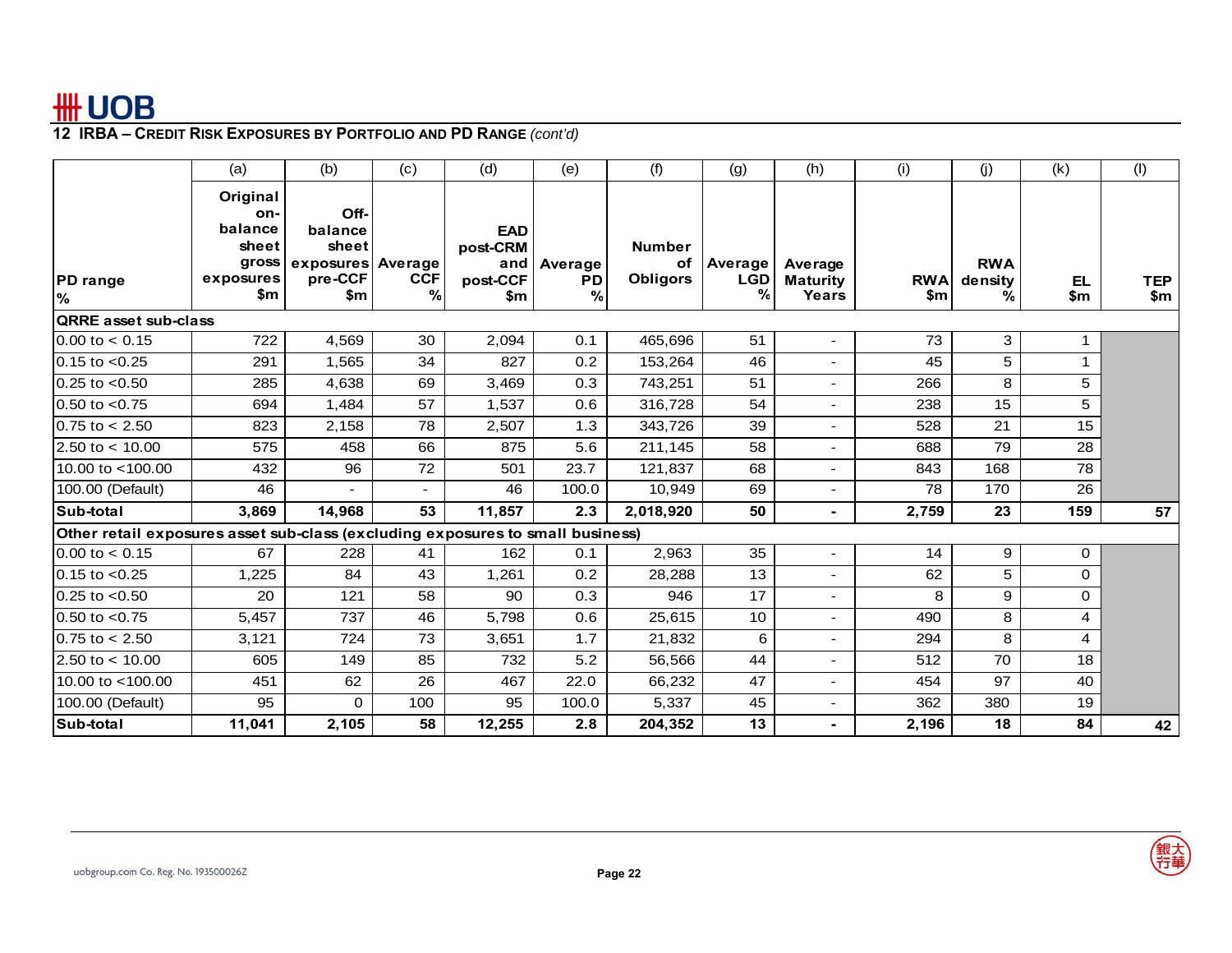|                                                       | (a)                                                              | (b)                                                             | (c)             | (d)                                       | (e)                              | (f)                                    | (g)                 | (h)                                 | (i)               | (j)                         | (k)       | (1)        |
|-------------------------------------------------------|------------------------------------------------------------------|-----------------------------------------------------------------|-----------------|-------------------------------------------|----------------------------------|----------------------------------------|---------------------|-------------------------------------|-------------------|-----------------------------|-----------|------------|
| <b>PD</b> range<br>%                                  | Original<br>on-<br>balance<br>sheet<br>gross<br>exposures<br>\$m | Off-<br>balance<br>sheet<br>exposures Average<br>pre-CCF<br>\$m | <b>CCF</b><br>% | EAD<br>post-CRM<br>and<br>post-CCF<br>\$m | <b>Average</b><br><b>PD</b><br>% | <b>Number</b><br>оf<br><b>Obligors</b> | Average<br>LGD<br>℀ | Average<br><b>Maturity</b><br>Years | <b>RWA</b><br>\$m | <b>RWA</b><br>density<br>%. | EL<br>\$m | TEP<br>\$m |
| Other retail small business exposures asset sub-class |                                                                  |                                                                 |                 |                                           |                                  |                                        |                     |                                     |                   |                             |           |            |
| $0.00$ to $< 0.15$                                    | 14                                                               | 54                                                              | 70              | 52                                        | 0.1                              | 324                                    |                     | ٠                                   |                   |                             | 0         |            |
| $0.15$ to $< 0.25$                                    | 451                                                              | 641                                                             | 64              | 860                                       | 0.2                              | 3,478                                  | 20                  | ۰.                                  | 72                | 8                           | 0         |            |
| $0.25$ to $< 0.50$                                    | 2,148                                                            | 1,009                                                           | 58              | 2,735                                     | 0.4                              | 10,064                                 | 24                  | Ξ.                                  | 421               | 15                          | 2         |            |
| $0.50$ to $< 0.75$                                    | 925                                                              | 359                                                             | 53              | 1,115                                     | 0.5                              | 4,929                                  | 26                  | ۰.                                  | 223               | 20                          |           |            |
| $0.75$ to $< 2.50$                                    | 3,187                                                            | 978                                                             | 46              | 3,634                                     | 1.3                              | 14,791                                 | 28                  | ۰.                                  | 1,175             | 32                          | 13        |            |
| 2.50 to $<$ 10.00                                     | 1,138                                                            | 213                                                             | 46              | 1,235                                     | 4.7                              | 5,587                                  | 29                  | ۰.                                  | 543               | 44                          | 16        |            |
| 10.00 to <100.00                                      | 260                                                              | 22                                                              | 38              | 268                                       | 21.1                             | 1,182                                  | 26                  | ۰.                                  | 166               | 62                          | 15        |            |
| 100.00 (Default)                                      | 191                                                              | 13                                                              | 5               | 192                                       | 100.0                            | 732                                    | 38                  | ۰.                                  | 384               | 200                         | 52        |            |
| Sub-total                                             | 8,314                                                            | 3,289                                                           | 54              | 10,090                                    | 3.7                              | 41,086                                 | 26                  |                                     | 2,985             | 30                          | 100       | 84         |
| <b>Total (Retail</b><br><b>Asset Class)</b>           | 95,747                                                           | 25,430                                                          | 58              | 110,455                                   | 2.4                              | 2,270,422                              | 18                  |                                     | 17,673            | 16                          | 605       | 425        |

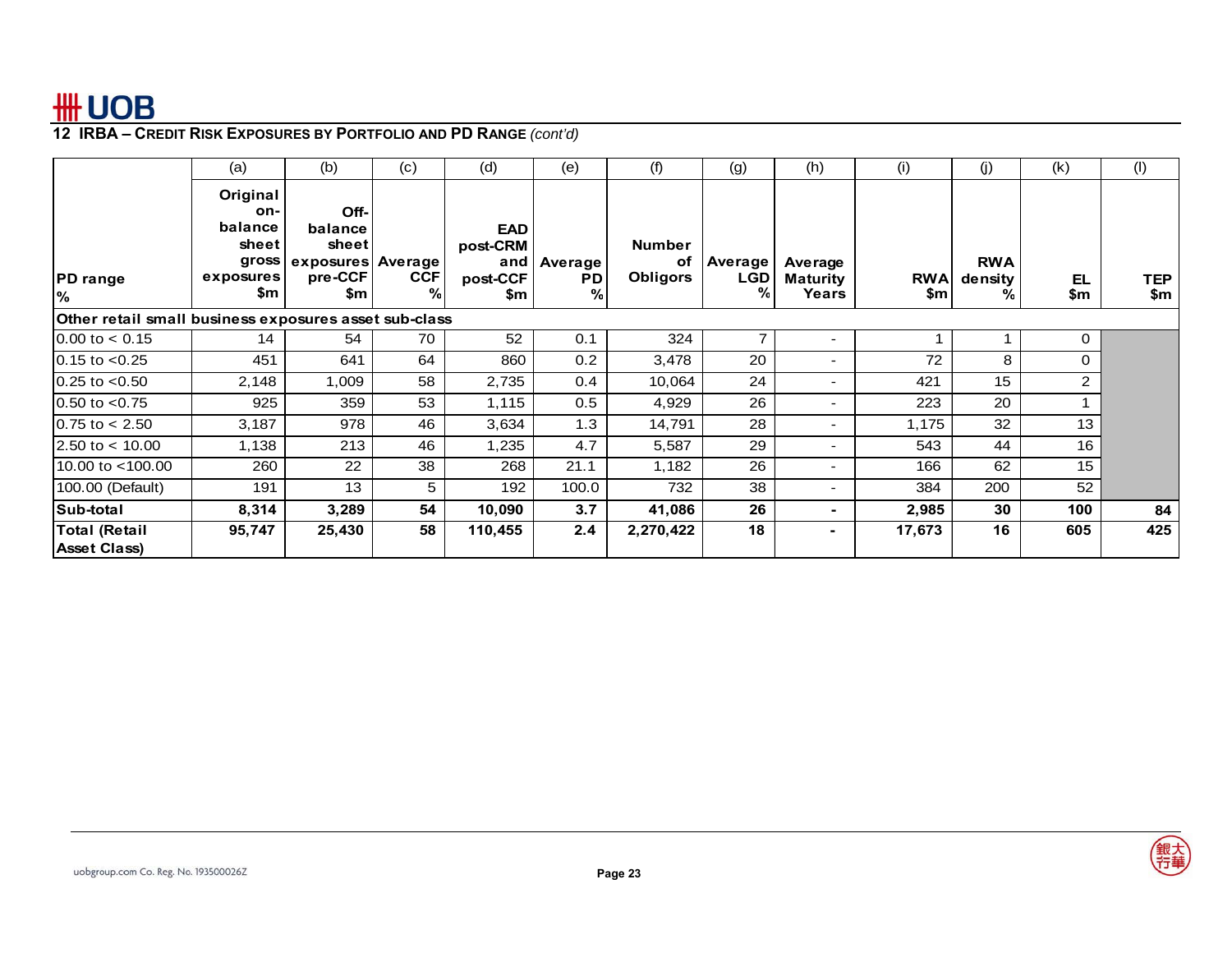# OB

### **13 IRBA – EFFECT ON RWA OF CREDIT DERIVATIVES USED AS CRM**

As at 30 June 2018, the Group does not use credit derivatives as credit risk mitigant for exposures under IRBA.

|                |                                                 | (a)                           | (b)                         |
|----------------|-------------------------------------------------|-------------------------------|-----------------------------|
| \$m            |                                                 | Pre-credit<br>derivatives RWA | <b>Actual</b><br><b>RWA</b> |
| 1              | Sovereign - F-IRBA                              | 1,994                         | 1,994                       |
| 2              | Sovereign - A-IRBA                              |                               |                             |
| 3              | Banks - F-IRBA                                  | 8,784                         | 8,784                       |
| $\overline{4}$ | Banks - A-IRBA                                  |                               |                             |
| 5              | Corporate - F-IRBA                              | 56,048                        | 56,048                      |
| 6              | Corporate - A-IRBA                              | $\overline{\phantom{a}}$      |                             |
| $\overline{7}$ | Corporate small business - F-IRBA               | 14,059                        | 14,059                      |
| 8              | Corporate small business - A-IRBA               | $\overline{\phantom{a}}$      |                             |
| 9              | Specialised lending - F-IRBA                    | 44,473                        | 44,473                      |
| 10             | Specialised lending - A-IRBA                    | -                             |                             |
| 11             | High Volatility Commercial Real Estate - F-IRBA | $\overline{\phantom{a}}$      |                             |
| 12             | High Volatility Commercial Real Estate - A-IRBA | ۰                             |                             |
| 13             | Retail - ORRE                                   | 2,759                         | 2,759                       |
| 14             | Retail - residential mortgage                   | 9,732                         | 9,732                       |
| 15             | Retail - small business                         | 2,985                         | 2,985                       |
| 16             | Other retail exposures                          | 2,196                         | 2,196                       |
| 17             | Equity - F-IRBA                                 | $\overline{\phantom{a}}$      | ٠                           |
| 18             | $Equity - A-IRBA$                               | $\blacksquare$                | Ξ.                          |
| 19             | Purchased receivables - F-IRBA                  | -                             |                             |
| 20             | Purchased receivables - A-IRBA                  | ۰                             |                             |
| 21             | Total                                           | 143,030                       | 143,030                     |

### **14 IRBA – RWA FLOW STATEMENT FOR CREDIT RISK EXPOSURES**

The following table presents changes in RWA corresponding to credit risk only (excluding CCR) over the quarterly reporting period for each of the key drivers.

The Group's RWA increased by \$5.6 billion quarter-on-quarter mainly driven by asset growth.

|                |                                   | (a)                      |
|----------------|-----------------------------------|--------------------------|
|                |                                   | <b>RWA</b>               |
| \$m            |                                   | amounts                  |
|                | RWA as at end of previous quarter | 141,399                  |
| 2              | Asset size                        | 5,501                    |
| 3              | Asset quality                     | (1, 337)                 |
| 4              | Model updates                     | (64)                     |
| 5              | Methodology and policy            | (42)                     |
| 6              | Acquisitions and disposals        | $\blacksquare$           |
| $\overline{7}$ | Foreign exchange movements        | 1,549                    |
| 8              | Other                             | $\overline{\phantom{0}}$ |
| 9              | RWA as at end of quarter          | 147,007                  |

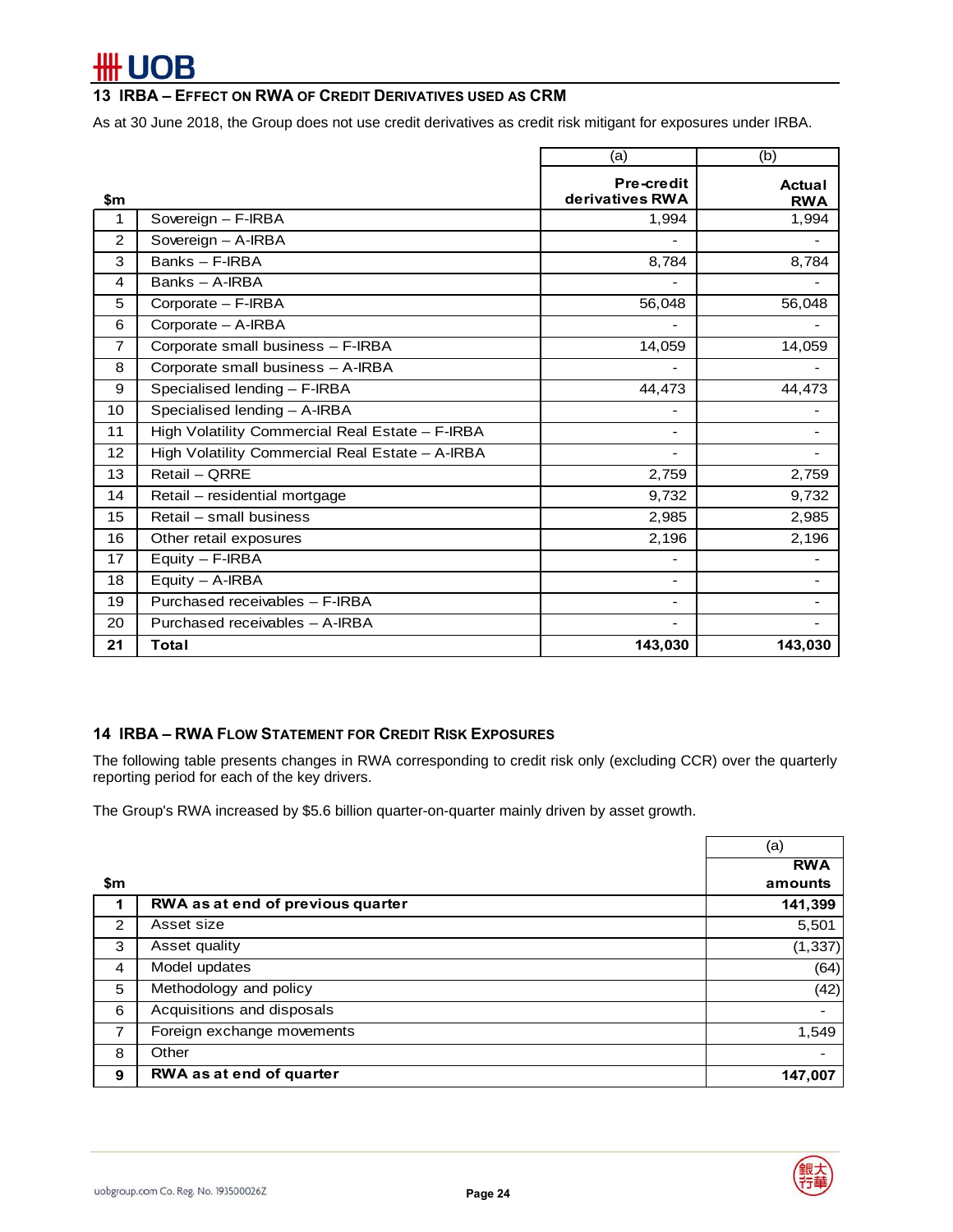## **15 IRBA – SPECIALISED LENDING**

The following table provides the exposure amount and RWA of the Group's specialised lending portfolio under Supervisory Slotting Criteria.

| \$m                             |                       |                                   |                                      |                          |                         |     |                          |                   |       |            |                          |
|---------------------------------|-----------------------|-----------------------------------|--------------------------------------|--------------------------|-------------------------|-----|--------------------------|-------------------|-------|------------|--------------------------|
|                                 |                       |                                   |                                      |                          | Specialised lending     |     |                          |                   |       |            |                          |
|                                 |                       |                                   |                                      |                          | <b>Other than HVCRE</b> |     |                          |                   |       |            |                          |
|                                 |                       |                                   |                                      |                          |                         |     | <b>Exposure amount</b>   |                   |       |            |                          |
| <b>Regulatory</b><br>categories | Remaining<br>maturity | On-<br>balance<br>sheet<br>amount | Off-<br>balance<br>sheetl<br>amountl | <b>Risk</b><br>weight    | PF                      | OF  | <b>CF</b>                | <b>IPRE</b>       | Total | <b>RWA</b> | EL.                      |
| Strong                          | $< 2.5$ years         | 570                               | 13,868                               | 50%                      | 186                     | -   | 1,208                    | 39                | 1,432 | 759        | $\overline{\phantom{0}}$ |
|                                 | $\geq$ 2.5 years      | 938                               | 538                                  | 70%                      | 1,208                   |     | 65                       | 68                | 1,341 | 995        | 5                        |
| Good                            | $< 2.5$ years         | 347                               | 2,509                                | 70%                      | 89                      | 41  | 240                      | 205               | 576   | 427        | 2                        |
|                                 | $\geq$ 2.5 years      | 859                               | 191                                  | 90%                      | 429                     | 223 | $\overline{\phantom{a}}$ | 348               | 1,000 | 954        | 8                        |
| Satisfactory                    |                       | 364                               | 105                                  | 115%                     | 56                      | 104 | 3                        | 244               | 407   | 497        | 11                       |
| Weak                            |                       | 130                               |                                      | 250%                     | 93                      | 34  | (0)                      | 4                 | 130   | 345        | 10                       |
| Default                         |                       | 488                               | 14                                   | $\overline{\phantom{a}}$ | -                       | 487 | $\overline{\phantom{a}}$ | $12 \overline{ }$ | 498   | ۰          | 249                      |
| <b>Total</b>                    |                       | 3,696                             | 17,226                               |                          | 2,060                   | 889 | 1,515                    | 920               | 5,385 | 3,977      | 287                      |

## **16 ANALYSIS OF COUNTERPARTY CREDIT RISK EXPOSURE BY APPROACH**

The following table provides the EAD, RWA and parameters used to calculate the Group's CCR regulatory requirements.

Compared with 31 December 2017, the increase in CCR's EAD and RWA were mainly driven by higher repo exposures.

|                |                                                          | (a)                 | (b)                                    | (c)                            | (d)                                                 | (e)                      | (f)        |
|----------------|----------------------------------------------------------|---------------------|----------------------------------------|--------------------------------|-----------------------------------------------------|--------------------------|------------|
| \$m            |                                                          | Replacement<br>cost | <b>Potential</b><br>future<br>exposure | <b>Effective</b><br><b>EPE</b> | $\alpha$ used for<br>computing<br>regulatory<br>EAD | <b>EAD</b><br>(post-CRM) | <b>RWA</b> |
|                | <b>Current Exposure Method</b><br>(for derivatives)      | 2,743               | 3,679                                  |                                |                                                     | 6,076                    | 2,209      |
| $\overline{2}$ | CCR internal models method<br>(for derivatives and SFTs) |                     |                                        | -                              |                                                     |                          |            |
| 3              | FC(SA) (for SFTs)                                        |                     |                                        |                                |                                                     |                          |            |
| 4              | FC(CA) (for SFTs)                                        |                     |                                        |                                |                                                     | 21,136                   | 794        |
| 5              | VaR for SFTs                                             |                     |                                        |                                |                                                     |                          |            |
| 6              | Total                                                    |                     |                                        |                                |                                                     |                          | 3,003      |

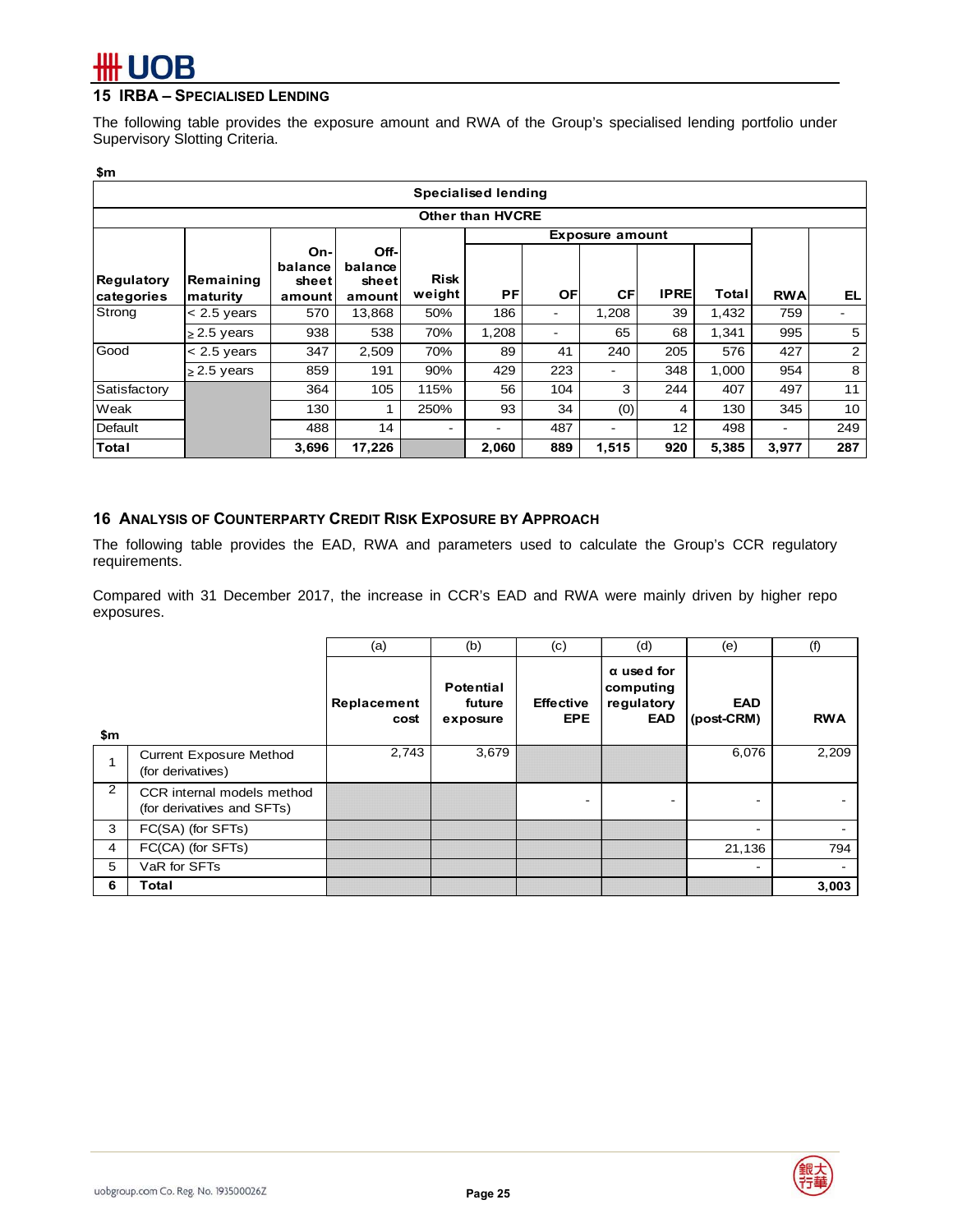# OB

## **17 CVA RISK CAPITAL REQUIREMENTS**

The following table provides the Group's CVA risk capital requirements calculated under Standardised Approach.

|     |                                                                    | (a)                      | (b)        |
|-----|--------------------------------------------------------------------|--------------------------|------------|
| \$m |                                                                    | <b>EAD</b><br>(post-CRM) | <b>RWA</b> |
|     | Total portfolios subject to the Advanced CVA capital requirement   | -                        |            |
|     | (i) VaR component (including the three-times multiplier)           |                          |            |
| 2   | (ii) Stressed VaR component (including the three-times multiplier) |                          |            |
| 3   | All portfolios subject to the Standardised CVA capital requirement | 5,209                    | 1,127      |
| 4   | Total portfolios subject to the CVA risk capital requirement       | 5,209                    | 1,127      |

### **18 STANDARDISED APPROACH – CCR EXPOSURES BY PORTFOLIO AND RISK WEIGHTS**

The following table provides a breakdown of the Group's CCR exposures under SA(CR) by asset class and risk weight.

| \$m                                    | (a) | (b) | (c) | (d)                      | (e)                      | (f)             | (g)                      | (h)            | (i)                                              |
|----------------------------------------|-----|-----|-----|--------------------------|--------------------------|-----------------|--------------------------|----------------|--------------------------------------------------|
| Risk weight<br>Asset classes           | 0%  | 10% | 20% | 50%                      | 75%                      | 100%            | 150%                     | <b>lOthers</b> | <b>Total</b><br><b>Credit</b><br><b>Exposure</b> |
| Central government and central<br>bank |     |     |     |                          |                          |                 | -                        |                |                                                  |
| <b>PSE</b>                             | -   | -   | 66  |                          | <b>1</b>                 | 12 <sup>2</sup> | $\overline{\phantom{0}}$ |                | 79                                               |
| <b>MDB</b>                             | 22  | -   | -   | $\blacksquare$           | $\overline{\phantom{a}}$ | -               | $\overline{\phantom{0}}$ | -              | 22                                               |
| <b>Bank</b>                            | -   | -   | 33  | 39                       | $\overline{\phantom{a}}$ | 7               | $\overline{\phantom{0}}$ | -              | 79                                               |
| Corporate                              | -   | -   |     | $\Omega$                 | $\overline{\phantom{a}}$ | 428             | $\overline{\phantom{0}}$ | -              | 430                                              |
| Regulatory retail                      | -   | -   | ۰   | $\overline{\phantom{0}}$ | 5                        | $\blacksquare$  | $\overline{\phantom{0}}$ |                | 5                                                |
| Other exposures                        | -   |     | ۰   | $\blacksquare$           |                          | 6               | $\overline{\phantom{0}}$ | -              | 6                                                |
| Total                                  | 22  | -   | 101 | 40                       | 5                        | 453             | ۰                        | ۰              | 621                                              |

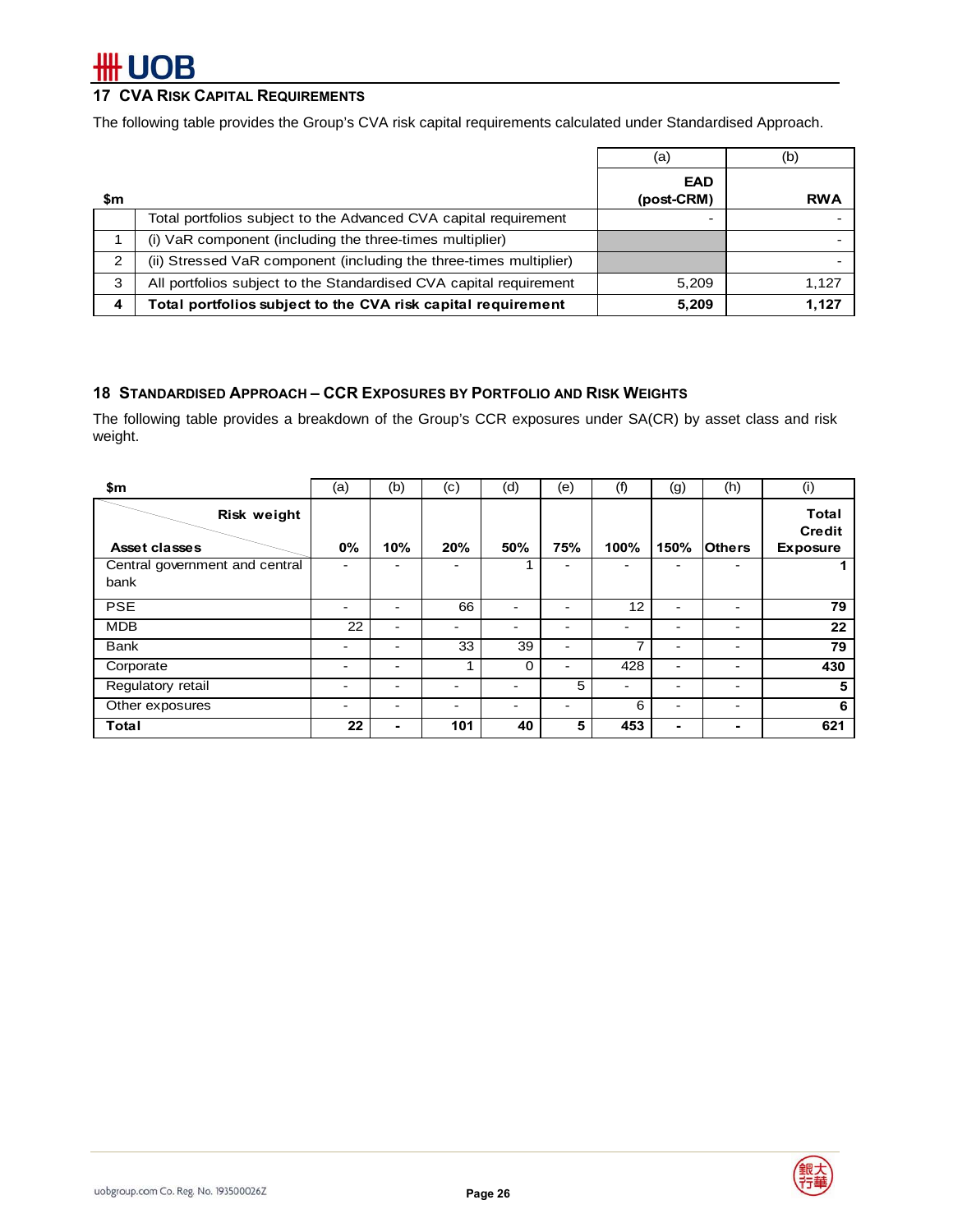# # UOB

## **19 IRBA – CCR EXPOSURES BY PORTFOLIO AND PD RANGE**

The following table sets out the relevant parameters used for the calculations of CCR capital requirements for IRBA models.

Compared with 31 December 2017, the increase in CCR's EAD and RWA were mainly due to higher repo exposures.

|                             | (a)                                      | (b)                       | (c)                                        | (d)                        | (e)                          | (f)                  | (g)                        |
|-----------------------------|------------------------------------------|---------------------------|--------------------------------------------|----------------------------|------------------------------|----------------------|----------------------------|
| PD range<br>%               | <b>EAD</b><br>post-<br><b>CRM</b><br>\$m | Average<br><b>PD</b><br>% | <b>Number</b><br>$\mathsf{of}$<br>obligors | Average<br><b>LGD</b><br>% | Average<br>maturity<br>Years | <b>RWA</b><br>\$m    | <b>RWA</b><br>density<br>% |
| Sovereign asset sub-class   |                                          |                           |                                            |                            |                              |                      |                            |
| $0.00$ to $< 0.15$          | 3,347                                    | 0.0                       | 5                                          | 5                          | 0.1                          | 2                    | $\mathbf 0$                |
| $0.15$ to $< 0.25$          | 10                                       | 0.2                       | $\mathbf{1}$                               | 45                         | 0.0                          | $\overline{2}$       | 24                         |
| $0.25$ to $< 0.50$          | 6                                        | 0.3                       | 1                                          | 45                         | 0.0                          | 2                    | 34                         |
| $0.50$ to $< 0.75$          | $\overline{a}$                           | $\overline{a}$            | $\blacksquare$                             | $\blacksquare$             | ÷.                           | $\blacksquare$       | $\blacksquare$             |
| $0.75$ to $< 2.50$          | $\blacksquare$                           | $\blacksquare$            | $\blacksquare$                             | $\blacksquare$             | $\overline{\phantom{a}}$     | $\blacksquare$       | $\blacksquare$             |
| 2.50 to $<$ 10.00           | $\blacksquare$                           | $\blacksquare$            | $\sim$                                     | $\blacksquare$             | $\sim$                       | $\blacksquare$       | $\blacksquare$             |
| 10.00 to <100.00            | $\mathbf 0$                              | 27.9                      | $\mathbf{1}$                               | $\overline{\phantom{a}}$   | 1.4                          | $\overline{a}$       | ÷                          |
| 100.00 (Default)            | ä,                                       |                           | $\sim$                                     | $\overline{\phantom{a}}$   |                              | $\ddot{\phantom{a}}$ | $\mathbf{r}$               |
| Sub-total                   | 3,363                                    | 0.0                       | 8                                          | 5                          | 0.1                          | 7                    | $\mathbf 0$                |
| <b>Bank asset sub-class</b> |                                          |                           |                                            |                            |                              |                      |                            |
| $0.00$ to $< 0.15$          | 12,899                                   | 0.1                       | 133                                        | 16                         | 0.4                          | 712                  | 6                          |
| $0.15$ to $< 0.25$          | 1,356                                    | 0.2                       | 13                                         | 15                         | 0.1                          | 133                  | 10                         |
| $0.25$ to $< 0.50$          | 1,129                                    | 0.4                       | 12                                         | 3                          | 0.2                          | 30                   | 3                          |
| $0.50$ to $< 0.75$          | 26                                       | 0.6                       | 4                                          | 45                         | 1.0                          | 19                   | 72                         |
| $0.75$ to $< 2.50$          | $\mathbf{1}$                             | 1.4                       | 3                                          | 45                         | 0.1                          | $\mathbf{1}$         | 77                         |
| 2.50 to $<$ 10.00           | $\overline{c}$                           | 4.3                       | $\mathbf{1}$                               | 43                         | 1.0                          | 3                    | 126                        |
| 10.00 to <100.00            | 0                                        | 27.9                      | 1                                          | 45                         | 0.0                          | 0                    | 268                        |
| 100.00 (Default)            | $\overline{a}$                           |                           |                                            | $\overline{a}$             |                              |                      |                            |
| Sub-total                   | 15,413                                   | 0.1                       | 167                                        | 15                         | 0.3                          | 897                  | 6                          |
| Corporate asset sub-class   |                                          |                           |                                            |                            |                              |                      |                            |
| $0.00$ to $< 0.15$          | 535                                      | 0.0                       | 26                                         | 31                         | 1.1                          | 73                   | 14                         |
| $0.15$ to $< 0.25$          | 1,583                                    | 0.2                       | 39                                         | 20                         | 0.8                          | 306                  | 19                         |
| $0.25$ to $< 0.50$          | 1,965                                    | 0.4                       | 120                                        | 16                         | 0.2                          | 373                  | 19                         |
| $0.50$ to $< 0.75$          | 1,374                                    | 0.5                       | 90                                         | 3                          | 0.1                          | 63                   | 5                          |
| $0.75$ to $< 2.50$          | 1,947                                    | 1.4                       | 335                                        | 12                         | 0.5                          | 443                  | 23                         |
| 2.50 to $<$ 10.00           | 65                                       | 3.5                       | 71                                         | 50                         | 1.5                          | 94                   | 145                        |
| 10.00 to <100.00            | 84                                       | 26.9                      | 41                                         | 6                          | 1.1                          | 25                   | 30                         |
| 100.00 (Default)            | 6                                        | 100.0                     | 2                                          | 42                         | 1.4                          |                      |                            |
| Sub-total                   | 7,559                                    | 1.0                       | 724                                        | 15                         | 0.5                          | 1,377                | 18                         |

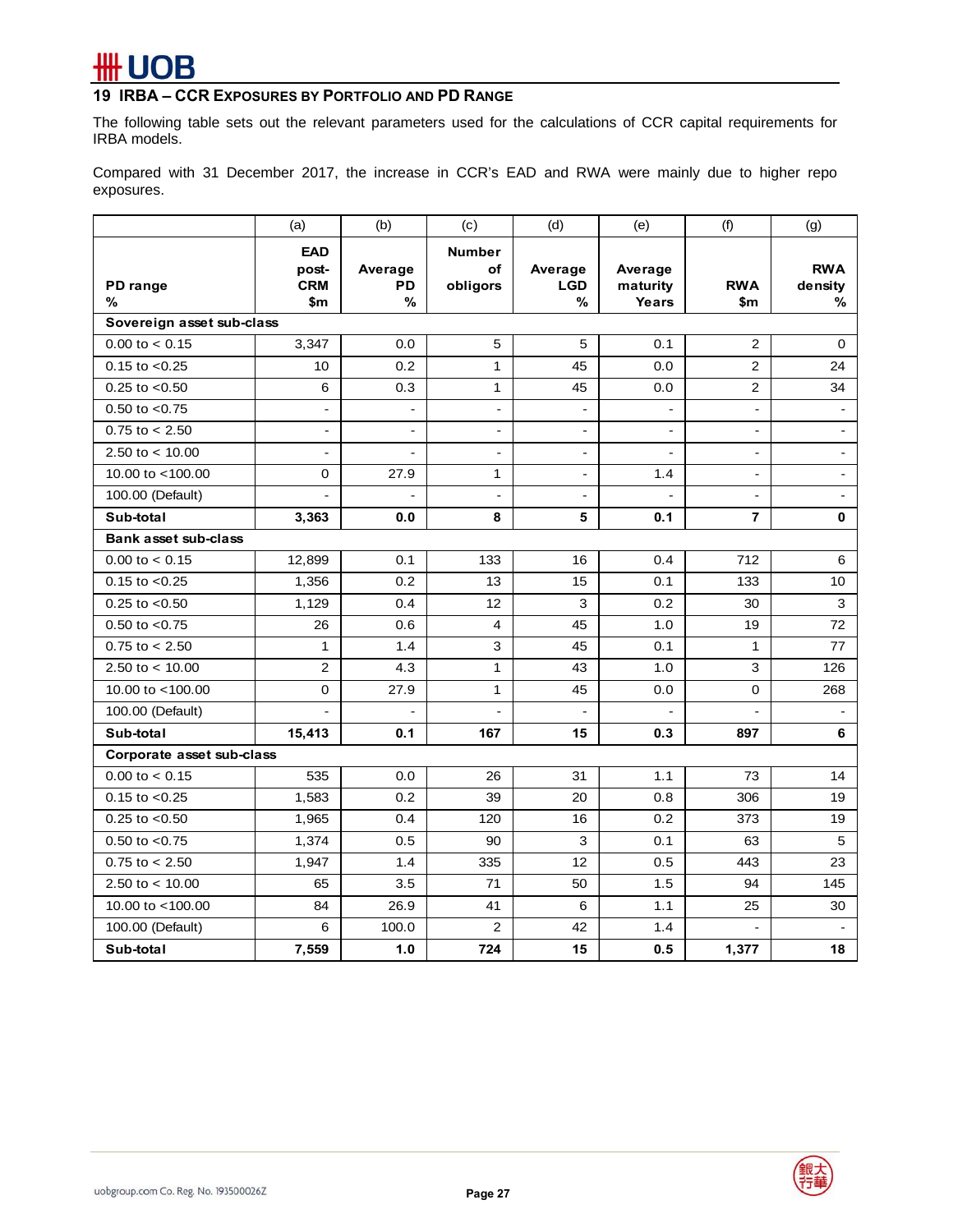

|                                            | (a)                                      | (b)                       | (c)                             | (d)                        | (e)                          | (f)               | (g)                        |
|--------------------------------------------|------------------------------------------|---------------------------|---------------------------------|----------------------------|------------------------------|-------------------|----------------------------|
| PD range<br>$\frac{9}{6}$                  | <b>EAD</b><br>post-<br><b>CRM</b><br>\$m | Average<br><b>PD</b><br>% | <b>Number</b><br>of<br>obligors | Average<br><b>LGD</b><br>% | Average<br>maturity<br>Years | <b>RWA</b><br>\$m | <b>RWA</b><br>density<br>% |
| Corporate small business asset sub-class   |                                          |                           |                                 |                            |                              |                   |                            |
| $0.00$ to $< 0.15$                         |                                          | $\overline{a}$            | $\mathbf{r}$                    | ÷,                         | $\mathbf{r}$                 |                   | $\sim$                     |
| $0.15$ to $< 0.25$                         | 3                                        | 0.2                       | 48                              | 45                         | 0.2                          | $\mathbf{1}$      | 21                         |
| $0.25$ to $< 0.50$                         | 6                                        | 0.4                       | 66                              | 44                         | 0.8                          | 2                 | 41                         |
| $0.50$ to $< 0.75$                         | 2                                        | 0.5                       | 56                              | 41                         | 0.4                          | $\mathbf{1}$      | 38                         |
| $0.75$ to $< 2.50$                         | 25                                       | 1.3                       | 277                             | 43                         | 1.3                          | 18                | 73                         |
| 2.50 to $< 10.00$                          | 39                                       | 3.2                       | 169                             | 45                         | 0.5                          | 42                | 108                        |
| 10.00 to <100.00                           | $\mathbf 0$                              | 15.6                      | 31                              | 24                         | 0.3                          | $\Omega$          | 95                         |
| 100.00 (Default)                           | $\Omega$                                 | 100.0                     | 2                               | 45                         | 0.0                          |                   |                            |
| Sub-total                                  | 74                                       | 2.2                       | 649                             | 44                         | 0.8                          | 64                | 86                         |
| Specialised lending asset sub-class - IPRE |                                          |                           |                                 |                            |                              |                   |                            |
| $0.00$ to $< 0.15$                         |                                          |                           |                                 | $\overline{a}$             |                              |                   |                            |
| $0.15$ to $< 0.25$                         | 11                                       | 0.2                       | 11                              | 45                         | 2.2                          | 5                 | 42                         |
| $0.25$ to $< 0.50$                         | 47                                       | 0.4                       | 39                              | 45                         | 2.3                          | 30                | 63                         |
| $0.50$ to $< 0.75$                         | 14                                       | 0.5                       | $\overline{7}$                  | 45                         | 2.3                          | 11                | 73                         |
| $0.75$ to $< 2.50$                         | 14                                       | 1.1                       | 22                              | 45                         | 1.6                          | 12                | 89                         |
| 2.50 to $< 10.00$                          | 29                                       | 6.2                       | $\overline{4}$                  | 45                         | 3.5                          | 54                | 184                        |
| 10.00 to <100.00                           | $\mathbf 0$                              | 20.5                      | 1                               | 45                         | 1.6                          | $\Omega$          | 244                        |
| 100.00 (Default)                           | ÷.                                       | ÷,                        | $\sim$                          | $\blacksquare$             | $\blacksquare$               |                   | $\blacksquare$             |
| Sub-total                                  | 117                                      | 2.0                       | 84                              | 45                         | 2.5                          | 112               | 96                         |
| Total (sum of<br>portfolios)               | 26,526                                   | 0.4                       | 1,632                           | 14                         | 0.4                          | 2,456             | 9                          |

#### **20 COMPOSITION OF COLLATERAL FOR CCR EXPOSURES**

The following table provides the breakdown of all types of collateral posted or received by the Group to support or reduce the CCR exposures related to derivative transactions or to SFTs.

|                          | (a)        | (b)                                         | (c)        | (d)                                | (e)                            | (f)                                       |  |  |  |  |
|--------------------------|------------|---------------------------------------------|------------|------------------------------------|--------------------------------|-------------------------------------------|--|--|--|--|
|                          |            | Collateral used in derivative transactions  |            |                                    | <b>Collateral used in SFTs</b> |                                           |  |  |  |  |
|                          |            | <b>Fair value of collateral</b><br>received |            | Fair value of collateral<br>posted | collateral                     | Fair value of Fair value of<br>collateral |  |  |  |  |
| \$m                      | Segregated | Unsegregated                                | Segregated | Unsegregated                       | received                       | posted                                    |  |  |  |  |
| Cash - domestic currency |            | 1,261                                       |            | 644                                | 421                            | 2,295                                     |  |  |  |  |
| Cash - other currencies  |            | 807                                         |            | 1,177                              | 2,737                          | 15,757                                    |  |  |  |  |
| Domestic sovereign debt  |            | 24                                          | -          |                                    | 2,160                          | 586                                       |  |  |  |  |
| Other sovereign debt     |            | $\overline{\phantom{0}}$                    | -          | 8                                  | 6,340                          | 1,311                                     |  |  |  |  |
| Government agency debt   |            |                                             |            |                                    | 148                            |                                           |  |  |  |  |
| Corporate bonds          |            |                                             | ۰          | 108                                | 9,085                          | 1,592                                     |  |  |  |  |
| <b>Total</b>             |            | 2,091                                       | ۰          | 1,943                              | 20,893                         | 21,541                                    |  |  |  |  |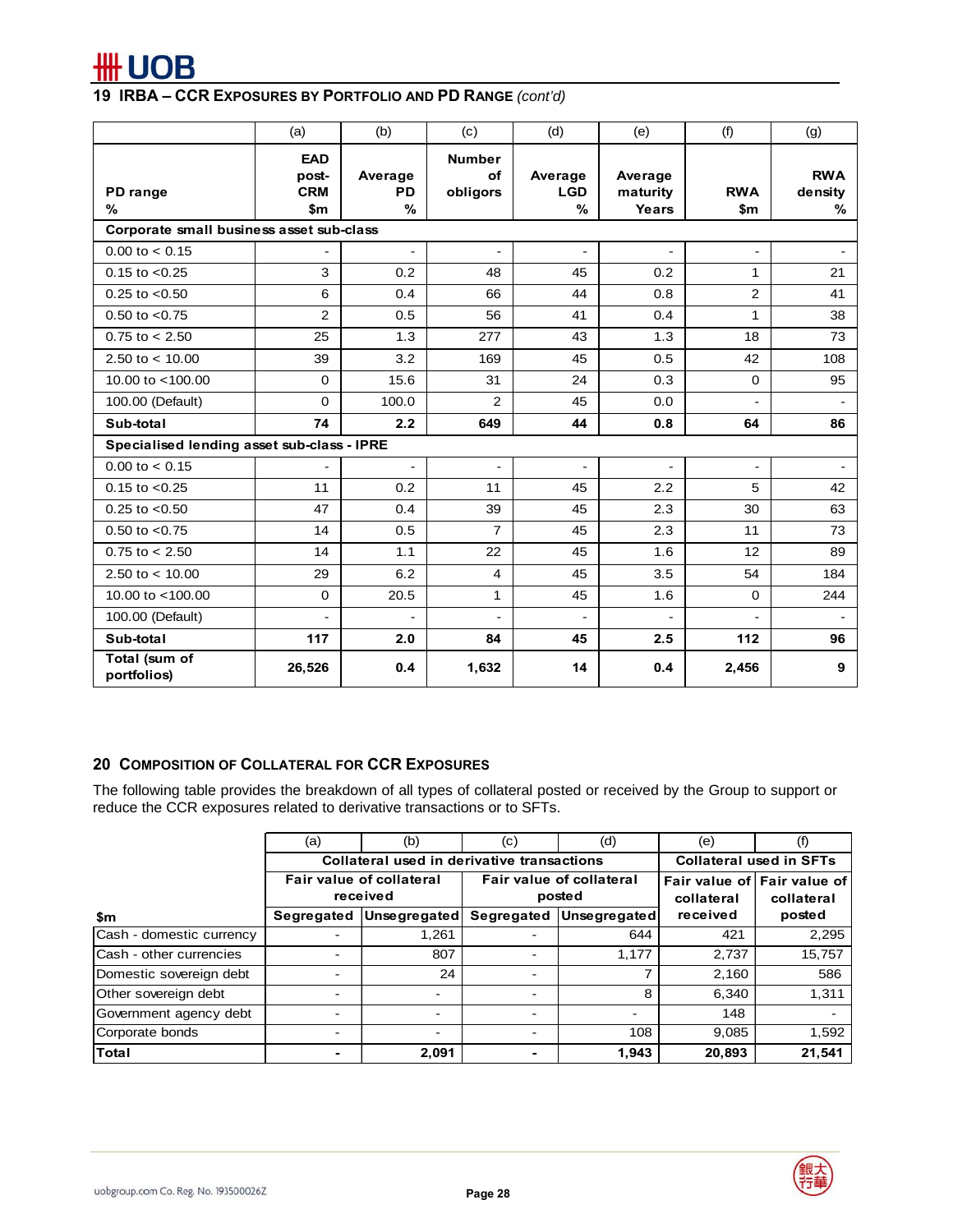# **OB**

### **21 CREDIT DERIVATIVE EXPOSURES**

The following table shows the breakdown of Group's exposures to credit derivative transactions by protection bought or sold.

|     |                                  | (a)                  | (b)                       |
|-----|----------------------------------|----------------------|---------------------------|
| \$m |                                  | Protection<br>bought | <b>Protection</b><br>sold |
|     | <b>Notionals</b>                 |                      |                           |
|     | Single-name credit default swaps | 245                  | 235                       |
| 2   | Index credit default swaps       | 55                   |                           |
| 3   | Total return swaps               | 1,460                |                           |
| 4   | <b>Total notionals</b>           | 1,760                | 235                       |
|     | <b>Fair values</b>               |                      |                           |
| 5   | Positive fair value (asset)      | 105                  |                           |
| 6   | Negative fair value (liability)  | $\overline{2}$       |                           |

#### **22 SECURITISATION EXPOSURES IN THE BANKING BOOK**

The following table shows the Group's securitisation exposures in the Banking Book.

|     |                                    | (a)                | (b)                         | (c) |  |
|-----|------------------------------------|--------------------|-----------------------------|-----|--|
|     |                                    |                    | <b>UOB</b> acts as investor |     |  |
| \$m |                                    | <b>Traditional</b> | Sub-total                   |     |  |
|     | 1 Total retail                     | 141                |                             | 141 |  |
|     | $2$ of which: residential mortgage | 48                 |                             | 48  |  |
|     | 3 of which: credit card            | 92                 |                             | 92  |  |
|     | 4 Total wholesale                  | 32                 |                             | 32  |  |
|     | 5 of which: commercial mortgage    | 32                 |                             | 32  |  |

*Note: The group does not have any securitisation exposures where it acts as sponsor or originator.*

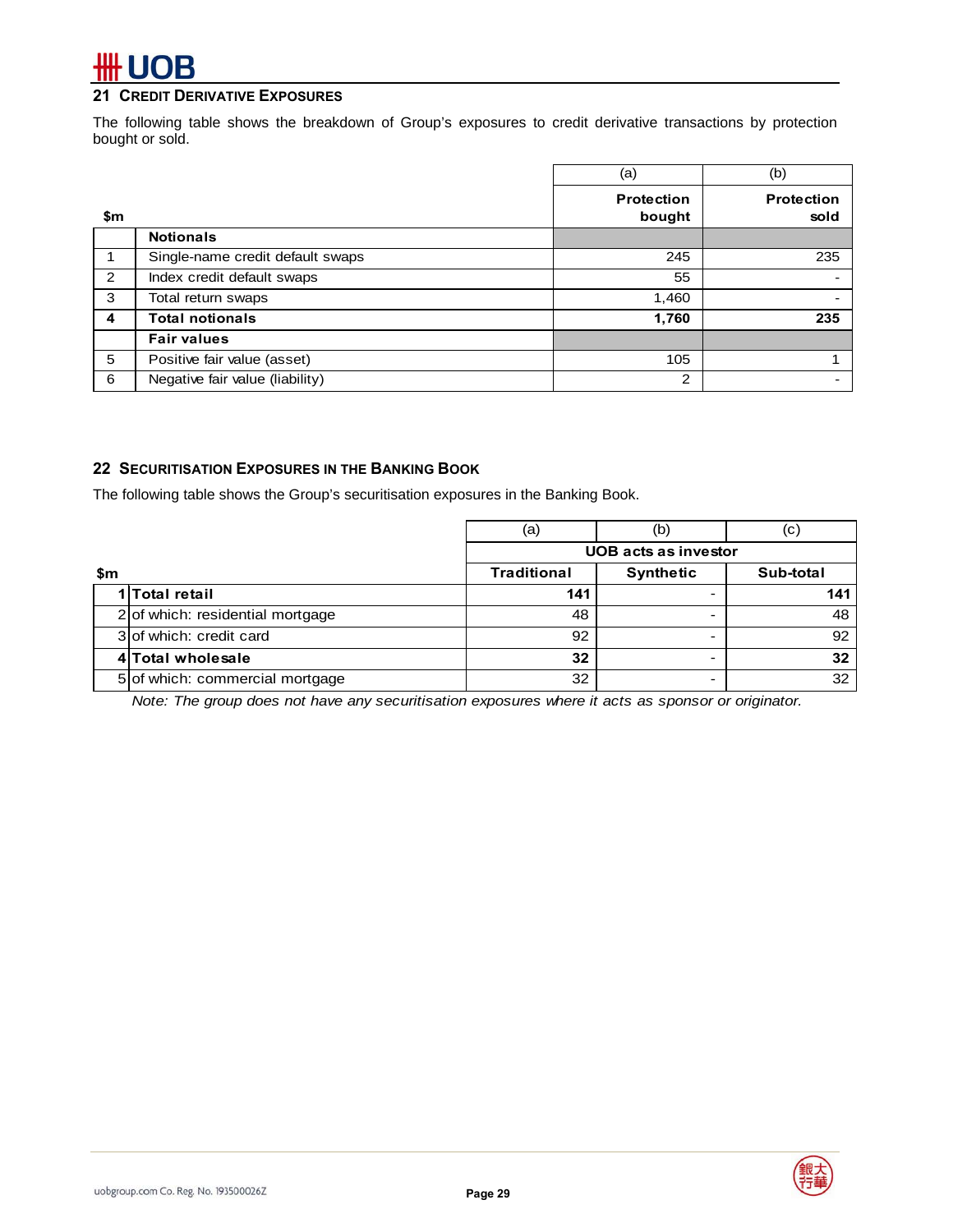### **23 SECURITISATION EXPOSURES IN THE BANKING BOOK AND ASSOCIATED REGULATORY CAPITAL REQUIREMENTS – UOB ACTING AS INVESTOR**

The following table shows the exposure amounts, RWA and capital requirements of the Group's securitisation exposures in the Banking Book where the Group acts as an investor.

|                |                             | (a)                      | (b)                                              | (c)                      | (d)                      | (e)                                                   | (f)                      | (g)                      | (h)                                       | (i)                      | (i)                      | (k)                      | (1)                         | (m)                      | (n)                      | (p)<br>(0)               |                          | (q)                      |
|----------------|-----------------------------|--------------------------|--------------------------------------------------|--------------------------|--------------------------|-------------------------------------------------------|--------------------------|--------------------------|-------------------------------------------|--------------------------|--------------------------|--------------------------|-----------------------------|--------------------------|--------------------------|--------------------------|--------------------------|--------------------------|
|                |                             |                          | <b>Exposure values</b><br>(by risk weight bands) |                          |                          | <b>Exposure values</b><br>(by regulatory<br>approach) |                          |                          | <b>RWA</b><br>(by regulatory<br>approach) |                          |                          |                          | Capital charge<br>after cap |                          |                          |                          |                          |                          |
|                |                             | <b>\$20% RW</b>          | >20% to 50% RW                                   | >50% to 100% RW          | >100% to <1250% RW       | 1250% RW                                              | <b>SEC-IRBA</b>          | SEC-ERBA                 | SA(SA)                                    | 1250%                    | <b>SEC-IRBA</b>          | SEC-ERBA                 | <b>SA(SA)</b>               | 1250%                    | <b>SEC-IRBA</b>          | <b>SEC-ERBA</b>          | SA(SA)                   | 1250%                    |
| \$m<br>1       | <b>Total exposures</b>      | 48                       | 32                                               | 85                       | $\blacksquare$           | 8                                                     | $\blacksquare$           | 165                      | $\blacksquare$                            | 8                        | $\blacksquare$           | 69                       | $\blacksquare$              | 94                       | $\blacksquare$           | $\overline{7}$           | $\overline{\phantom{a}}$ | 9                        |
| $\overline{2}$ | Traditional securitisation  | 48                       | 32                                               | 85                       | $\overline{a}$           | 8                                                     | $\overline{\phantom{a}}$ | 165                      | $\blacksquare$                            | 8                        |                          | 69                       | $\blacksquare$              | 94                       | L.                       | $\overline{7}$           | $\overline{a}$           | 9                        |
| 3              | of which: securitisation    | 48                       | 32                                               | 85                       | $\blacksquare$           | 8                                                     | $\blacksquare$           | 165                      | $\blacksquare$                            | 8                        | $\mathbf{r}$             | 69                       | $\blacksquare$              | 94                       | $\blacksquare$           | $\overline{7}$           | $\overline{a}$           | 9                        |
| 4              | of which: retail underlying | 48                       | $\overline{\phantom{a}}$                         | 85                       | $\overline{\phantom{a}}$ | 8                                                     | $\overline{\phantom{a}}$ | 133                      | $\overline{\phantom{a}}$                  | 8                        | $\overline{\phantom{a}}$ | 56                       | $\overline{\phantom{a}}$    | 94                       | $\overline{\phantom{a}}$ | 6                        | $\overline{\phantom{a}}$ | 9                        |
| 5 <sup>1</sup> | of which: wholesale         | $\blacksquare$           | 32                                               | $\blacksquare$           | $\overline{\phantom{a}}$ | $\overline{a}$                                        | $\blacksquare$           | 32                       | $\blacksquare$                            | $\overline{\phantom{a}}$ | $\blacksquare$           | 13                       | $\blacksquare$              | $\overline{\phantom{0}}$ | $\blacksquare$           | 1                        | $\blacksquare$           | $\blacksquare$           |
| 6              | of which: resecuritisation  | $\overline{\phantom{a}}$ | L,                                               | $\blacksquare$           | $\blacksquare$           | $\blacksquare$                                        | $\overline{\phantom{a}}$ |                          | $\blacksquare$                            | $\blacksquare$           | $\blacksquare$           | $\blacksquare$           | $\blacksquare$              | $\overline{\phantom{0}}$ | $\overline{\phantom{a}}$ | $\overline{a}$           | $\overline{\phantom{a}}$ | $\overline{\phantom{a}}$ |
| 7              | of which: senior            | $\overline{\phantom{a}}$ | $\overline{\phantom{0}}$                         | $\blacksquare$           | $\overline{\phantom{a}}$ | $\overline{\phantom{a}}$                              | $\blacksquare$           | $\overline{\phantom{a}}$ | $\blacksquare$                            | $\overline{\phantom{a}}$ | $\overline{\phantom{a}}$ | $\blacksquare$           | $\blacksquare$              | $\overline{\phantom{0}}$ | $\blacksquare$           | $\blacksquare$           | $\overline{\phantom{a}}$ | $\blacksquare$           |
| 8              | of which: non-senior        | $\overline{\phantom{a}}$ | ٠                                                | $\overline{\phantom{a}}$ | $\blacksquare$           | $\overline{\phantom{a}}$                              | $\blacksquare$           | $\overline{\phantom{a}}$ | $\blacksquare$                            | $\blacksquare$           | $\overline{\phantom{a}}$ | $\overline{\phantom{a}}$ | $\blacksquare$              | $\overline{a}$           | $\overline{\phantom{a}}$ | $\blacksquare$           | $\blacksquare$           | $\overline{\phantom{a}}$ |
| 9              | Synthetic securitisation    | $\overline{\phantom{a}}$ | ÷,                                               | $\blacksquare$           | $\blacksquare$           | $\blacksquare$                                        | $\blacksquare$           | $\blacksquare$           | $\blacksquare$                            | $\overline{\phantom{a}}$ | $\sim$                   | $\blacksquare$           | $\blacksquare$              | $\blacksquare$           | $\blacksquare$           | $\blacksquare$           | $\blacksquare$           | $\blacksquare$           |
| 10             | of which: securitisation    | $\overline{\phantom{a}}$ | ٠                                                | $\blacksquare$           | $\blacksquare$           | $\overline{\phantom{a}}$                              | $\overline{\phantom{a}}$ |                          | $\overline{a}$                            | $\overline{\phantom{a}}$ | $\overline{\phantom{a}}$ | $\blacksquare$           | $\blacksquare$              | $\overline{a}$           | $\overline{\phantom{a}}$ | $\overline{\phantom{a}}$ | $\blacksquare$           | $\overline{\phantom{a}}$ |
| 11             | of which: retail underlying | $\blacksquare$           | $\overline{\phantom{0}}$                         | $\blacksquare$           | $\blacksquare$           | $\blacksquare$                                        | $\blacksquare$           | $\overline{\phantom{a}}$ | $\blacksquare$                            | $\overline{\phantom{a}}$ | $\blacksquare$           | $\overline{\phantom{a}}$ | $\blacksquare$              | $\overline{\phantom{0}}$ | $\blacksquare$           | $\overline{a}$           | $\blacksquare$           | $\blacksquare$           |
| 12             | of which: wholesale         | $\overline{\phantom{a}}$ | $\overline{\phantom{0}}$                         | $\blacksquare$           | $\blacksquare$           | $\blacksquare$                                        | $\blacksquare$           | $\overline{\phantom{a}}$ | $\blacksquare$                            | $\overline{\phantom{a}}$ | $\overline{\phantom{a}}$ | $\overline{\phantom{a}}$ | $\blacksquare$              | $\overline{\phantom{0}}$ | $\blacksquare$           | $\blacksquare$           | $\overline{\phantom{a}}$ | $\blacksquare$           |
| 13             | of which resecuritisation   | $\blacksquare$           | L,                                               | $\overline{\phantom{a}}$ | $\overline{\phantom{a}}$ | $\overline{a}$                                        | $\overline{a}$           | $\overline{\phantom{a}}$ | $\overline{\phantom{a}}$                  |                          |                          | $\overline{\phantom{a}}$ | $\overline{a}$              | L,                       | $\overline{\phantom{a}}$ | ÷.                       | $\overline{a}$           | $\overline{a}$           |
| 14             | of which: senior            | $\overline{\phantom{a}}$ | ÷,                                               | $\blacksquare$           | $\overline{\phantom{a}}$ | $\overline{\phantom{a}}$                              | $\overline{\phantom{a}}$ | $\overline{\phantom{a}}$ | $\overline{\phantom{a}}$                  | $\blacksquare$           | $\overline{\phantom{a}}$ | $\overline{\phantom{a}}$ | $\overline{a}$              | $\overline{\phantom{0}}$ | $\overline{\phantom{a}}$ | $\overline{\phantom{a}}$ | $\overline{\phantom{a}}$ | $\overline{\phantom{a}}$ |
| 15             | of which: non-senior        | $\blacksquare$           |                                                  | $\overline{\phantom{a}}$ | $\overline{\phantom{a}}$ | $\blacksquare$                                        |                          |                          |                                           |                          | $\overline{\phantom{a}}$ | $\blacksquare$           | $\blacksquare$              | -                        | $\overline{\phantom{a}}$ |                          | $\blacksquare$           |                          |

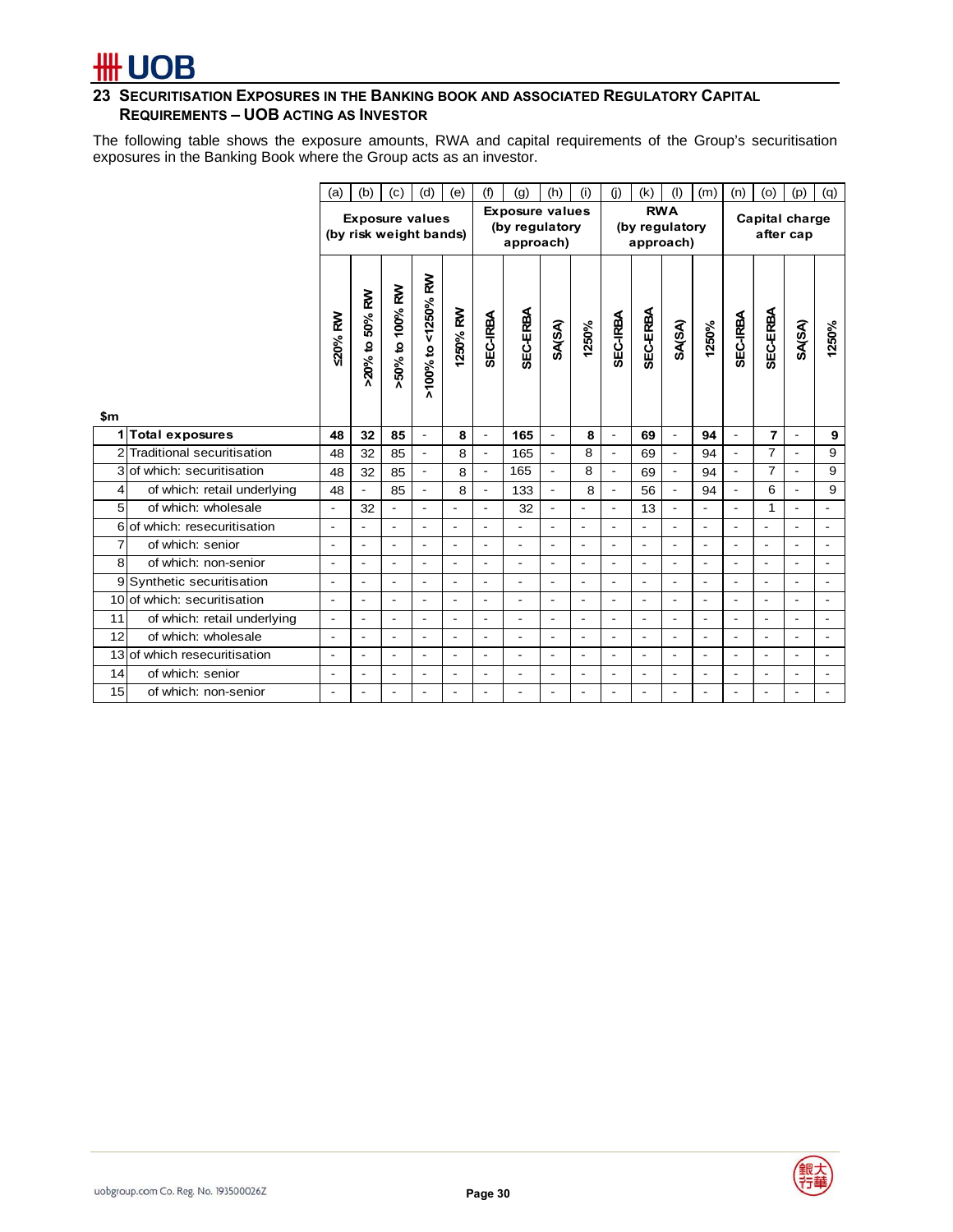### **24 MARKET RISK UNDER STANDARDISED APPROACH**

The table below shows the components of the capital requirement under the standardised approach for market risk.

Compared with 31 December 2017, the increase in RWA was mainly due to higher interest rate risk.

|     |                                           | (a)        |
|-----|-------------------------------------------|------------|
| \$m |                                           | <b>RWA</b> |
|     | <b>Products excluding options</b>         |            |
|     | Interest rate risk (general and specific) | 2,166      |
| 2   | Equity risk (general and specific)        | 103        |
| 3   | Foreign exchange risk                     | 5,663      |
| 4   | Commodity risk                            | 730        |
|     | <b>Options</b>                            |            |
| 5   | Simplified approach                       |            |
| 6   | Delta-plus method                         |            |
| 7   | Scenario approach                         | 887        |
| 8   | <b>Securitisation</b>                     |            |
| 9   | Total                                     | 9,550      |

### **25 COMPARISON OF VAR ESTIMATES WITH GAINS OR LOSSES**

#### **Standardised Approach**

The Group currently adopts the SA for the calculation of regulatory market risk capital but uses the Internal Models Approach to measure and to control trading market risks. The financial products which are warehoused, measured and controlled with internal models include FX and FX options, plain vanilla interest rate contracts and interest rate options, government and corporate bonds, equities and equity options, commodities contracts and commodity options.

#### **Internal Model Approach**

The Group estimates a daily Value-at-Risk (VaR) within a 99 per cent confidence interval, using the historical simulation method, as a control for market risk. The method assumes that possible future changes in market rates may be implied by observed historical market movements.

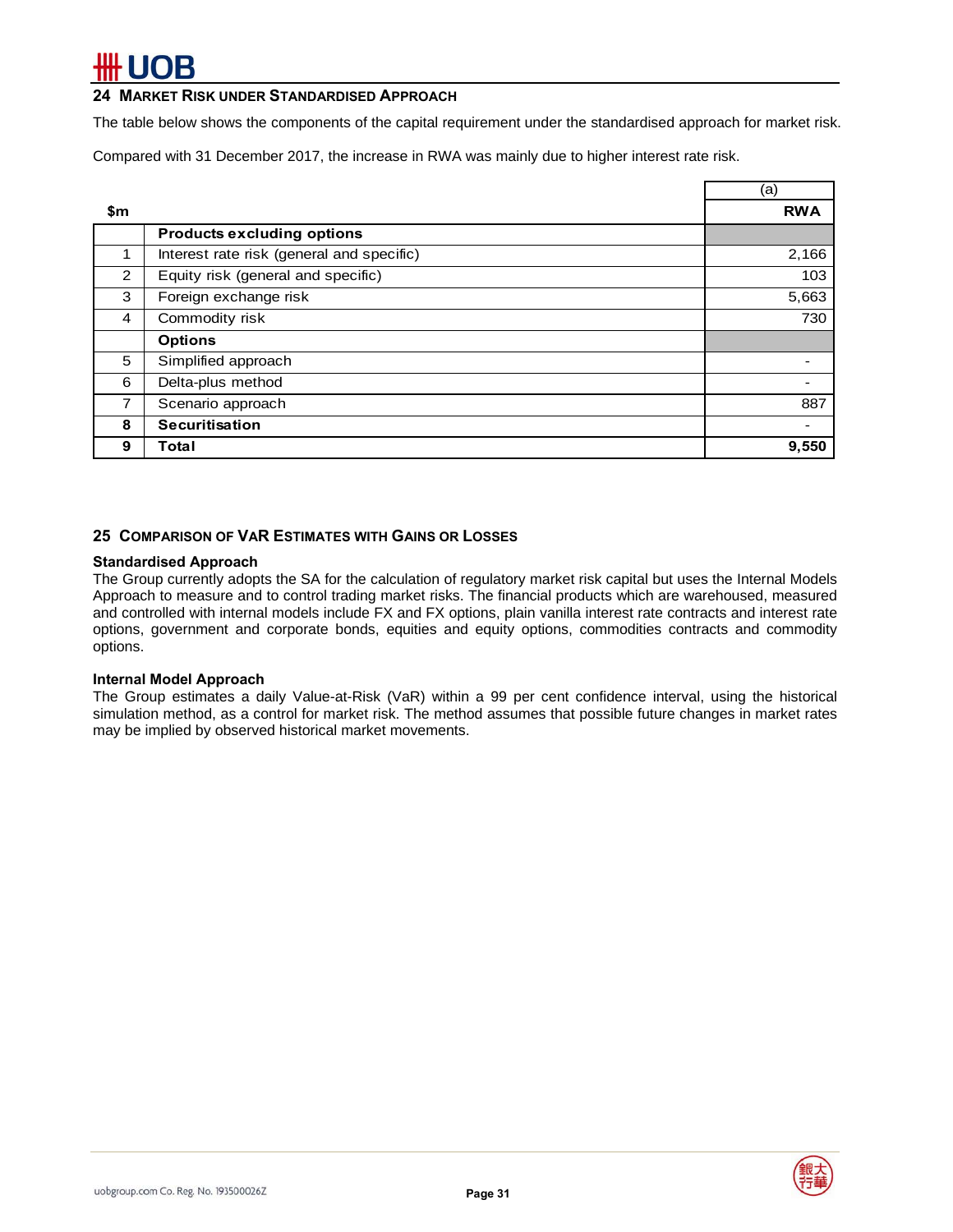#### **25 COMPARISON OF VAR ESTIMATES WITH GAINS OR LOSSES** *(cont'd)*

#### **Group Trading Backtesting Chart**

(Hypothetical daily profit and loss versus VaR at 99% confidence interval)



As VaR is the statistical measure for potential losses, the VaR measures are backtested against profit and loss of the trading book to validate the robustness of the methodology. The backtesting process analyses whether the exceptions are due to model deficiencies or market volatility. All backtesting exceptions are tabled at the ALCO with recommended actions and resolutions.

To complement the VaR measure, we perform stress and scenario tests to identify the Group's vulnerability to event risk. These tests serve to provide early warnings of plausible extreme losses for which proactive management of market risk is taken.

The Group's daily VaR on 30 June 2018 was \$7.76 million.

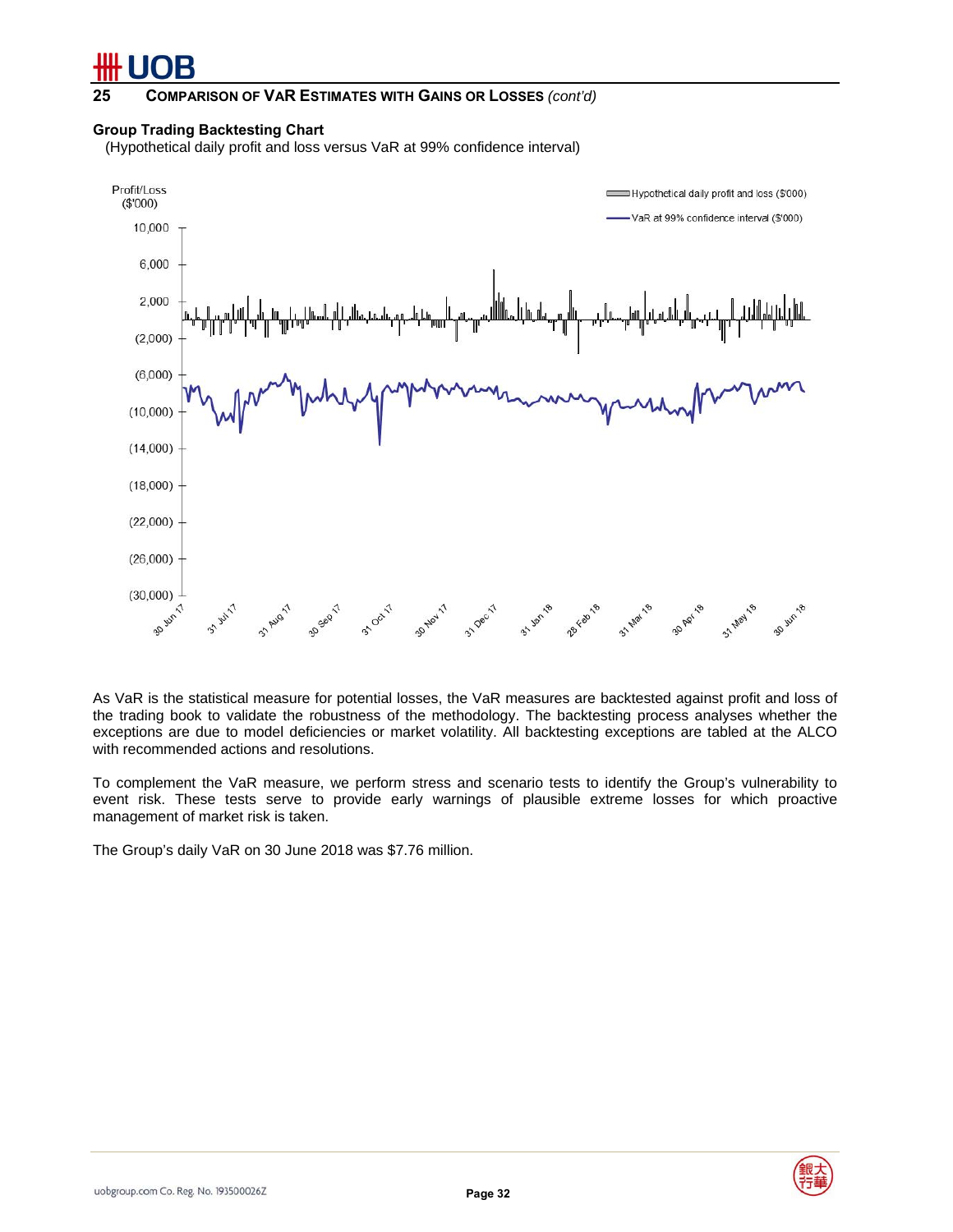**25 COMPARISON OF VAR ESTIMATES WITH GAINS OR LOSSES** *(cont'd)*

**Group Trading VaR for Market Risk by Risk Class** 



### **26 INTEREST RATE RISK IN THE BANKING BOOK**

Interest rate risk is the impact to earnings and economic value of the Group due to fluctuations in interest rates. Interest rate exposure arises from differences in the maturity and repricing dates of assets, liabilities and offbalance sheet items. These mismatches are actively monitored and managed as part of the overall interest rate risk management process which is conducted in accordance with the Group's policies as approved by the ALCO.

The economic value of equity ("EVE") sensitivity at 100 and 200 basis points parallel interest rate shocks were negative \$259 million and \$497 million respectively, computed based on the worst case of upward and downward parallel shifts of each yield curve. EVE is the present value of assets less present value of liabilities of the Group. The repricing profile of loans is generally based on the earliest possible repricing dates, taking into account the notice period to be served to the customers. Loan prepayment is estimated based on past statistics and trends where possible and material. Behavioural assumptions based on historical trends are applied where appropriate, for deposits that do not have maturity dates. There may be some differences in the assumptions across geographical locations due to variation in local conditions.

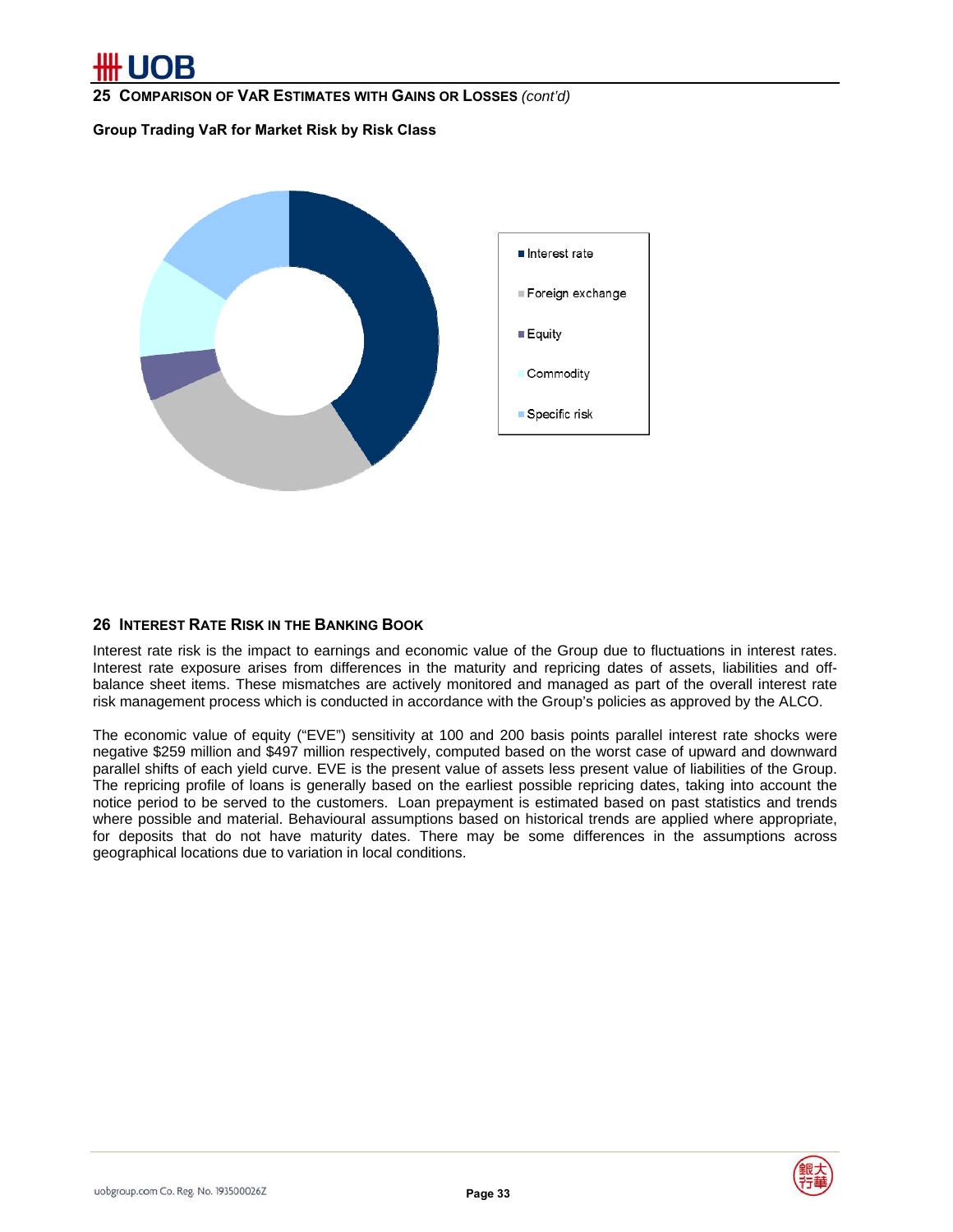## **27 SUMMARY OF DISCLOSURE EXCLUDED**

| <b>Disclosures Description</b>                                                                                                                          | <b>Rationale</b>                                             |  |
|---------------------------------------------------------------------------------------------------------------------------------------------------------|--------------------------------------------------------------|--|
| RWA flow statements of under CCR internal models method                                                                                                 | UOB not using CCR Internal Models Method                     |  |
| Securitisation exposures in the Trading book                                                                                                            | Currently, UOB has no such exposures in the<br>Trading book. |  |
| Securitisation exposures in the Banking book and associated<br>regulatory capital requirements - A reporting bank acting as<br>originator or as sponsor | Currently, UOB has no such exposures.                        |  |
| RWA flow statements of market risk exposures under IMA                                                                                                  | UOB not using IMA for market risk                            |  |
| IMA values for trading portfolios                                                                                                                       | UOB not using IMA for market risk                            |  |

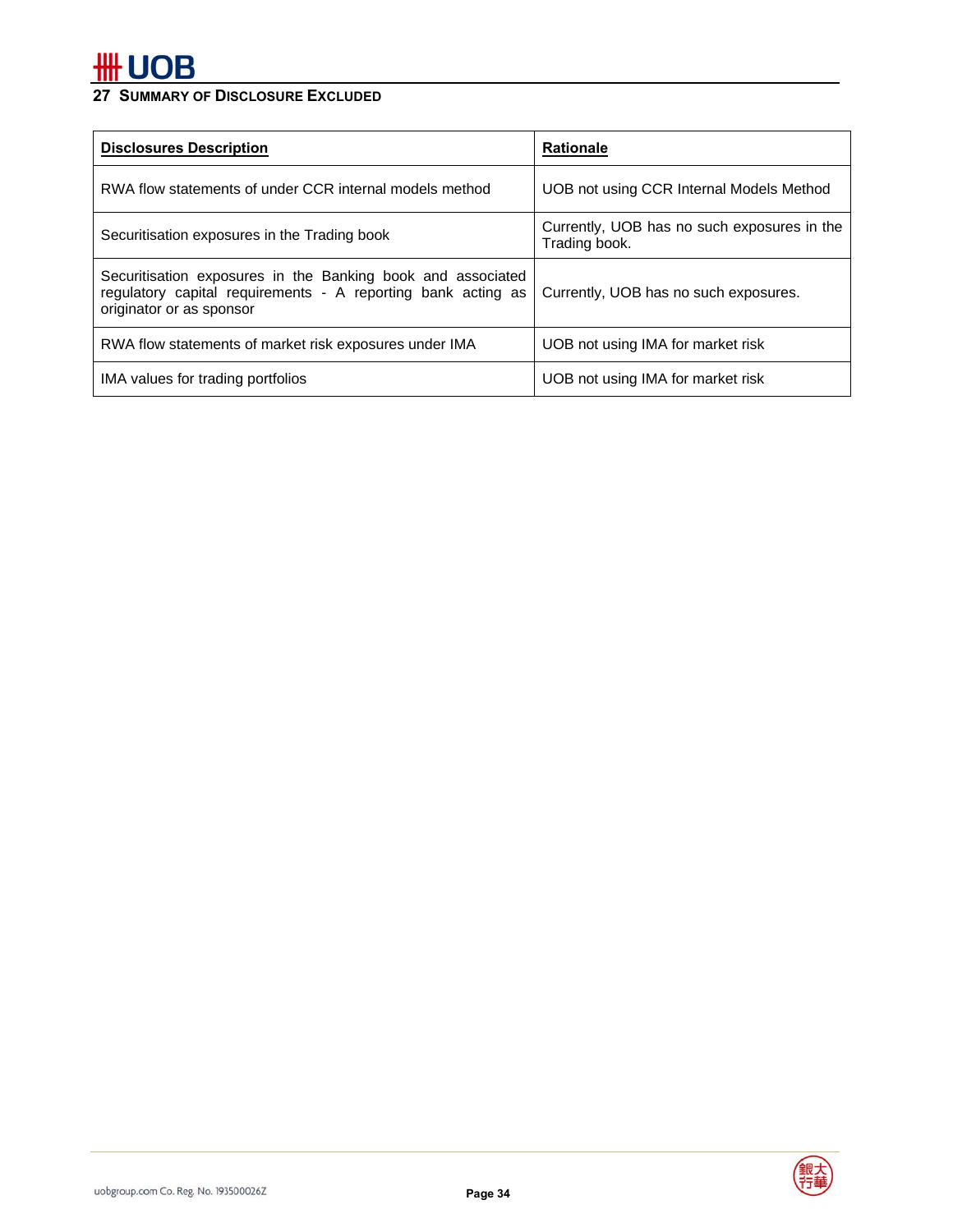## **28 ABBREVIATIONS**

The following abbreviated terms are used throughout this document.

| А                |                                                       | G            |                                                                |
|------------------|-------------------------------------------------------|--------------|----------------------------------------------------------------|
| A-IRBA           | Advanced Internal Ratings-Based<br>Approach           | G-SIB        | Global Systemically Important Bank                             |
| <b>ALCO</b>      | Asset and Liability Committee                         | н            |                                                                |
| AMA              | Advanced Measurement Approach                         | <b>HVCRE</b> | High-Volatility Commercial Real Estate                         |
| AT1 capital      | Additional Tier 1 capital                             | ı            |                                                                |
| в                |                                                       | <b>IAA</b>   | Internal Assessment Approach                                   |
| <b>BIA</b>       | Basic Indicator Approach                              | <b>IAM</b>   | Internal Assessment Method                                     |
| C                |                                                       | <b>IMA</b>   | Internal Models Approach                                       |
| <b>CAR</b>       | Capital Adequacy Ratio                                | <b>IMM</b>   | Internal Models Method                                         |
| CCF              | <b>Credit Conversion Factor</b>                       | <b>IPRE</b>  | Income-Producing Real Estate                                   |
| <b>CCP</b>       | <b>Central Counterparty</b>                           | <b>IRBA</b>  | Internal Ratings-Based Approach                                |
| <b>CCR</b>       | <b>Counterparty Credit Risk</b>                       | IRBA (EQ)    | Internal Ratings-Based Approach for<br><b>Equity Exposures</b> |
| CCyB             | <b>Countercyclical Buffer</b>                         | L            |                                                                |
| CET <sub>1</sub> | Common Equity Tier 1                                  | <b>LGD</b>   | Loss Given Default                                             |
| CF               | <b>Commodities Finance</b>                            | М            |                                                                |
| <b>CR</b>        | <b>Credit Risk</b>                                    | <b>MDB</b>   | Multilateral Development Bank                                  |
| <b>CRE</b>       | <b>Commercial Real Estate</b>                         | <b>MR</b>    | <b>Market Risk</b>                                             |
| <b>CRM</b>       | <b>Credit Risk Mitigation</b>                         | N            |                                                                |
| <b>CVA</b>       | <b>Credit Valuation Adjustment</b>                    | <b>NBFI</b>  | Non Bank Financial Institutions                                |
| Е                |                                                       | <b>NCI</b>   | Non-Controlling Interests                                      |
| EAD              | <b>Exposure at Default</b>                            | О            |                                                                |
| EL               | Expected Loss                                         | OF           | <b>Object Finance</b>                                          |
| <b>EPE</b>       | <b>Expected Positive Exposure</b>                     | <b>OR</b>    | <b>Operational Risk</b>                                        |
| EQ               | <b>Equity Exposures</b>                               | P            |                                                                |
| EVE              | Economic Value of Equity                              | PD           | Probability of Default                                         |
| F                |                                                       | PE/VC        | Private Equity/Venture Capital                                 |
| FC(SA)           | Financial Collateral Simple Approach                  | PF           | Project Finance                                                |
| FC(CA)           | <b>Financial Collateral Comprehensive</b><br>Approach | <b>PSE</b>   | <b>Public Sector Entity</b>                                    |
| F-IRBA           | Foundation Internal Ratings-Based<br>Approach         |              |                                                                |
|                  |                                                       |              |                                                                |

|                                                       | G            |                                                                |
|-------------------------------------------------------|--------------|----------------------------------------------------------------|
| Advanced Internal Ratings-Based<br>Approach           | G-SIB        | <b>Global Systemically Important Bank</b>                      |
| Asset and Liability Committee                         | н            |                                                                |
| Advanced Measurement Approach                         | <b>HVCRE</b> | High-Volatility Commercial Real Estate                         |
| Additional Tier 1 capital                             | Т            |                                                                |
|                                                       | <b>IAA</b>   | Internal Assessment Approach                                   |
| Basic Indicator Approach                              | <b>IAM</b>   | Internal Assessment Method                                     |
|                                                       | <b>IMA</b>   | Internal Models Approach                                       |
| Capital Adequacy Ratio                                | IMM          | Internal Models Method                                         |
| <b>Credit Conversion Factor</b>                       | <b>IPRE</b>  | Income-Producing Real Estate                                   |
| <b>Central Counterparty</b>                           | <b>IRBA</b>  | Internal Ratings-Based Approach                                |
| <b>Counterparty Credit Risk</b>                       | IRBA (EQ)    | Internal Ratings-Based Approach for<br><b>Equity Exposures</b> |
| <b>Countercyclical Buffer</b>                         | L            |                                                                |
| Common Equity Tier 1                                  | <b>LGD</b>   | Loss Given Default                                             |
| <b>Commodities Finance</b>                            | м            |                                                                |
| Credit Risk                                           | MDB          | Multilateral Development Bank                                  |
| Commercial Real Estate                                | MR           | <b>Market Risk</b>                                             |
| Credit Risk Mitigation                                | N            |                                                                |
| <b>Credit Valuation Adjustment</b>                    | <b>NBFI</b>  | Non Bank Financial Institutions                                |
|                                                       | <b>NCI</b>   | Non-Controlling Interests                                      |
| <b>Exposure at Default</b>                            | O            |                                                                |
| <b>Expected Loss</b>                                  | OF           | <b>Object Finance</b>                                          |
| <b>Expected Positive Exposure</b>                     | 0R           | <b>Operational Risk</b>                                        |
| <b>Equity Exposures</b>                               | P            |                                                                |
| Economic Value of Equity                              | PD           | Probability of Default                                         |
|                                                       | PE/VC        | Private Equity/Venture Capital                                 |
| Financial Collateral Simple Approach                  | PF           | <b>Project Finance</b>                                         |
| <b>Financial Collateral Comprehensive</b><br>Approach | <b>PSE</b>   | <b>Public Sector Entity</b>                                    |
| n Internal Detinge Pesed                              |              |                                                                |